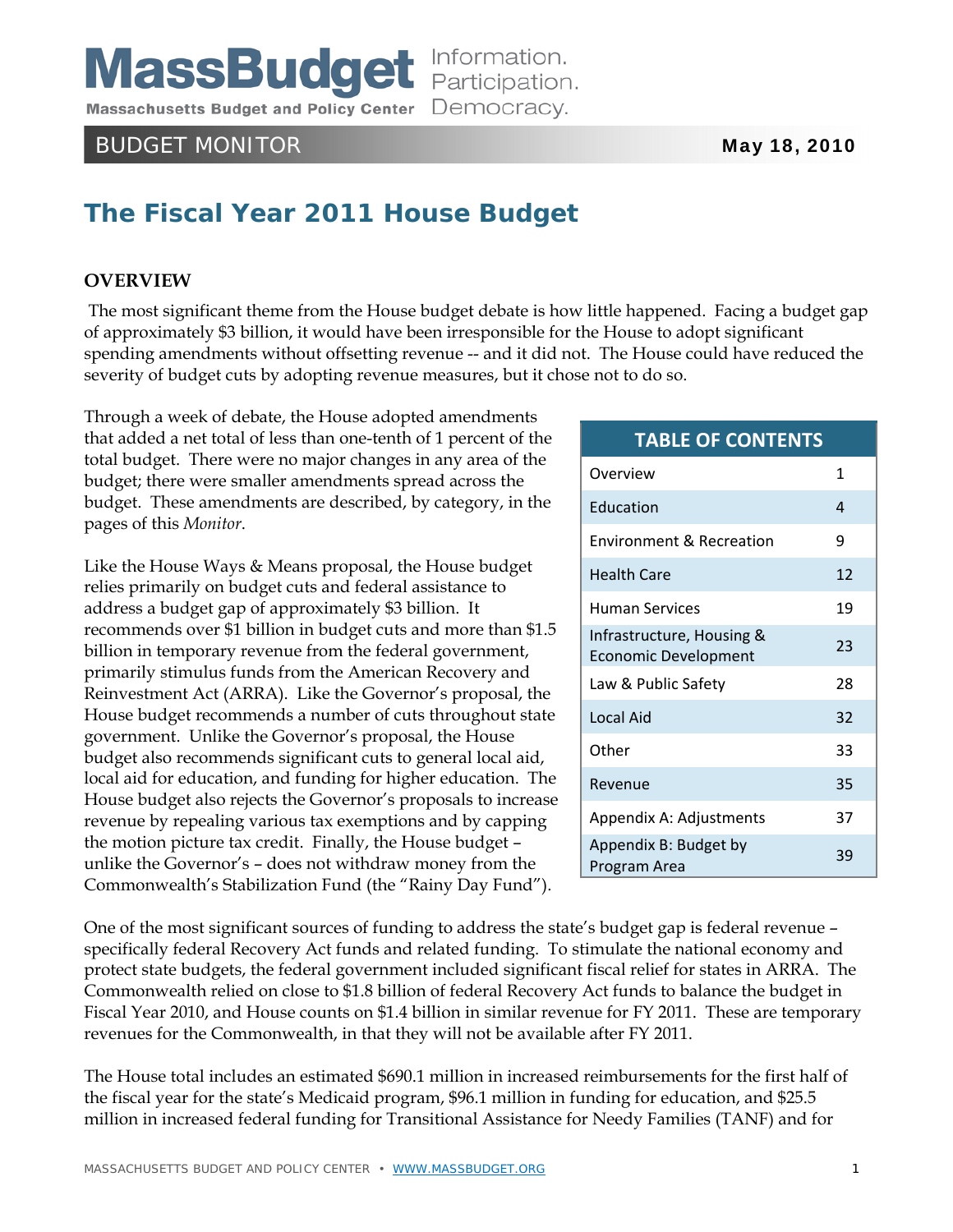adoption and foster care assistance. The House budget – like the Governor's budget – also assumes that the federal government will extend the increased reimbursements for the Medicaid program providing additional funding for the second half of the fiscal year. The House budget counts on an estimated \$607.4 million from this additional fiscal relief. There is currently legislation that has separately passed the House and the Senate that has not yet become law that would make this funding available for FY 2011. If the legislation becomes law, it is possible that Massachusetts might receive close to \$80 million more than this estimated amount.

The House budget includes significant cuts across government, described in detail throughout this *Budget Monitor*. These include cuts to local aid and to education, as well as reductions in the MassHealth (Medicaid) program, and savings from re-structuring debt payments. It is important to remember that the MassHealth program is partially reimbursed by the federal government. Any cuts or savings in the MassHealth program therefore reduce the federal revenues the Commonwealth will receive.

Although the House budget does not recommend drawing money from the Commonwealth's Stabilization Fund (the "Rainy Day Fund"), it does take more than \$50 million from assorted unused trust funds. The House budget also, like the Governor's budget, shifts \$300 million in FY 2011 debt payments into future years. Of this \$300 million, \$200 million offsets an expected one-time spike in debt service costs, and the remaining \$100 million is a one-time savings. Finally, the House budget counts on \$160 million in federal revenue that the state hopes to receive as repayment for costs that were billed to the state Medicaid program that should have been paid for by the federal Medicare program. The Governor also assumes that these dollars will be forthcoming, but the federal government has not approved these payments as of now.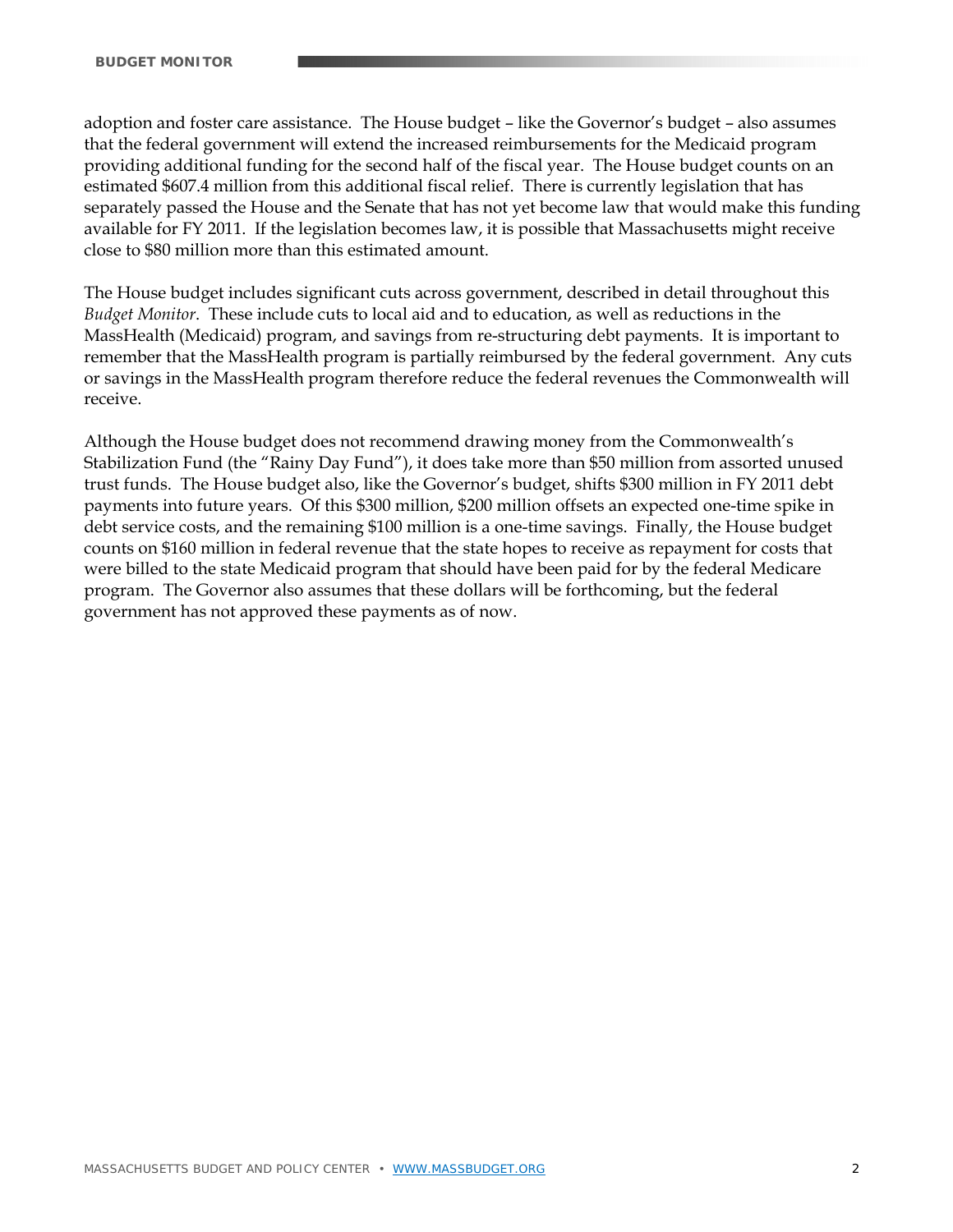# **HOW TO READ THE TABLES HOW TO READ THE TABLES HOW TO READ THE TABLES**

The tables included at the beginning of each section provide an overview of the funding for each category and how it compares to funding in FY 2010. Here is an explanation of each item presented in these tables.

**FY 2010 GAA:** The level of funding that was approved in the enacted budget for FY 2010.

- **FY 2010 Current:** This amount includes any subsequent additions or reductions to the approved funding level in the GAA, including supplemental budgets and any cuts that were made by the Governor in October of 2009 through the 9C process. (For more information on 9C cuts, see here: http://massbudget.org/doc/632 ).
- **FY 2011 House Final:** This is the funding amount proposed by the House for FY 2011.
- **FY 2011 House Final (Adjusted):** In order to allow for accurate comparisons of FY 2011 budget proposals to FY 2010 budget totals, *MassBudget* "adjusts" budget totals when the FY 2011 proposal recommends departmental reorganizations. These adjustments allow the user to differentiate between changes in funding due to proposed cuts or expansions in funding, rather than due to organizational shifts.

Specifically, in this *Budget Monitor*, the FY 2011 totals reflect the following adjustments (a detailed explanation is provided at the end of this report):

| <b>ACCOUNT</b>         | <b>ACCOUNT NAME</b>                                                                                    | <b>House Adjustment</b>                    |
|------------------------|--------------------------------------------------------------------------------------------------------|--------------------------------------------|
| 1108-5200<br>8910-0000 | Group Insurance Premium and Plan Costs<br><b>County Correctional Programs</b><br>Off-budget adjustment | (68, 334, 380)<br>36,623,886<br>31,710,494 |
| 1599-1970              | Mass. Turnpike Authority Contract Assistance                                                           | (100,000,000)                              |
| 1595-6368              | Mass. Transportation Trust Fund                                                                        | 100,000,000                                |
| 2210-0105              | <b>Toxics Use Retained Revenue</b>                                                                     | (1,657,449)                                |
| 7100-0200              | University of Massachusetts                                                                            | 1,657,449                                  |
| 4590-0915              | <b>Public Health Hospitals</b>                                                                         | 1,361,651                                  |
| 7004-0102              | Homeless Individuals Assistance                                                                        | (1,361,651)                                |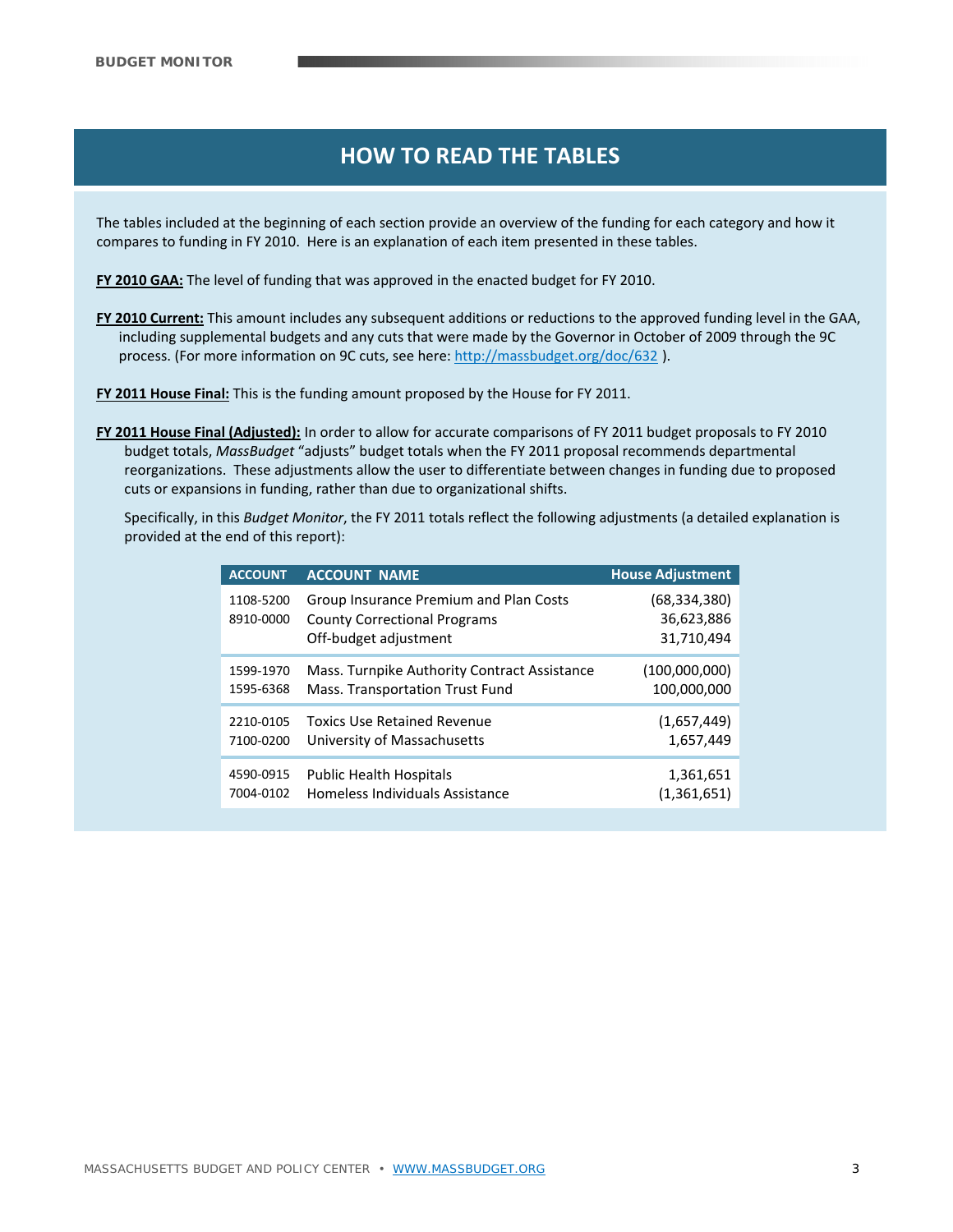# **EDUCATION**

| <b>FY 2010 GAA</b>                       | \$6,711,429,032   |
|------------------------------------------|-------------------|
| FY2010 Current                           | \$6,650,191,798   |
|                                          |                   |
| FY 2011 House Final                      | \$6,369,791,171   |
| FY 2011 House Final (Adjusted)*          | \$6,467,526,474   |
| Increase (decrease) from FY 2010 GAA     | \$(243,902,558)   |
| Percent Change from FY 2010 GAA          | $-3.6%$           |
| Increase (decrease) from FY 2010 Current | \$(182, 665, 324) |
| Percent Change from FY 2010 Current      | $-2.7%$           |

*\* In cases where the House has shifted line items between categories, we have made an adjustment to reflect FY 2010 categories in order to provide an apples‐to‐apples comparison*

The House final Fiscal Year 2011 budget proposal provides \$6.5 billion for education, a 2.7 percent decrease from FY 2010 current amounts, and 4 percent (\$265 million) less than the Governor's FY 2011 proposal. During the floor debate, the House increased funding for education by \$1.7 million, compared to the House Ways & Means proposal. The House increased funding for literacy, childhood mental health services, alternative education, and certain higher education programs. The House also decreased funding for supportive child care and charter school reimbursement. These changes are detailed in each sub-section below. This category includes Chapter 70 aid, Early Education & Care, Elementary & Secondary Education, Higher Education, and School Building Assistance.

#### *CHAPTER 70*

 $\overline{a}$ 

The House final FY 2011 budget proposal provides \$3.9 billion for Chapter 70 aid to municipal and regional school districts, which is \$116 million, or 3 percent, less than FY 2010 current and GAA amounts. This total includes \$75 million in funding from the American Recovery and Reinvestment Act (ARRA), in addition to state funds.

Although the overall cut to the Chapter 70 appropriation is 3 percent, the proposal actually calls for a cut of *up to* 4 percent. This means that the cut impacts districts differently. If the full 4 percent cut would bring districts below their foundation level, the cut would be reduced in order to maintain all districts at the foundation budget amounts, as calculated by the House.<sup>1</sup> Thus, some districts would receive a smaller reduction while others would receive the full 4 percent cut, resulting in a net reduction of 3 percent.

In FY 2009 and FY 2010, ARRA funding was used in combination with state funds in order to offset potential cuts to Chapter 70 aid. In FY 2011, however, ARRA funds are significantly reduced, requiring the state to contribute more of its own funds toward Chapter 70 aid. In FY 2010, \$172 million of ARRA funding was used for Chapter 70; in FY 2011, \$75 million would be used, according to the House proposal.

<sup>&</sup>lt;sup>1</sup> Like the Governor's FY 2011 proposal, the House proposal does not use foundation budgets that properly account for inflation. The law outlines that Chapter 70 aid should be calculated using the inflation rate for the four quarters ending September 30 in the prior year. In FY 2010, an inflation rate for a different time period was used that was lower than the period outlined in the statute. This resulted in the omission of a high-inflation quarter in FY 2010 from the Chapter 70 calculation, making foundation budgets artificially low. The House and Governor's proposals do not correct for this skipped inflation quarter. For a full discussion of this issue, see the *Budget Monitor* for the Governor's FY 2011 proposal at http://massbudget.org/doc/720, and *Budget Brief: Chapter 70 Funding Options for K-12 Education* at http://massbudget.org/doc/613.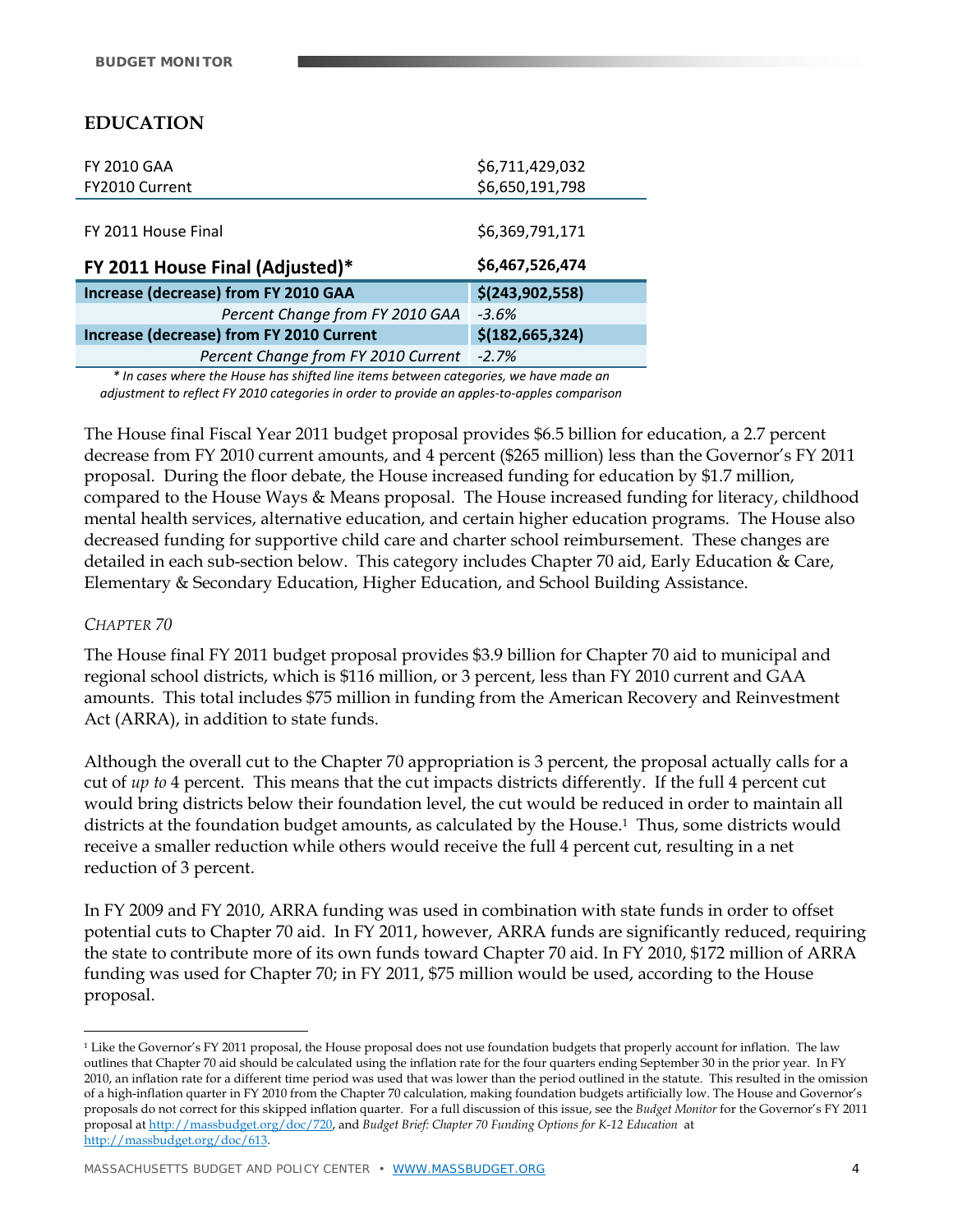#### *EARLY EDUCATION & CARE*

The FY 2011 final House budget proposal recommends \$517.6 million in total funding for the Department of Early Education and Care and the services it administers, \$3.3 million below current FY 2010 budget levels and \$19.7 million, or 3.7, percent below the FY 2010 GAA. The final House proposal falls \$3.3 million below the FY 2011 Governor's proposal.

House floor debate resulted in amendments to the House Ways & Means proposal, shifting \$500,000 in funding from child care subsidies for children with open abuse and neglect cases at the Department of Children and Families to the Early Childhood Mental Health program.

More specifically, the FY 2011 final House budget recommends \$450.7 million in total funding for child care subsidies, \$5.3 million below current FY 2010 budget levels and \$500,000 below both the FY 2011 House Ways & Means and Governor's proposals, which recommend \$451.2 million in total funding for child care subsidies. A House amendment reduces House funding for child care subsidies by \$500,000 to the House Ways & Means proposal. The final House proposal prioritizes funding for the two child care entitlement accounts in order to address caseload increases and anticipated FY 2010 budget shortfalls while decreasing funding for income eligible child care. More specifically, the final House proposal:

- Increases child care funding for children with open abuse and neglect cases at the Department of Children and Families by \$11.9 million, or 15 percent, over current FY 2010 budget levels. The FY 2011 House Ways & Means proposal included \$90.3 million for this program; however, the House passed an amendment during floor debate which amended the House Ways & Means recommendation, decreasing its proposed appropriation by \$500,000. Further, a line item language change introduced during House budget debate allows this appropriation to fund child care services during a six month period following closure of a child's DCF case to facilitate transition of services.
- Increases child care funding for families served by or transitioning from Transitional Aid to Families with Dependent Children (TAFDC) by \$11.1 million, or 10 percent, over current FY 2010 budget levels.
- Reduces child care funding for income-eligible families by \$28.3 million, or 11 percent, below current FY 2010 budget levels. This proposed reduction in income eligible child care will likely continue or even exacerbate long waiting lists for income-eligible families.
- The final House proposal does not adopt the Governor's recommendation to consolidate these three child care subsidy line items into one line item without earmarks.

Other notable aspects of the FY 2011 final House budget proposal include:

 Level funding for Early Childhood Mental Health when compared to current FY 2010 budget levels. The FY 2011 House Ways & Means budget proposed funding this line item at \$500,000, a 50 percent decrease from current FY 2010 budget levels. The House passed an amendment during floor debate which amended the House Ways & Means recommendation, increasing the House Ways & Mean proposal by \$500,000, thus restoring level funding. The House proposals still falls \$500,000 below the Governor's proposal, which recommends \$1.5 million in funding for this program.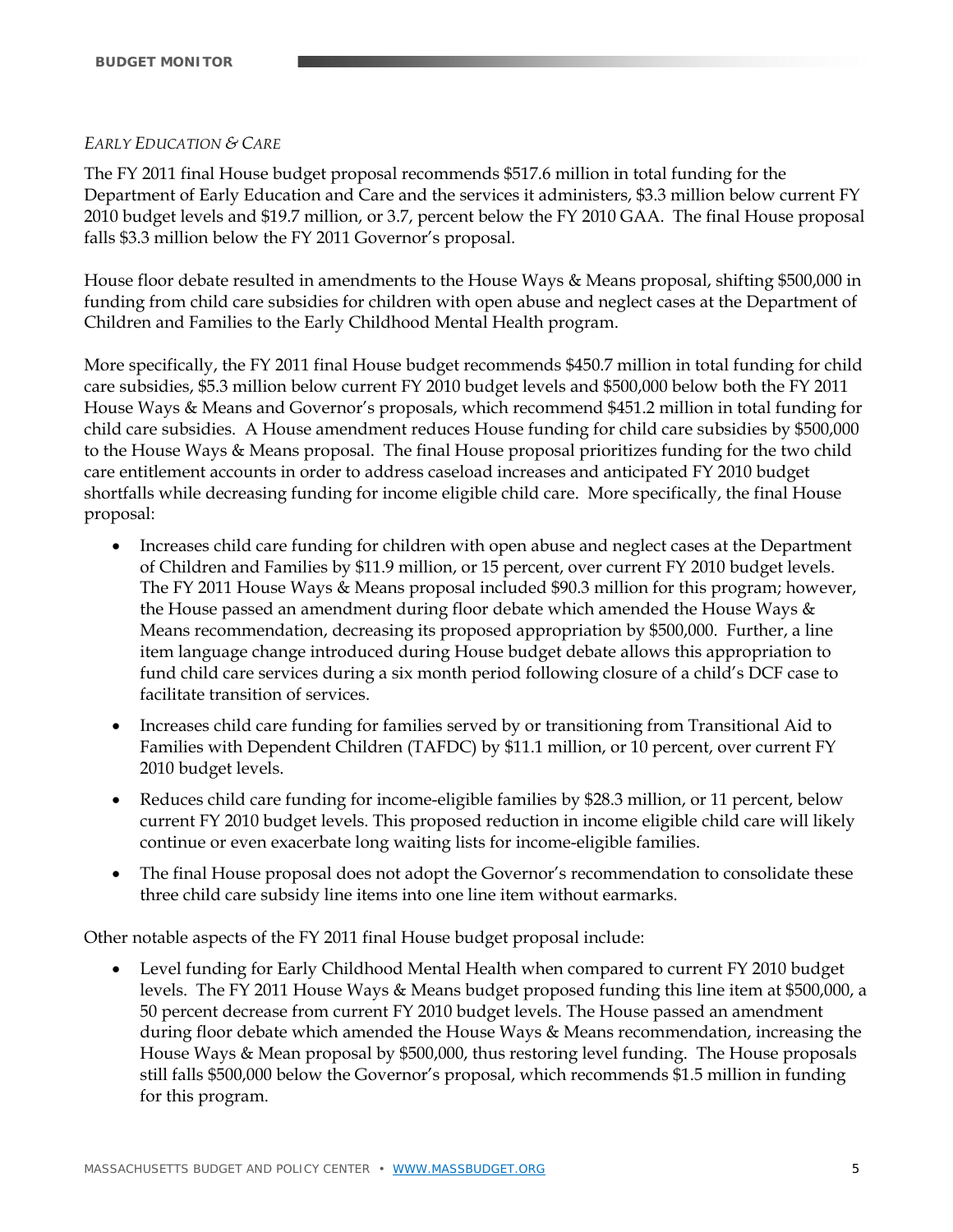- Level funding state grants to Head Start Programs and Universal Pre-Kindergarten grants when compared to current FY 2010 budget levels.
- \$15.4 million in funding for Child Care Quality Supports, an increase of \$1.3 million, or 10 percent, and level funding for Family Support and Engagement at \$5 million when compared to current FY 2010 budget levels. The House final proposal does not adopt the Governor's recommendation to broaden the current scope of the Family Support and Engagement line item by shifting coordinated family and community engagement grants from the Child Care Quality Support line item into the Family Support and Engagement line (which the Governor renames Services for Infants and Parents) and expanding eligibility for parent support services to include families with school age children.

#### *ELEMENTARY & SECONDARY EDUCATION*

In addition to Chapter 70 funding for cities and towns, the final House budget recommends \$434 million in funding for elementary and secondary education grant programs and related services. The final House budget proposes cutting education grant programs by \$2.2 million more than the House Ways & Means Committee recommendation. The final House recommendation is \$13.8 million, or 3.1 percent, below the FY 2010 GAA, but is \$2.4 million more than FY 2010 current budgeted amounts mostly due to increases in funding for the special education circuit breaker and regional transportation programs.

During its budget debate the House adopted a number of amendments including:

- Reducing funding for charter school reimbursements to cities and towns by \$2.5 million to \$71.6 million. The Department of Elementary and Secondary Education (ESE) estimates that because of budget cuts, school districts have lowered their per pupil spending and therefore send less tuition to charter schools than they have in past years. As a result the state will spend less to reimburse those districts for charter school tuitions. The House FY 2011 budget is \$8.2 million less than the FY 2010 GAA but is \$1.5 million more than current FY 2010 budget levels, which includes \$9.7 million in mid-year cuts to the program made by the Governor.
- Providing \$100,000 in additional funding to the Office of the Secretary of Education when compared to current FY 2010 budget levels.
- Providing \$200,000 in funding for the Alternative Education Grant program, which provides funding to school districts that apply to set up alternative programs for at-risk students. The House Ways & Means proposal did not recommend funding this program. This amount is \$54,000 greater than current FY 2010 budget levels and the Governor's FY 2011 recommendation.
- Moving \$750,000 from a consolidated literacy line-item included in the House Ways & Means budget to fund a separate account that supports Reading Recovery. The House recommends total funding for early literacy programs, including the Reading Recovery and Bay State Reading Institute accounts, at \$3.9 million which is a \$300,000 less than current FY 2010 budget levels.
- Requiring that \$6.5 million in funding for the Special Education Circuit Breaker program be set aside for the Department of Developmental Services to provide assistance, including intensive home-based services, to students served under the circuit breaker program. The final House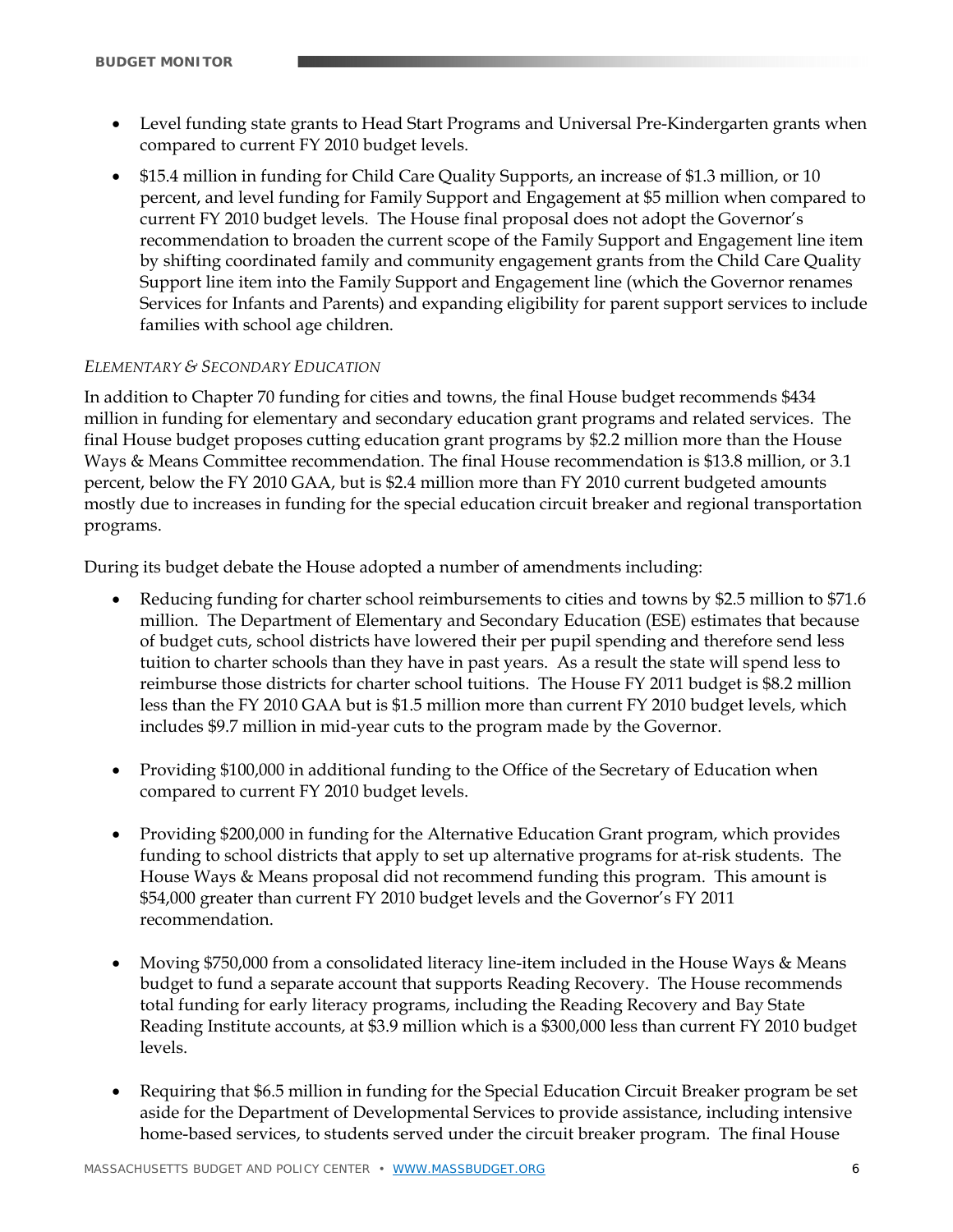budget recommends providing \$135 million for the circuit breaker program which is \$5.1 million less than the amount appropriated in FY 2010 GAA but is \$1.9 million more than current FY 2010 budget levels after the Governor made \$7 million in 9C cuts.

The House recommendation includes a new line item, providing \$1.7 million to supplement federal grants to cities and towns that educate students living on military bases. The budget does not include Governor Patrick's proposal to provide \$250,000 for a commission to study the Chapter 70 school funding formula.

In addition to increasing funding for the Special Education Circuit Breaker program discussed above, the House recommends increasing funding for regional transportation costs above FY 2010 appropriations by a \$2 million to \$42.5 million. In October 2009 the Governor made \$18 million in cuts to this program but reversed that cut in January 2010 when state revenues came in higher than expected.

The House recommends reductions below FY 2010 current budgeted amounts, including:

- \$850,000 cut for METCO, to \$17.6 million.
- \$754,000 from extended learning time grants, to \$14.9 million. The FY 2010 GAA appropriated \$15.7 million for this program.
- \$134,000 cut in funding for targeted intervention for low-performing schools to \$6.7 million. The FY 2010 GAA appropriated \$6.9 million for this program and the Governor made about \$26,000 in 9C cuts.

The House recommends funding some elementary and secondary programs at essentially the same level as FY 2010 current budget amounts, including:

- \$26 million for kindergarten expansion grants.
- \$9.3 million for MCAS support.
- \$2 million for after school and out-of-school grants.
- \$28 million for Adult Basic Education. The House Ways & Means budget recommends moving slightly more than \$100,000 from this account to the education technology line item.
- \$5.4 million for the school lunch program, which is also the same level as the FY 2010 GAA.
- \$4.1 million for the school breakfast program, which is about \$56,000 less than the FY 2010 GAA and what the state expects to spend in FY 2010.

#### *HIGHER EDUCATION*

The final House FY 2011 budget proposal is slightly higher than the House Ways & Means proposal, totaling \$945.2 million for higher education, a 12 percent decline from FY 2010 current amounts. During the floor debate, the House increased funding for the University of Massachusetts (\$500,000) and the New England Board of Higher Education (\$21,255). Most significantly, funding for state and community colleges and the University of Massachusetts (UMass) is reduced by 13 percent (\$129.1 million). The amount allocated totals \$840.6 million, which includes \$20.8 million in funding from the American Recovery and Reinvestment Act (ARRA). This reduction is achieved through a 13 percent cut for each of the state colleges and community colleges and a 14 percent funding cut for UMass.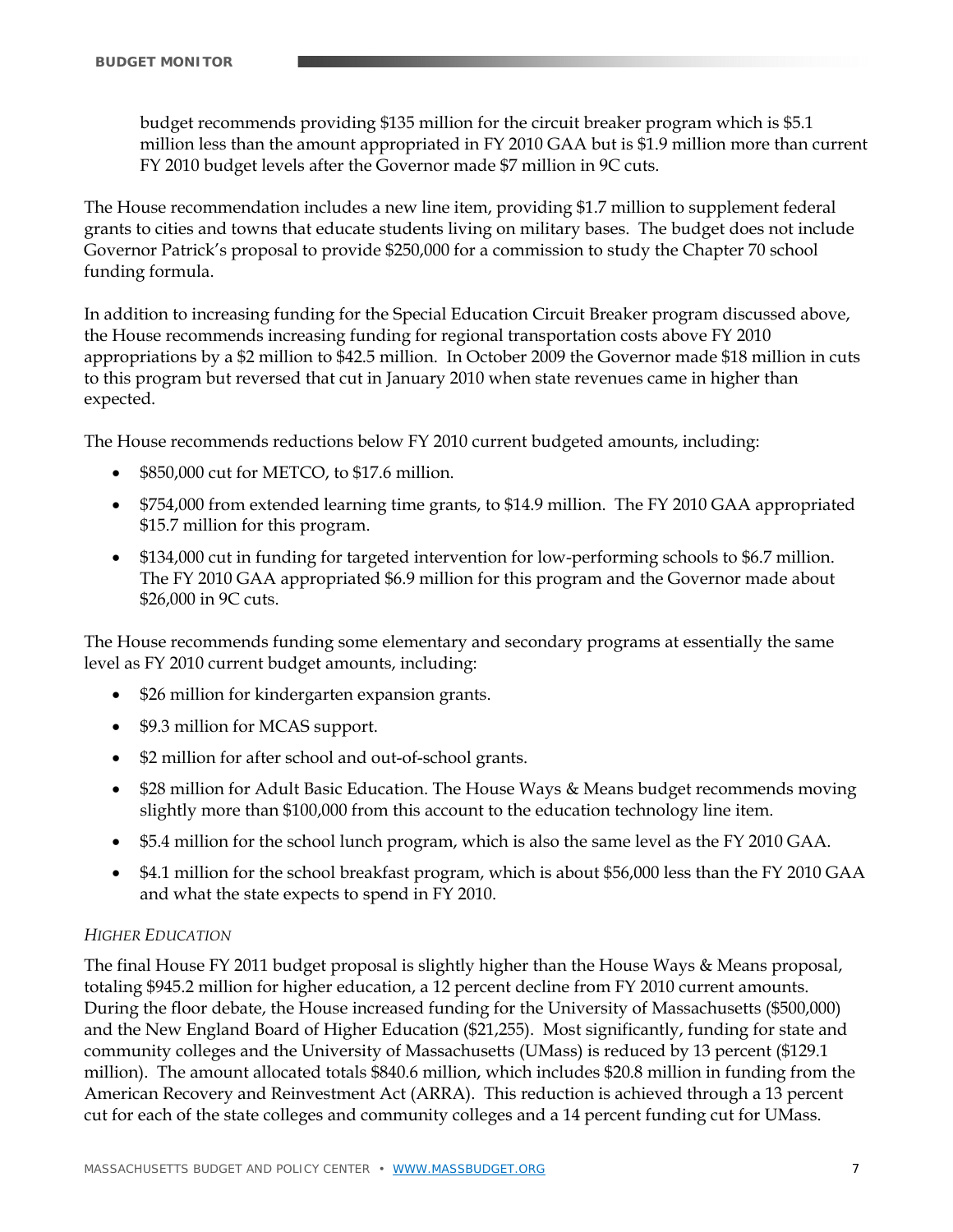Since FY 2009, funding for these institutions had been kept at FY 2009 levels (totaling \$969.7 million) through the use of ARRA funding. State and community colleges and universities had been supported by \$53.8 million in ARRA funds (in addition to state appropriations) in FY 2009 and \$230.3 million in FY 2010. The \$20.8 million indicated in the House final proposal is the remaining sum of ARRA funding, meaning that after FY 2011 there will be no further ARRA funding for higher education.

The Governor's FY 2011 budget proposal had included a consolidation of funding for state and community colleges into two line items. The House final proposal does not consolidate state and community college line items into two line; rather, funding for each state and community college remains within distinct line items.

#### *SCHOOL BUILDING*

The House final FY 2011 budget proposal provides \$644.3 million for the School Modernization and Reconstruction Trust (SMART), an increase of \$64.2 million over the FY 2010 current budgeted amounts. Each year the Commonwealth is required to contribute to this trust an amount equal to one penny of the state sales tax. The Governor's FY 2011 proposal had included an extension of the sales tax to candy, soda, and airplanes, making his contribution to the SMART fund 1.6 percent (\$10.6 million) greater than the House proposal. Thus, the FY 2011 House increase over FY 2010 reflects anticipated increases in sales tax receipts due to economic growth, but not because of policy changes.

The FY 2010 GAA reflected a transfer of \$607.1 million from the General Fund into the School Modernization and Reconstruction Trust. During FY 2010, the \$607.1 million transfer was reduced by \$27 million to \$580.1 million. The GAA also transferred \$150 million that had been in the trust back to the General Fund. In the FY 2010 *Budget Monitor*, *MassBudget* netted this transfer off of the transfer into the fund, showing it as a reduction in SMART funding. Official documents, however, treat this transfer to the General Fund as new source of revenue rather than as a reduction in spending. To be consistent with this treatment, the FY 2010 total in this *Monitor* does not reduce the FY 2010 transfer by \$150 million.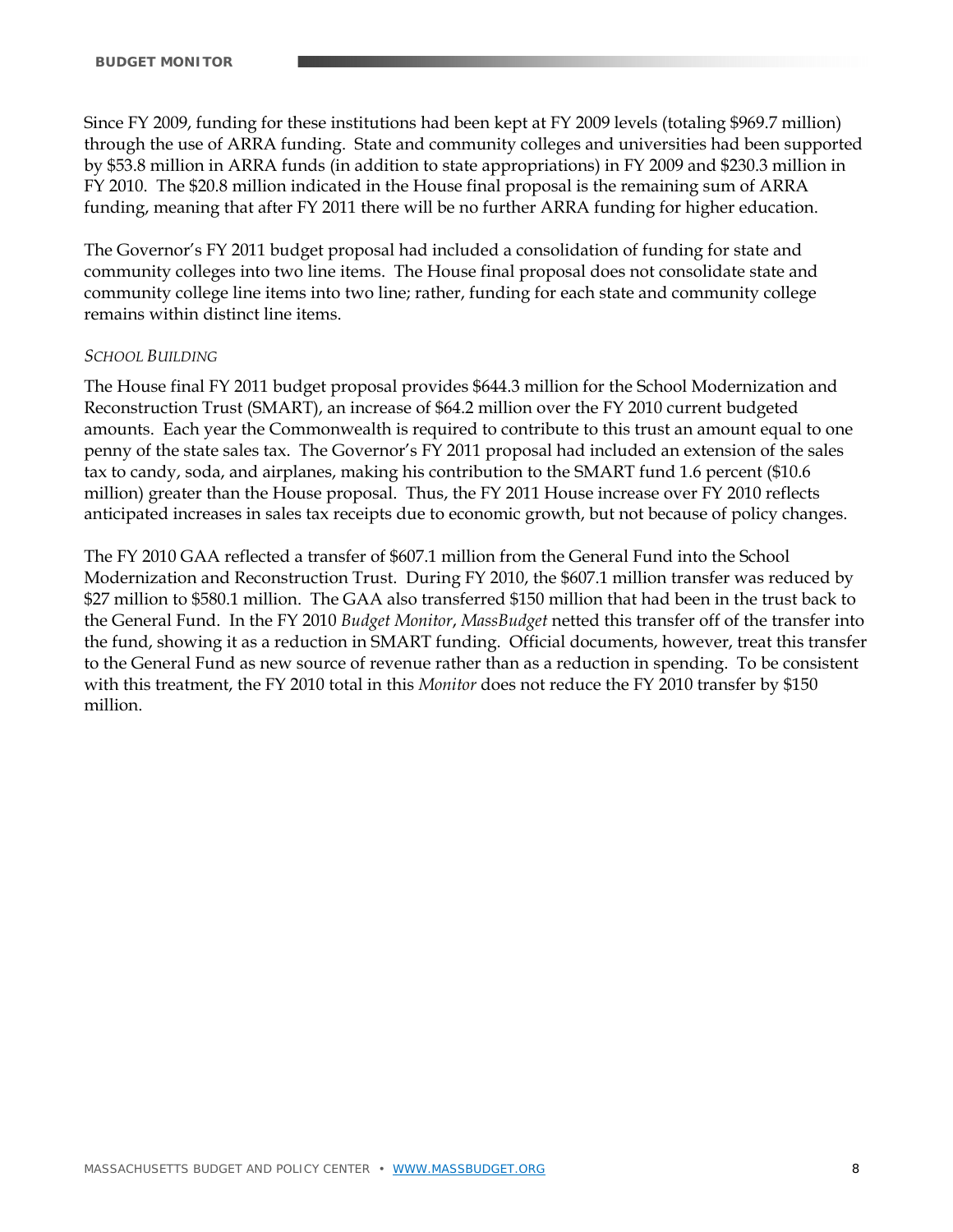## **ENVIRONMENT & RECREATION**

| <b>FY 2010 GAA</b>                       | \$199,734,240    |
|------------------------------------------|------------------|
| FY2010 Current                           | \$202,521,782    |
|                                          |                  |
| FY 2011 House Final                      | \$187,679,351    |
|                                          |                  |
| FY 2011 House Final (Adjusted)*          | \$186,021,902    |
| Increase (decrease) from FY 2010 GAA     | \$(13, 712, 338) |
| Percent Change from FY 2010 GAA          | $-6.9%$          |
| Increase (decrease) from FY 2010 Current | \$(16, 499, 880) |
| Percent Change from FY 2010 Current      | $-8.1%$          |

*\* In cases where the House has shifted line items between categories, we have made an adjustment to reflect FY 2010 categories in order to provide an apples‐to‐apples comparison*

The final House budget recommends spending \$186,021,902 on state environment and recreation programs. This is \$16.5 million, or 8.1 percent, less than current funding, and \$13.7 million, or 6.9 percent, less than the FY 2010 GAA. During its debate on the budget, the House added \$7.3 million in amendments to state environment and recreation programs. Of this increase, the House provided \$6.3 million in additional funding to reimburse communities stricken by a severe storm in December 2008. This funding is in addition to \$11 million in reimbursements provided during FY 2010 to these communities. Removing these one-time appropriations the analysis shows that the FY 2011 House proposal provides \$179.7 million in ongoing funding for environment and recreation programs which is \$20 million less than the amount appropriated in FY 2010, or a 10 percent reduction. Also, during FY 2010 the Governor made about \$9.3 million in 9C reductions to these programs, some of which are itemized in this section. Since FY 2001, funding for state environmental and recreation programs has fallen by 37.2 percent, or \$106.3 million, in inflation-adjusted dollars.

The final House approved a budget that is about \$6 million less than the Governor's FY 2011 budget recommendation. In his budget for environment and recreation programs, Governor Patrick proposed expanding the bottle bill to cover juice, water, coffee and other drinks. He recommended using \$5 million of the \$20 million the state would raise through this expansion to increase funding for state recycling programs and redemption centers. The House final recommendation does not include the Governor's proposal. Instead, the House provides \$406,000, about the same amount as FY 2010 current amounts, to help coordinate the state's recycling program. The House budget also proposes eliminating funding for the redemption centers, which received \$275,000 in the FY 2010 GAA.

#### *AGRICULTURE*

During the debate, the House accepted the House Ways & Means recommendation to spend \$16.1 million on agriculture programs in the state, which is essentially the same level as FY 2010 current budgeted amounts. The final House budget recommends funding the program to support regional food banks at \$11.5 million, which is the same level as both the Governor's recommendation and FY 2010 current budgeted amounts.

#### *ENVIRONMENTAL ADMINISTRATION*

During the debate, the House accepted the House Ways & Means recommendation to spend \$15.2 million on environmental administration. This is \$2.3 million less than the amount appropriated in the FY 2010 GAA and \$1.3 million less than FY 2010 current budgeted amounts.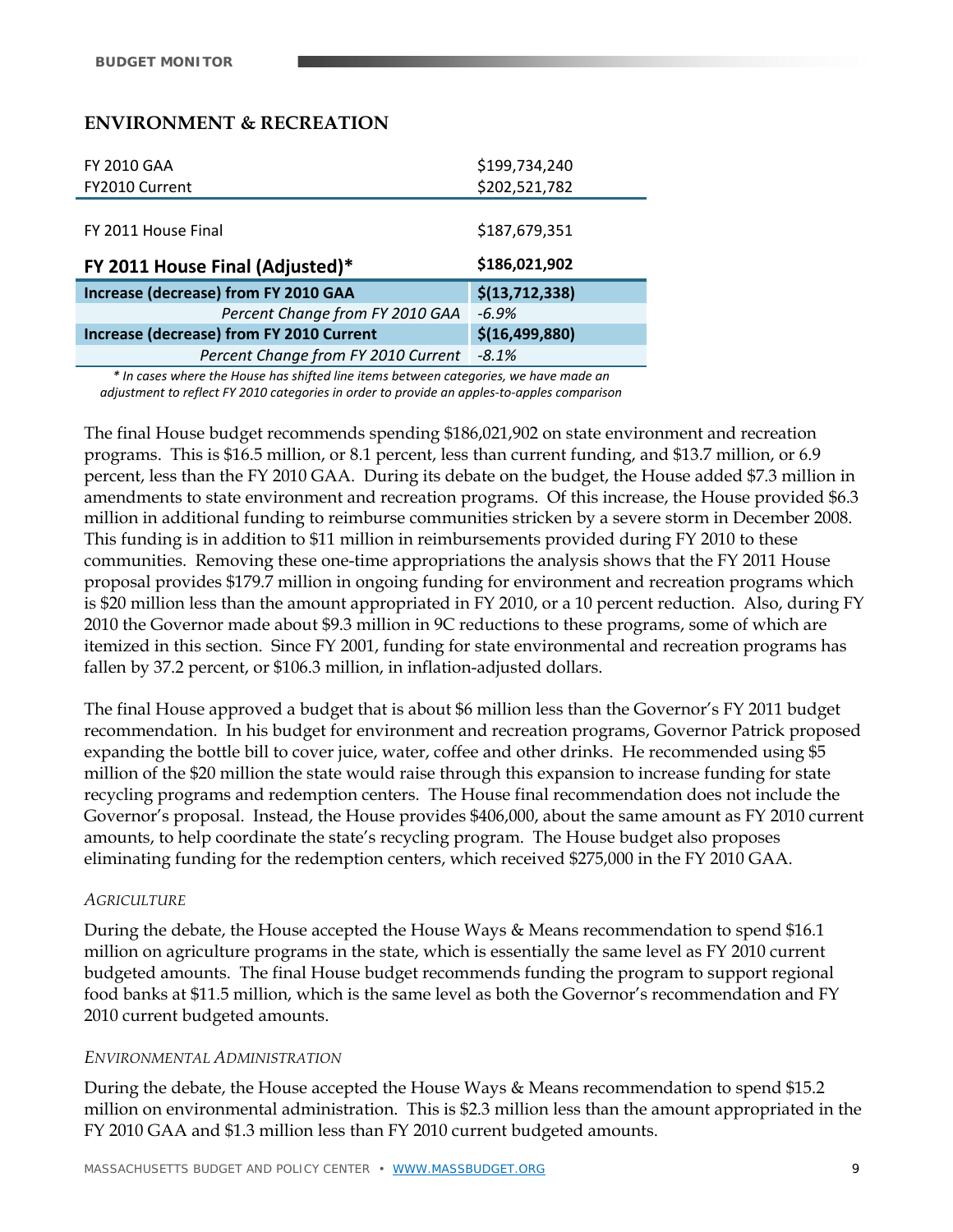The House budget recommends the following reductions in funding for environmental administration programs from FY 2010 current budgeted amounts:

- \$220,000 from the executive office of Executive Office of Energy and Environmental Affairs (EOEEA), to \$5.8 million. This is \$557,000 less than the amount appropriated in the FY 2010 GAA. In October the Governor made \$337,000 in 9C cuts from this program.
- \$377,000 from Environmental Law Enforcement to \$8.8 million. This is almost \$900,000 less than the amount appropriated in the FY 2010 GAA. In October the Governor made \$512,000 in 9C cuts to this program.

The House budget also proposes transferring more than \$550,000 from EOEEA's office of technical assistance to a new Toxic Use Reduction account within the Department of Environmental Protection (DEP) (see discussion below.)

### *ENVIRONMENTAL PROTECTION*

During its debate the House accepted the House Ways & Means recommendation to spend \$60.2 million on environmental protection programs. This is \$5.6 million, or 8.5 percent, less than the FY 2010 GAA and \$2.5 million, or 4 percent, less than FY 2010 current budgeted amounts.

The House budget proposes a number of cuts to FY 2010 current budgeted amounts, including:

- \$275,000 from the state redemption centers, which would eliminate this program.
- \$1.9 million from the Department of Environmental Protection (DEP) to \$26 million. The FY 2010 GAA appropriated \$29.6 million for DEP, but funding for the department fell to \$27.9 million after the Governor made \$1.7 million in 9C cuts.
- \$1.5 million in cuts from the hazardous waste program, bringing the proposed funding to \$13.9 million.

In addition to cuts, the House budget also proposes consolidating funding for the Toxic Use Reduction Act into a single account within DEP. The Governor made a similar recommendation in his FY 2011 proposal. As part of the consolidation, \$562,567 would be transferred from the EOEEA Office of Technical Assistance, \$1.7 million from the Toxic Use Reduction Institute at UMass Lowell, and \$831,000 from a Toxic Use Reduction Act account within DEP to a new Toxic Use Reduction line item. The House budget level funds activities for this new account at \$3.1 million.

#### *FISH & GAME*

The House budget recommends \$17.7 million for fish and game programs. This is \$83,000 less than the amount appropriated in the FY 2010 GAA and is \$278,000 more than FY 2010 current budgeted amount. During the debate, the House added \$1 million in funding to two programs within the Department of Fish and Game including:

- Providing \$500,000 in additional funding for the purchase of wildlife habitats. The House Ways & Means Committee had recommended cutting funding for this program in half to \$500,000. With this amendment, the full House recommends level funding this program at \$1 million.
- Providing \$500,000 in additional funding to the Division of Fisheries and Wildlife. This amendment adopted by the House during its budget debate would increase the Division's funding to \$9.5 million which is \$300,000 more than currently budgeted in FY 2010.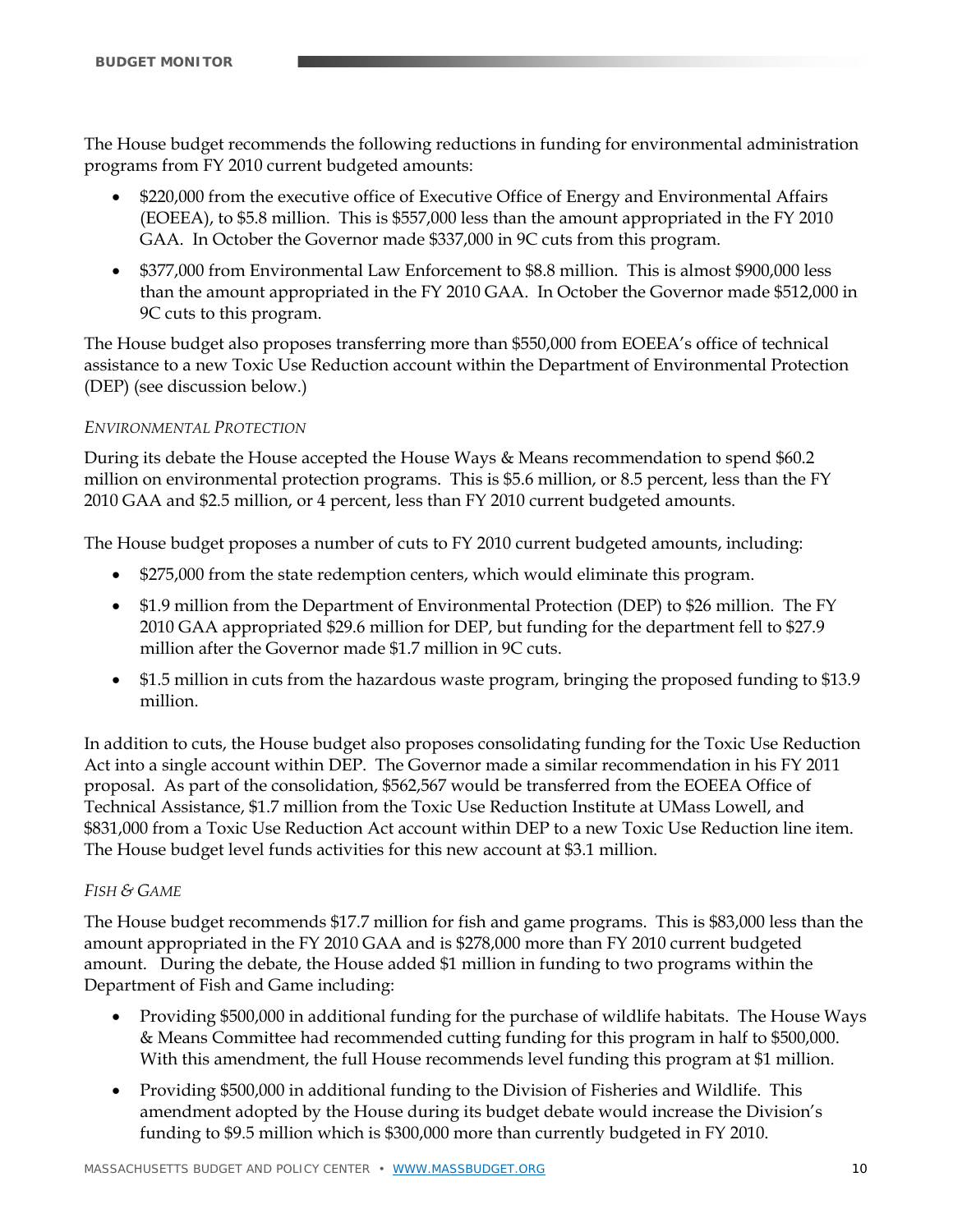The House proposal includes the Governor's FY 2011 recommendation to create a saltwater sport fishing license. The Governor recommends funding the new account at \$50,000 while the House recommends \$102,000.

#### *PARKS & RECREATION*

The final FY 2011 House budget proposes \$72.2 million for ongoing state spending for state parks and recreation programs. The House level is \$10.5 million, or 13 percent, less than the FY 2010 GAA and is \$6.6 million, or 8 percent, less than FY 2010 current budgeted amounts. (This analysis does not include the \$11 million in supplemental funding provided in FY 2010 or the \$6.3 million that the House FY 2011 budget recommends providing to towns stricken by the December 2008 ice storm.) Since FY 2001, the budget for state parks and recreation has fallen by \$57 million in inflation-adjusted dollars, or 44.1 percent.

The House recommends a number of cuts to environment and recreation programs from FY 2010 current budgeted amounts, including:

- \$3.6 million from state parks including urban parks and parkways to \$41.3 million. The FY 2010 budget merged funding for all state parks into a single line item and appropriated \$46.6 million in funding. In October the Governor made \$1.7 million in 9C cuts to the parks account.
- \$2.6 million in funding for snow and ice removal as well as for street lighting for state parkways. The House proposes funding this account at \$3.2 million.
- \$600,000 from the account that funds state beaches, pools, and seasonal employees for all of the state's park and recreational facilities. The FY 2010 GAA appropriated \$13.1 million for this program. In October 2009 the Governor made slightly less than \$100,000 in 9C cuts. The House budget funds this account at \$12.4 million.
- \$214,000 from the watershed management program to \$1 million.

Due to the extensive flooding following 2010 spring rainstorms, the House budget recommends funding for the stormwater management and dam safety programs above the amount appropriated in FY 2010. In its budget, the House recommends:

- \$639,000 for the stormwater management program. While this amount is almost \$38,000 less than the FY 2010 GAA, it is \$552,000 greater than the amount the state appropriated in FY 2010 after the Governor made \$590,000 in 9C cuts to this program.
- \$410,000 for the Office of Dam Safety. This level is about \$17,000 less than the FY 2010 GAA, but is \$409,000 greater than the amount appropriated in FY 2010 after the Governor made \$426,000 in 9C cuts.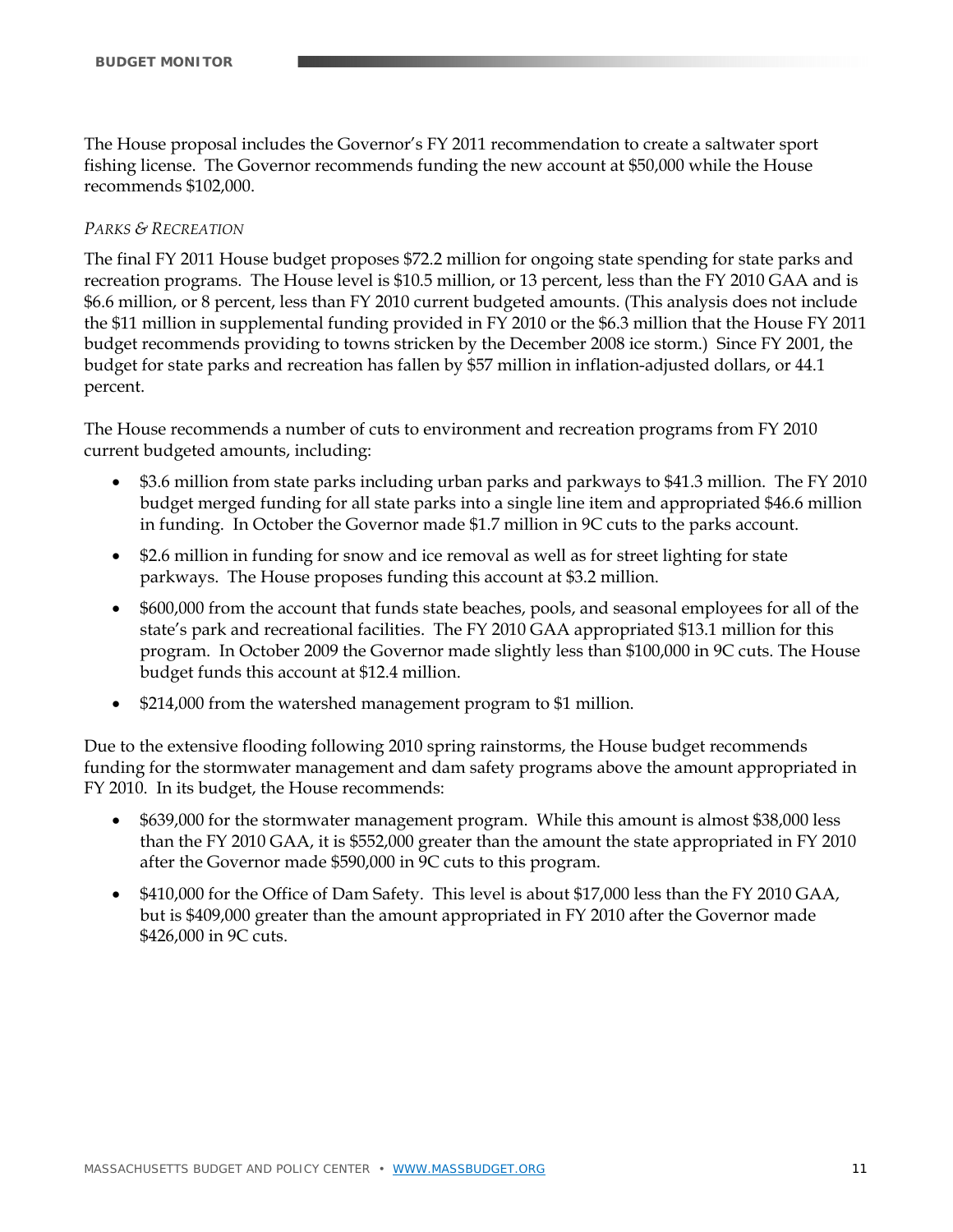# **HEALTH CARE**

| <b>FY 2010 GAA</b>                       | \$12,658,724,991 |
|------------------------------------------|------------------|
| FY2010 Current                           | \$12,978,429,393 |
|                                          |                  |
| FY 2011 House Final                      | \$13,846,232,884 |
| FY 2011 House Final (Adjusted)*          | \$13,759,469,530 |
| Increase (decrease) from FY 2010 GAA     | \$1,100,744,538  |
| Percent Change from FY 2010 GAA          | 8.7%             |
| Increase (decrease) from FY 2010 Current |                  |
|                                          | \$781,040,136    |

*\* In cases where the House has shifted line items between categories, we have made an adjustment to reflect FY 2010 categories in order to provide an apples‐to‐apples comparison*

During floor debate, the House added \$9 million to the House Ways & Means health care budget proposal for a total of \$13.76 billion for health care. The amendments included an additional \$7.2 million for MassHealth (Medicaid) and health reform, language changes in mental health line items, \$1.8 million for public health and revised estimates for the costs of state employee health benefits. This total is 8.7 percent above funding in the FY 2010 General Appropriation Act (GAA) and a 6 percent increase over the current health care budget in FY 2010. The increases compared to FY 2010 current budget totals are in the health insurance programs – MassHealth and health reform costs, and in the costs of state employee health benefits – whereas the House budget proposals for public health and mental health services are reductions from FY 2010 totals. It is important to note that since the introduction of the House Ways & Means budget proposal, the Legislature passed supplemental budget legislation that adds close to \$200 million to the total health care budget in FY 2010, mostly added to cover anticipated MassHealth cost growth.

#### *MASS HEALTH (MEDICAID) & HEALTH REFORM*

The House final budget includes \$11.28 billion for MassHealth (Medicaid) and health reform (see table). Funding for MassHealth and health reform encompasses a number of health programs, the largest of which is MassHealth, the state's Medicaid program. The House proposal is 7 percent higher than the FY 2010 current budget.

During debate, the full House added two items not originally in the House Ways & Means proposal: \$1.9 million in a reserve for costs associated with Hale Hospital in Haverhill, and \$500,000 for a primary care workforce development program (a program eliminated last October by so-called 9C cuts.) The House also added \$2.8 million for the MassHealth senior care program, and \$2 million for the Division of Health Care Finance and Policy, which will be covered by federal reimbursement. In addition to these appropriation changes, during debate the House also changed certain line item language, and added several new provisions ("outside sections") relevant to MassHealth and health reform.

The House MassHealth budget proposal includes \$9.78 billion for MassHealth programs and \$178 million for MassHealth administration. The House recommendation for MassHealth programs represents a 6 percent increase in costs. The House passed amendments that include adding \$2.8 million the MassHealth Senior Care line item to fund nursing home costs. Another amendment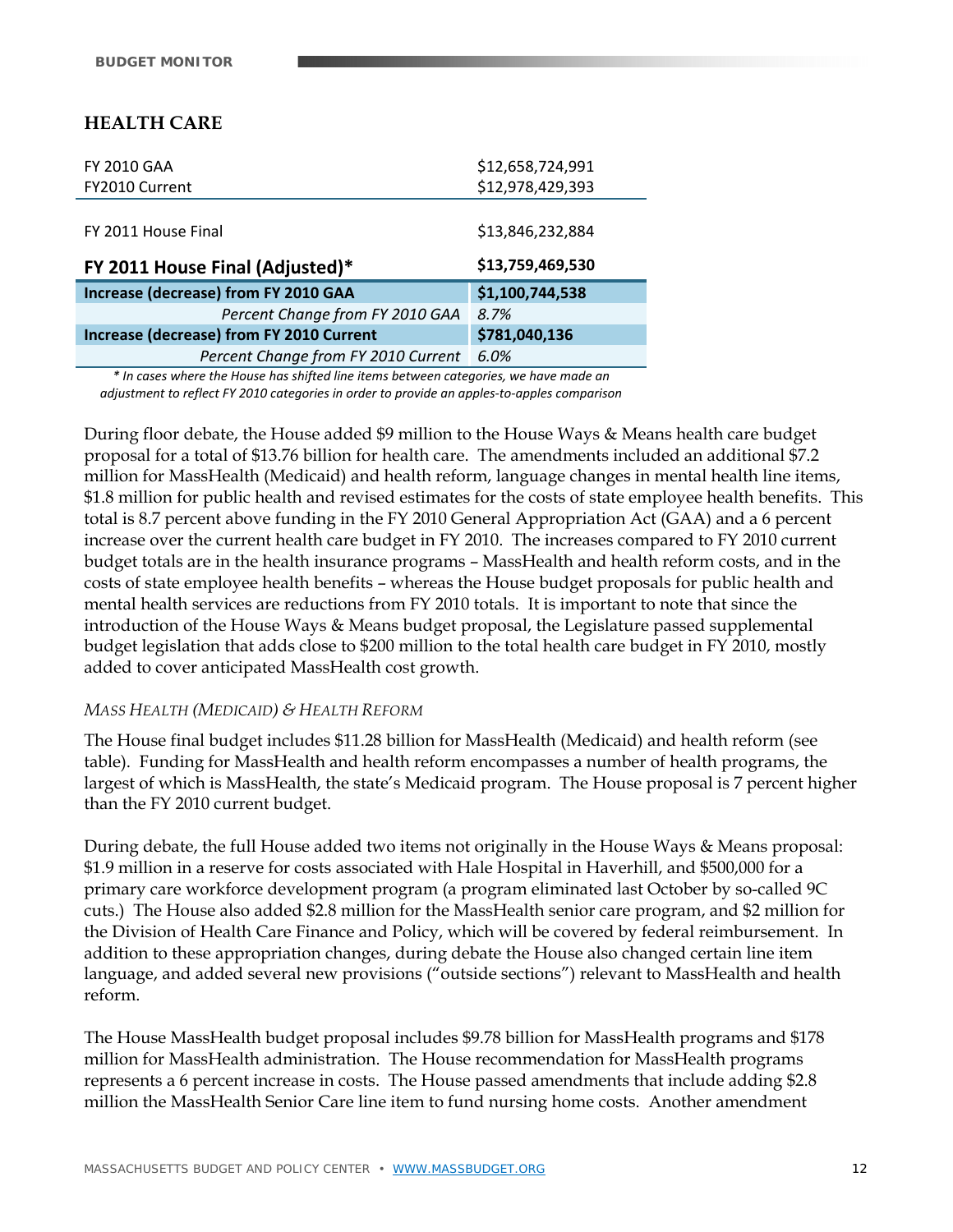ensures that the personal needs allowance for nursing home residents is set at \$72.80 per month rather than "up to" \$72.80 per month.

The state's Medicaid program provides health insurance to more than 1.2 million low-income or disabled children and adults, and is the single-largest payer of elder long-term care costs. The increases in the House proposed MassHealth budget include an assumed 3 percent increase in MassHealth enrollment during FY 2011. Even though the percentage of people in Massachusetts without health insurance is very low (Massachusetts has highest rate of health insurance coverage in the nation at 97 percent), MassHealth enrollment grows during a recession. When people are out of work and lose their employer-based health insurance, they look to the publicly funded health insurance programs such as MassHealth or Commonwealth Care.

The Commonwealth Care insurance program provides health insurance to approximately 150,000 people with incomes under 300 percent of the federal poverty line who do not have access to employersponsored health insurance and who do not qualify for MassHealth. The House budget does not recommend changing program eligibility or increasing premiums, and anticipates that this budget will support an enrollment increase of approximately 20,000 additional people in Commonwealth Care.

In FY 2010, the Commonwealth created the "Commonwealth Care Bridge" program, to provide health insurance to legal immigrants who have resided in the United States for less than five years and who – due to program changes – are no longer eligible for MassHealth. The Governor's FY 2011 budget had proposed \$75 million for this program, but the House recommends only \$60 million. This reduced amount may leave as many as 13,000 potentially eligible people out of the program. Even though the full House rejected a proposal from House Ways & Means to restrict eligibility for the Commonwealth Bridge program to only the approximately 25,000 people who are already in the program, they did not increase funding to cover the costs of the additional people potentially eligible.

The FY 2011 MassHealth budget includes the ramping up of the Children's Behavioral Health Initiative, which is funding for children's mental health services as mandated by what is known as the *Rosie D.* settlement. The House budget proposes \$21.1 million more than the total in FY 2010, but this recommendation is \$20 million less than proposed by the Governor. The Children's Behavioral Health Initiative provides universal mental health screenings for children and adolescents, and then provides services for persons identified with "serious emotional disturbance." In FY 2010, as this program was just getting started, funding totaled \$65.7 million. For FY 2011, the program will move towards full implementation, and the House budget recommends \$86.7 million.

It is also important to keep in mind that the MassHealth program in particular – and other health care programs that are eligible for Medicaid reimbursement – have significant impacts on revenues supporting the Commonwealth's budget. The Commonwealth receives reimbursement from the federal government for a portion of spending on Medicaid, typically 50 percent. Because of the American Recovery and Reinvestment Act (ARRA, the Recovery Act), for the first half of FY 2011, Massachusetts will receive an enhanced federal Medicaid reimbursement rate. Accordingly, for every dollar spent on Medicaid services during the first half of FY 2011, the Commonwealth will receive on average 62 cents in federal revenues. It is likely that Congress will approve legislation to continue this enhanced reimbursement rate through the remainder of FY 2011. It is important to understand, therefore, that if the Commonwealth cuts \$100 from a MassHealth program, the state treasury only "nets" \$38 in actual savings from that \$100 worth of programmatic cuts.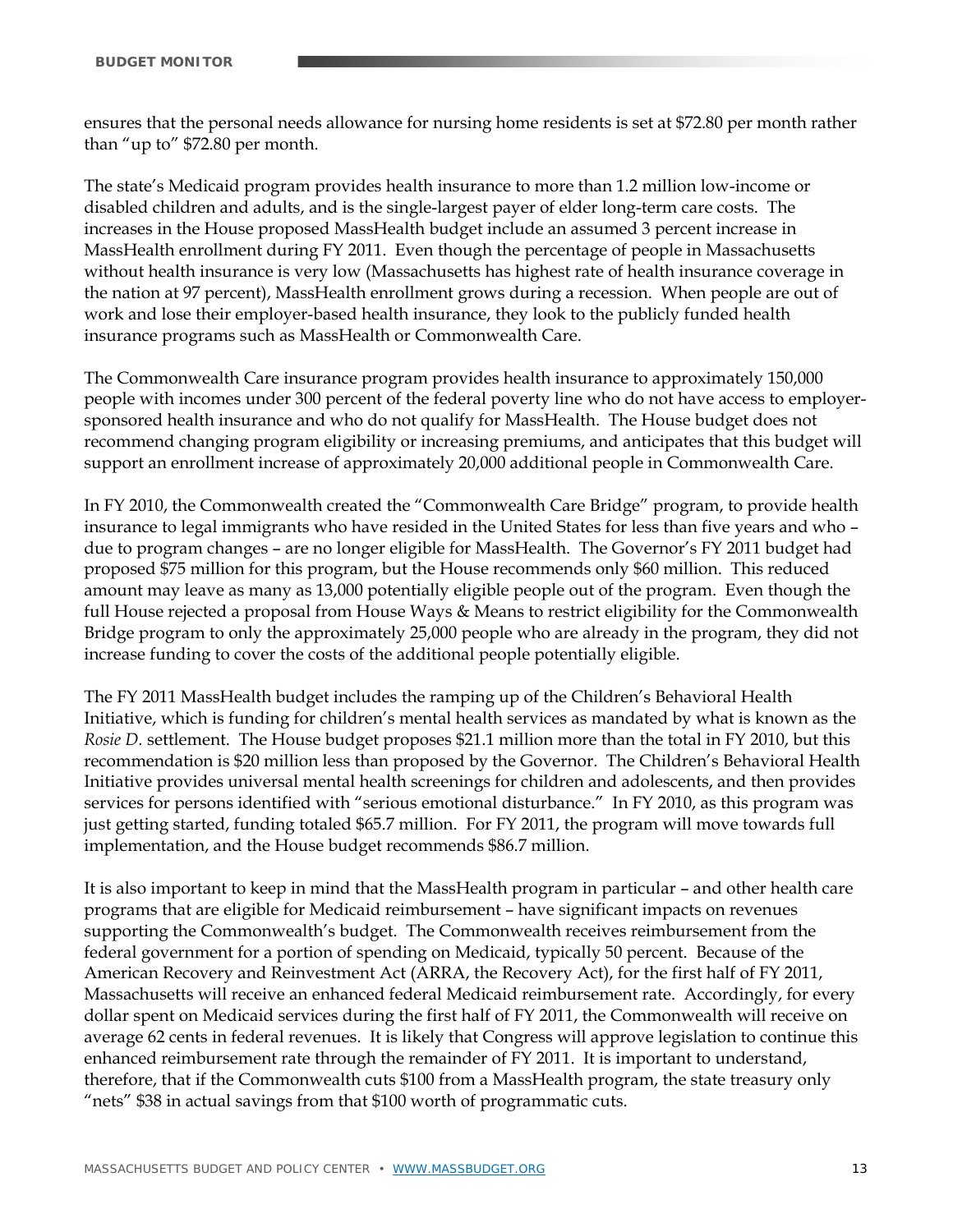Other highlights in the House budget proposal include:

- Authorization to restrict dental care for adults in the MassHealth and Commonwealth Care programs. Unlike in the Governor's budget proposal, which restricted adult dental services to preventative care, the House budget proposal does not specify the nature of the restrictions. The Governor's proposal indicated that restorative dental care could be available at community health centers through the Commonwealth's "health safety net," but the House budget proposal is not explicit about this.
- Adopting the Governor's MassHealth savings initiatives. Although the details are not currently available, the House budget proposal indicates that the MassHealth totals include \$174 million gross in reduced provider rates. This reduction should save anywhere from \$77 million to \$66 million, depending upon the reimbursement rate from federal revenues. The House also counts on \$58 million gross in programmatic changes (including the restructuring of adult dental services). With the \$23 million saved from other program "integrity enhancements" the Commonwealth could save anywhere from \$9 million to \$11 million. Among the changes the Governor had proposed, and presumably the House recommends, are increasing the amounts retrieved from private health insurance and changes in billing practice.
- Transferring \$797 million into the Commonwealth Care Trust Fund, which along with existing funds remaining in that Trust, and the designated \$105 million in revenue from a cigarette excise tax, funds the Commonwealth Care program and the state's Health Care Safety Net.
- \$31.5 million in funding for the Prescription Advantage program, a \$2.8 million cut from FY 2010 budget totals. This is essentially the same funding level recommended by the Governor. There is language in the House budget proposal stating that spending for Prescription Advantage would be reduced by prescription drug savings accruing to beneficiaries due to national health reform.
- Amendment language restoring an Office of Health Equity within the Executive Office of Human Services, with a mandate to report on health disparities across the Commonwealth, and work on the reduction of health disparities.
- A new "outside section" of the budget (Section 47A) creating a MassHealth Cost Control Commission. One of the goals of this commission would be to explore the possibility of instituting co-payments in the MassHealth program for non-emergency use of emergency rooms.
- A new "outside section" of the budget (Section 53) creating a pilot MassHealth program using what is known as global payments for high-risk pediatric asthma patients.
- A new "outside section" of the budget (Section 54) that would automatically put elders who are eligible for both Medicare and Medicaid into a managed care Senior Care Options health program. An elder who did not wish to be in this sort of program would then have to actively disenroll from managed care. Currently, participation in the Senior Care Options program is voluntary, and although the House language does not make managed care mandatory, the new budget language could create disruption in health care delivery for low-income elders. There is also some question as to whether it is legal to automatically enroll Medicare beneficiaries in managed care.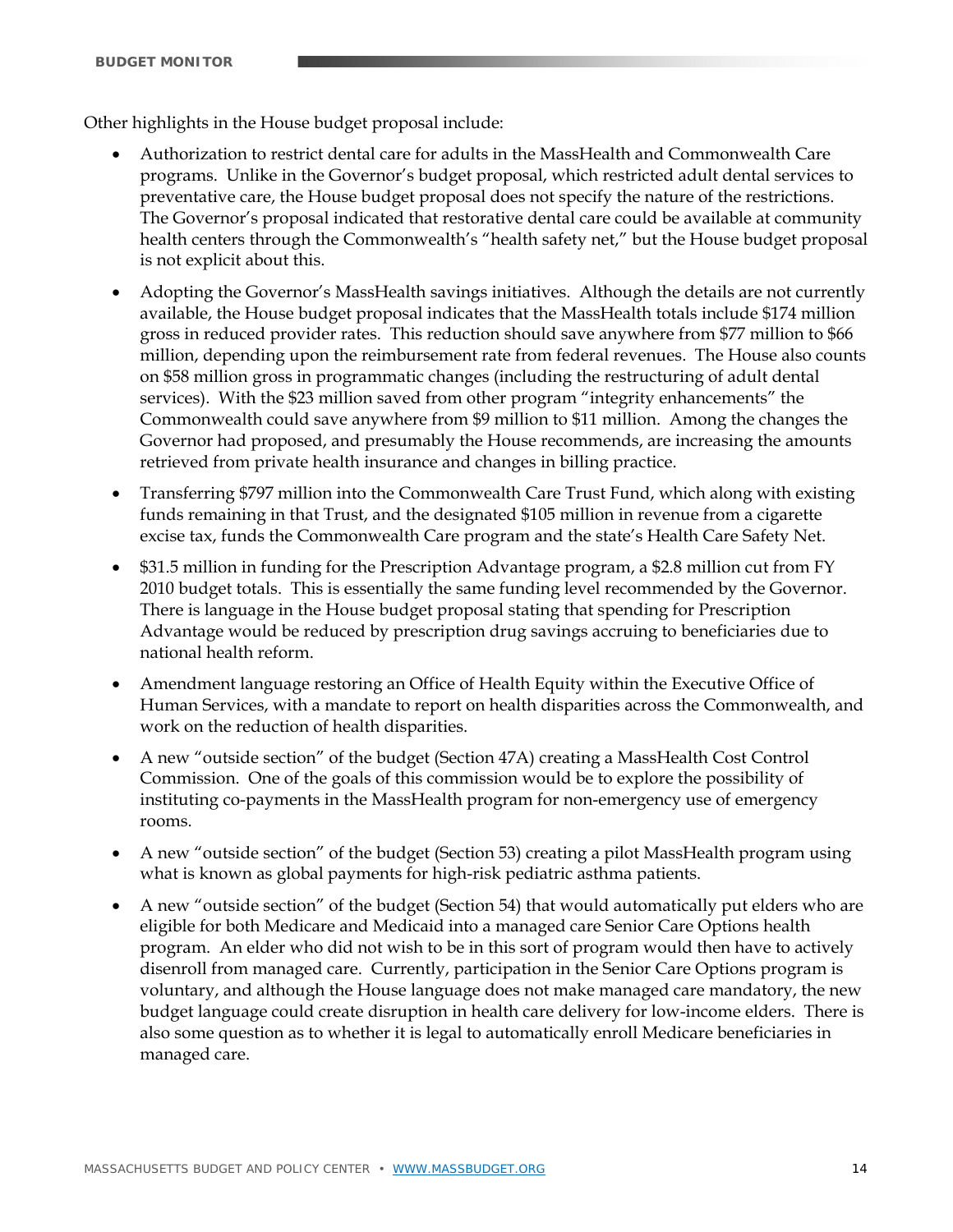| <b>MassHealth (Medicaid) and Health Reform</b> |                |                |                |            |                |  |  |
|------------------------------------------------|----------------|----------------|----------------|------------|----------------|--|--|
| (in Millions of Dollars)                       |                |                |                |            |                |  |  |
|                                                | <b>FY 2010</b> | <b>FY 2010</b> | <b>FY 2011</b> | FY 2011    | <b>FY 2011</b> |  |  |
|                                                | <b>GAA</b>     | Current        | Governor       | <b>HWM</b> | House          |  |  |
| <b>MassHealth (Medicaid)</b>                   |                |                |                |            |                |  |  |
| MassHealth                                     | 8,923          | 8,990          | 9,788          | 9,755      | 9,758          |  |  |
| MassHealth administration                      | 184            | 178            | 183            | 178        | 178            |  |  |
| Sub-Total                                      | 9,107          | 9,168          | 9,971          | 9,933      | 9,936          |  |  |
| <b>Health Reform and Health Safety Net</b>     |                |                |                |            |                |  |  |
| <b>Pharmacy Program</b>                        | 40             | 34             | 32             | 32         | 32             |  |  |
| Health Care Finance & Other Initiatives        | 20             | 20             | 19             | 18         | 23             |  |  |
| <b>Commonwealth Care Trust</b>                 | 592            | 632            | 797            | 797        | 797            |  |  |
| Commonwealth Care Trust (pre-budget)           | 105            | 105            | 120            | 105        | 105            |  |  |
| Medical Assistance Trust                       | 399            | 399            | 393            | 393        | 393            |  |  |
| <b>Medical Security Trust</b>                  | 0              | 30             | 0              | 0          | 0              |  |  |
| Sub-Total                                      | 1,156          | 1,220          | 1,360          | 1,344      | 1,349          |  |  |
| Total                                          | 10,263         | 10,388         | 11,331         | 11,277     | 11,285         |  |  |
|                                                |                |                |                |            |                |  |  |

#### *MENTAL HEALTH*

Mental health services in the House budget proposal receive \$621.6 million. This is \$22.5 million less than in the FY 2010 GAA, and \$12.5 million less than in the FY 2010 current budget. Over the course of FY 2010, \$10.3 million has been cut from mental health services, and the FY 2011 House budget proposal does not restore these cuts.

On the House floor, there were amendments changing language in certain mental health line items. The full House added language to the House Ways & Means proposal stating that the department could not consolidate area offices without public hearings. The House proposal reflects the continuation of a philosophical shift: less funding for facility-based care, and more funding for community services. Specifically:

- Adult mental health services receive a total of \$388.2 million. This total is \$22.2 million more than in the FY 2010 current budget, a 6 percent increase. An amendment added language providing for the continuation of the Program of Assertive Community Treatment (PACT), a comprehensive individualized mental health service model.
- Children's mental health services are funded at the same level as in FY 2010 (not adjusting for inflation), receiving \$72.2 million in the House proposal. There is also language added by amendment providing for the funding of juvenile court clinics. This amendment does not include specifically earmarked funds.
- Mental health facilities receive \$134 million, \$33.2 million less in the House proposal when compared to the FY 2010 current budget. This is a 20 percent cut. Furthermore, the House budget proposal directs the Department of Mental Health to close psychiatric facilities and move residents into the community, but only if the residents can be guaranteed an equal or better level of care. The Governor's budget did not include this language. The House also added language during floor debate that specified that the closure or consolidation of mental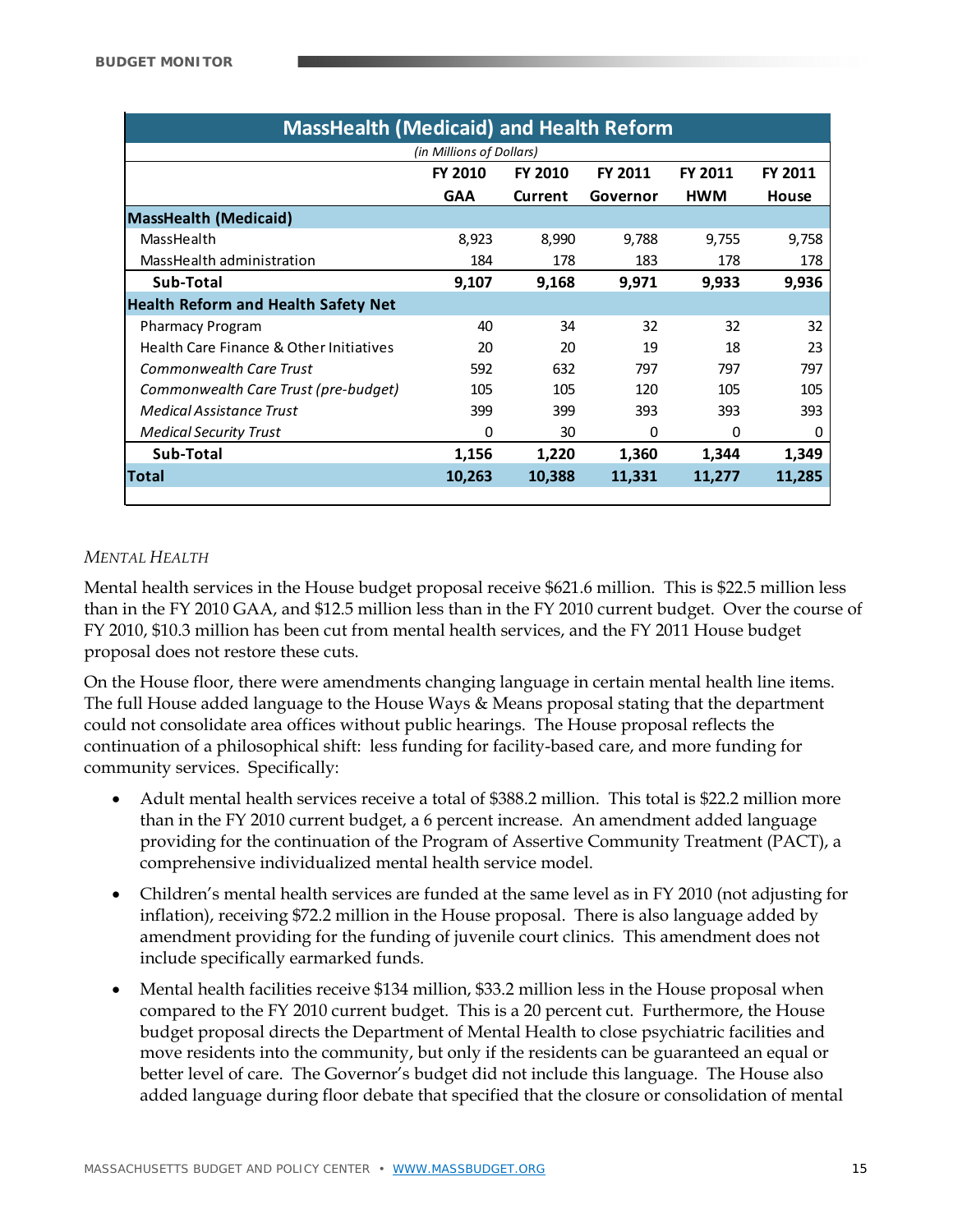health facilities would only happen if the department could assert that there would be net savings to the Commonwealth.

It is important to note that a significant portion of the Commonwealth's mental health services for children are funded through the MassHealth program in what is known as the Children's Behavioral Health Initiative (often referred to as the *Rosie D.* program.) This relatively new program mandates universal pediatric screening for mental health disorders and treatment for children with "serious emotional disturbance," and will continue to expand towards full implementation in FY 2011. Funding for this program is included in the "MassHealth (Medicaid) and Health Reform" section of this *Budget Monitor*.

#### *PUBLIC HEALTH*

Amendments on the floor of the House added \$1.8 million to public health funding, bringing the House funding for public health to \$494.6 million, an \$11.4 million reduction from the FY 2010 GAA, and \$11.9 million less than the FY 2010 current budget total. (During FY 2010, \$3 million had been cut mid-year from public health funding.) The House budget proposal includes \$155.3 million for hospitalbased public health services, and \$339.4 million for community and other services. The House budget proposal is essentially at the same level as the Governor's budget proposal, with the House recommending slightly more funding for hospital-based public health services. Because the FY 2011 budgets propose shifting a homelessness assistance program from the Lemuel Shattuck public health hospital into a homelessness services program within the Department of Housing and Community Development, to allow for better year-to-year comparisons, this *Budget Monitor* adjusts the public health totals by adding the \$1.4 million for this program back into the public health hospital account.

During floor debate, the House added \$150,000 for pharmaceutical regulation, \$79,000 for the operations of the Department of Public Health, \$100,000 for brain aneurysm education and awareness and \$1.5 million for violence prevention grants. In addition, the House added language to certain line items, and added several new provisions ("outside sections") relevant to public health.

Highlights of the House public health budget include:

- \$36.3 million for AIDS/HIV prevention and treatment. This is approximately \$500,000 less than in the FY 2010 current budget.
- \$25.4 million for early intervention. This is 14 percent less than in the FY 2010 current budget.
- \$4.7 million for family health services, level funding with FY 2010.
- \$52.1 million for immunizations, a \$2.8 million reduction from FY 2010 budget totals.
- \$11.7 million for school health services. This total does not restore cuts that had been made mid-year in FY 2010. On the floor, the House added language specifying attention to the reduction of health disparities for gay, lesbian, bisexual and transgender youth; specifying that funding for school nurses would be level funded, and providing funding for the Massachusetts Model of Community Coalitions.
- \$8.1 million for sexual assault and domestic violence prevention services, a 4 percent reduction from the FY 2010 current budget. Although not included in this total, there is also \$21.1 million in the House budget proposal for support services for people at risk of domestic violence within the Department of Children and Families.
- \$84.2 million for substance abuse services, level funding with FY 2010.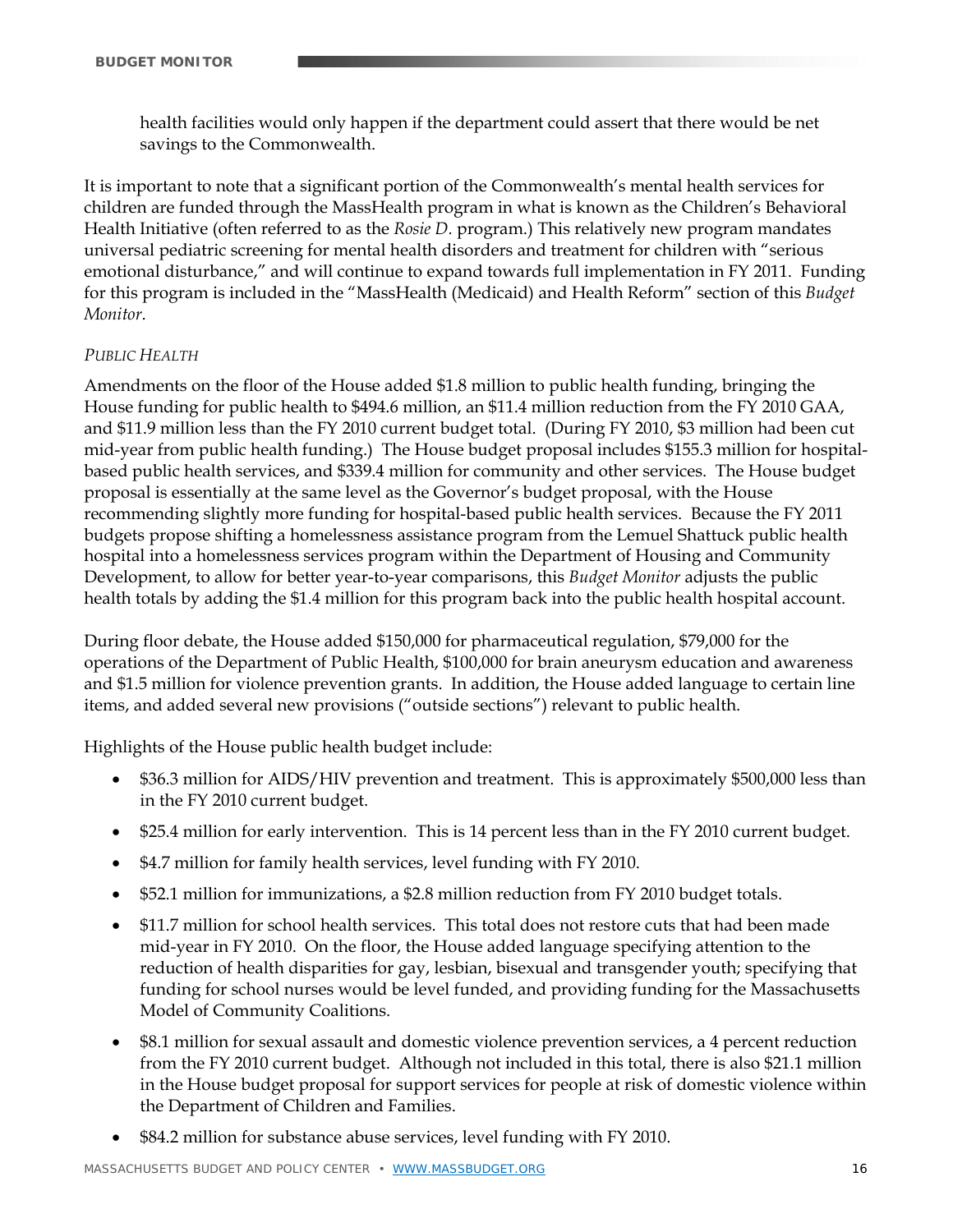- \$4.5 million for smoking prevention, also level with FY 2010.
- \$2.4 million for teen pregnancy prevention, a 9 percent reduction from FY 2010 current totals.
- \$3 million for youth violence prevention, with the addition of \$1.5 million during House floor debate. The House added language specifying that this funding would support organizations previously funded by a separate appropriation for "Youth-at-Risk" grants. Nevertheless, the House recommendation is 14 percent less than the total for youth violence prevention programming in FY 2010.
- An "outside section" of the budget, added on the floor of the House (Section 84), allowing health practitioners upon diagnosing Chlamydia or other infectious disease "dangerous to the public health" to dispense prescription medications to those presumptively assumed to be infected.
- An "outside section" of the budget (Section 92), added on the floor of the House, providing for long-term antibiotic treatment of Lyme disease.

The House budget does not follow the Governor's recommendations for significant reorganizations within public health, so it is difficult to make direct comparisons between the House budget proposal and the Governor's budget proposal. Adjusting for the Governor's proposed consolidations, the most significant differences between the House budget recommendations and the Governor's recommendations are that House proposes 4 percent more than the Governor for addiction control services, 2 percent less for health promotion, violence prevention and workforce expansion, and 6 percent less for health care safety and quality programs.

The House budget creates a new fund – the Substance Abuse Prevention and Treatment Fund – by dedicating existing sales tax revenues from the sale of alcoholic beverages. This fund would then be the source of funding for substance abuse programming. The House budget does not, however, follow the Governor's recommendation to eliminate the sales tax exemptions on cigars or smokeless tobacco, or on sales of sodas and candy.

#### *STATE EMPLOYEE HEALTH INSURANCE*

The House budget proposal (like the Governor's proposal) reorganizes the budget for certain employee health insurance costs, so it is not possible to make accurate year-to-year comparisons of state employee health insurance costs without making several adjustments. After making these adjustments (see discussion below), the House budget proposes \$1.36 billion for state employee health insurance. This total includes funding for the Group Insurance Commission (GIC), as well as additional state funding for employee health benefits. The total also includes funding transferred from the General Fund to a special State Retiree Benefits Trust designated to fund health care costs for retirees. The FY 2011 House budget proposal also incorporates costs that had in prior years been paid for elsewhere. For example, the House budget transfers to the GIC \$36.6 million from the county sheriffs' offices to pay for the health insurance costs of their staff. In FY 2010, these costs had been incorporated into the county sheriff appropriations. Similarly, the House budget proposal transfers \$24.1 million from the MBTA to cover the costs of health insurance for MBTA employees, and \$7.6 million from the Massachusetts Turnpike Authority to cover the costs of health insurance for their employees – costs which in prior years had not been included in budgeted appropriations at all, as they were directly covered by these transportation authorities. In order to allow for accurate year-to-year comparisons, the House (Adjusted) totals in this *Budget Monitor* subtract these FY 2011 health care costs from the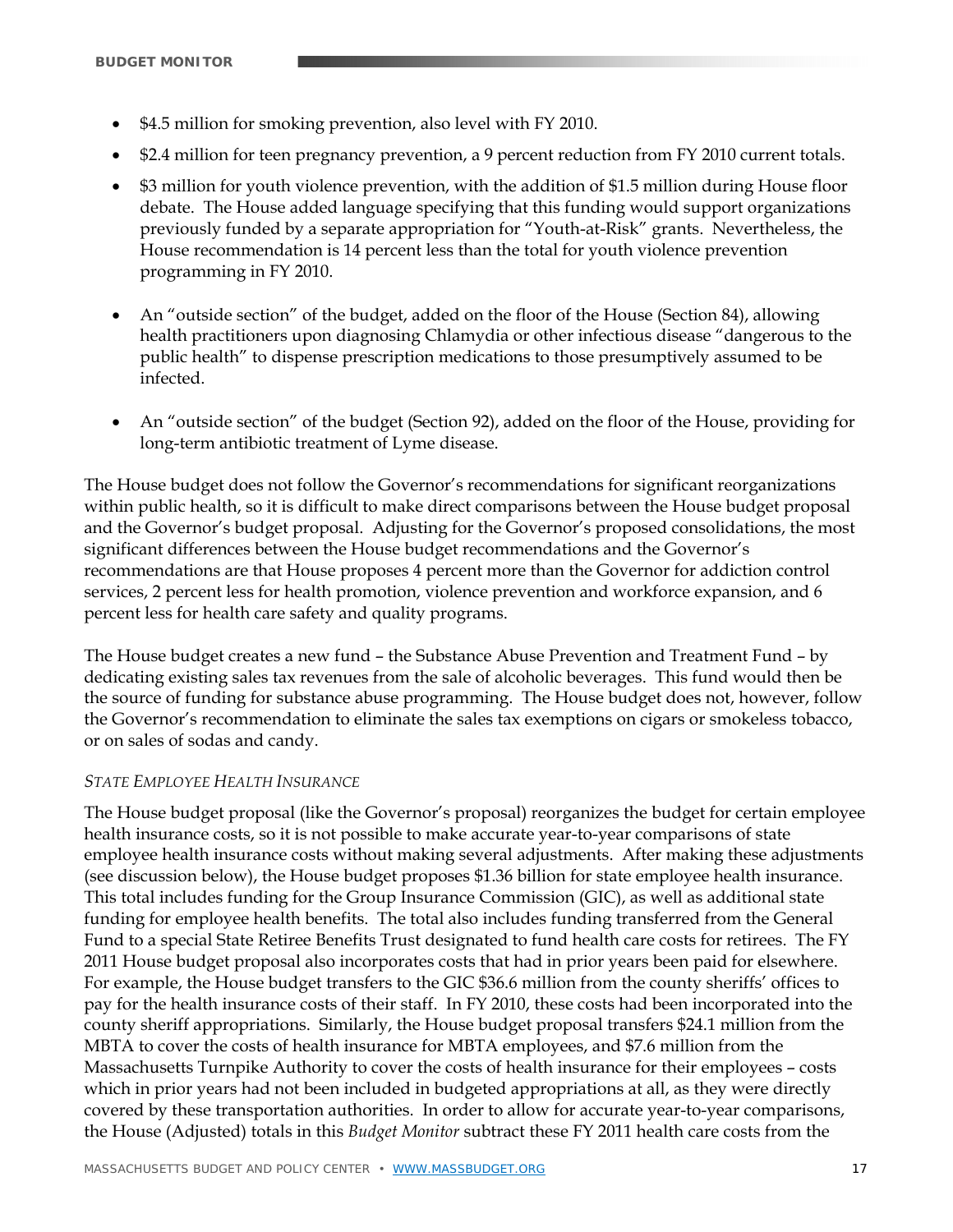state employee health insurance totals (see Appendix A, "What are the 'adjustments' made to the House budget proposals?" at the end of this *Monitor*.)

The total state employee health insurance costs are a function of the number of anticipated employees, and expected health care cost growth. The House budget does not propose any changes in the structure of state employee contributions to health insurance premiums.

It is also important to note that this state employee health insurance total also adjusts for the fact that more municipalities are opting to participate in the state's Group Insurance Commission health care plans. These increased costs in the Group Insurance Commission do not actually increase the state's health insurance costs, because they are reimbursed by the participating municipalities. The FY 2010 budget includes approximately \$203.5 million in fully-reimbursed municipal health care costs, and the FY 2011 budget – as of the time of the House final budget proposal – includes approximately \$253.7 million in reimbursed municipal health care costs. In order to avoid an artificial distortion in the budget for state employee health insurance due to the increasing number of municipalities participating in the state's Group Insurance program, the totals in this *Budget Monitor* remove the full amount of these municipal health care costs.

After all of these adjustments, the House state employee health insurance totals are 9 percent above the current FY 2010 total. This differs from the Governor's proposed total, largely because the House budget is able to use more recent cost estimates. Although the number of employees included in the House budget is lower, the estimated cost of actual health insurance premiums as selected by those employees is higher than in the Governor's budget estimates.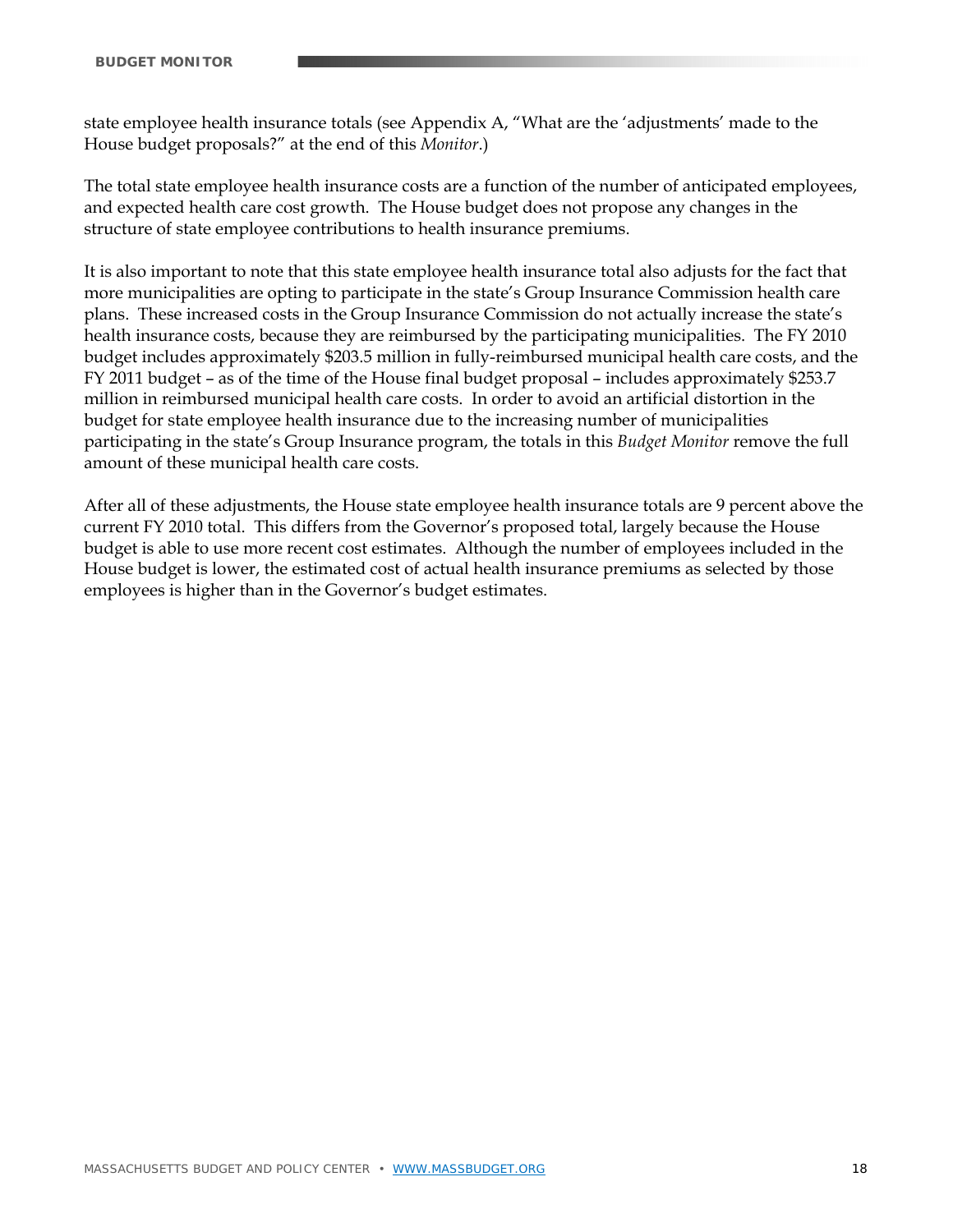# **HUMAN SERVICES**

| <b>FY 2010 GAA</b>                              | \$3,361,492,631  |
|-------------------------------------------------|------------------|
| FY2010 Current                                  | \$3,327,068,995  |
|                                                 |                  |
| FY 2011 House Final                             | \$3,321,665,967  |
| FY 2011 House Final (Adjusted)*                 | \$3,321,665,967  |
| Increase (decrease) from FY 2010 GAA            | $$$ (39,826,663) |
| Percent Change from FY 2010 GAA                 | $-1.2%$          |
| <b>Increase (decrease) from FY 2010 Current</b> | \$(5,403,027)    |
| Percent Change from FY 2010 Current             | $-0.2%$          |

*\* In cases where the House has shifted line items between categories, we have made an adjustment to reflect FY 2010 categories in order to provide an apples‐to‐apples comparison*

The Fiscal Year 2011 final House budget proposal provides \$3.3 billion in funding for Human Services. This proposal falls \$39.8 million below FY 2010 GAA funding levels and \$25.4 million below the Governor's FY 2011 budget recommendation.

Overall, the House amendment process did not introduce significant changes to House Ways & Means recommendations for Human Service funding. The only change of note is a House amendment which increases the House Ways & Means appropriation for the Department of Children and Families transitional employment program by \$1.5 million.

The FY 2011 final House budget includes cuts to the Department of Children and Families and the Department of Youth Services and provides slight increases for the Department of Transitional Assistance.

In this analysis "Human Services" include services for children and families, transitional assistance for low-income families, services to the adults with developmental disabilities, and other Human Services detailed below. For information about mental health services, please see the health care portion of this *Budget Monitor*.

#### *CHILDREN & FAMILIES (FORMERLY DEPARTMENT OF SOCIAL SERVICES)*

The FY 2011 final House budget proposal includes \$744.7 million in funding for the Department of Children and Families (DCF) and the child and family services it administers. This recommendation maintains \$12.6 million in FY 2010 mid-year cuts and includes an additional \$28 million decrease from the current FY 2010 budgeted amount. The final House proposal falls \$39.1 million, or 5 percent, below FY 2010 GAA funding levels and \$15.3 million below the FY 2011 Governor's budget proposal.

During its floor debate, the House amended the amount of revenue DCF may retain from various fees to fund its transitional employment program from \$500,000 to \$2 million, a \$1.5 million increase over the House Ways & Means recommendation.

Some other specific aspects of the House budget proposal include:

 A \$17.2 million, or 8 percent, reduction in funding for Group Care Services for children in the state's custody when compared to current FY 2010 budget levels. The final House proposal falls \$21 million, or 9.4 percent, below the FY 2010 GAA.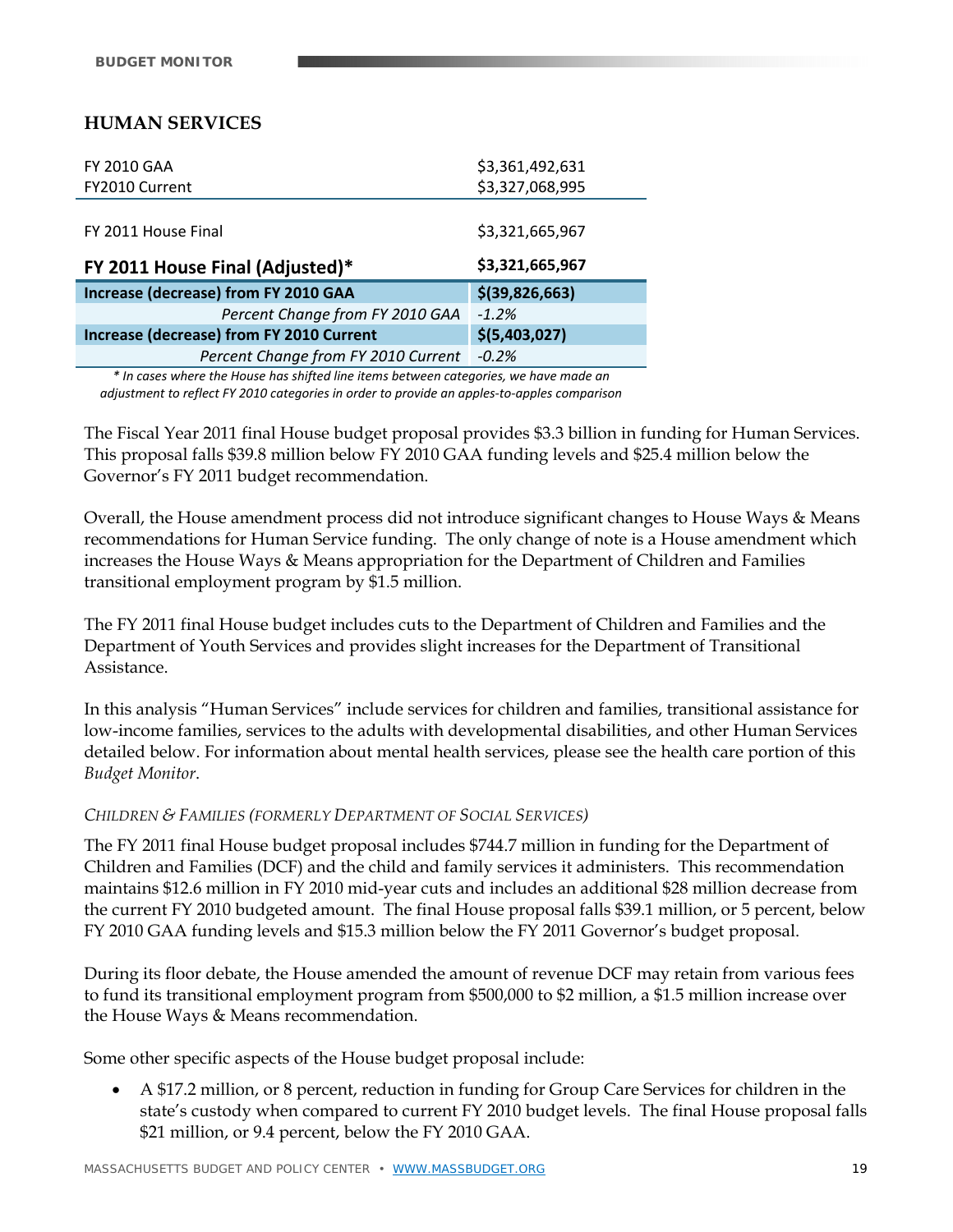- A \$3 million, or 4 percent, reduction to the DCF administration line item when compared to current FY 2010 budget levels.
- Elimination of the DCF Regional Administration line item, which currently receives \$7 million in the FY 2010 budget. The final House budget does not transfer this funding to another administration line.
- \$44.1 million in funding for family support and stabilization services through a new dedicated line item. This level of funding represents the amount currently allocated by DCF for such services. In FY 2010, the funding for family support and stabilization was included in the Services for Children and Families line item.

The final House budget proposal does not adopt the Governor's recommendations to consolidate the following:

- Group care for children in the state's custody, juvenile offender placement and sexual abuse intervention network, into the broader Services for Children and Families line item.
- Social worker case management, DCF regional administration and foster care review into the central DCF administration line item.

#### *DEVELOPMENTAL SERVICES (FORMERLY THE DEPARTMENT OF MENTAL RETARDATION)*

The FY 2011 final House budget proposal recommends \$1.26 billion in funding for the Department of Developmental Services (DDS), \$4.5 million above current FY 2010 budget levels but below funding needed to maintain current services. Further, the final House proposal for DDS funding falls \$11.3 million below the Governor's FY 2011 budget recommendation.

The House amendment process did not result in any changes to DDS appropriations, when compared to the House Ways & Means proposal.

Some specific aspects of the final House budget proposal include:

- Level funding for community transportation services and transitional services for adults (turning 22) when compared to current FY 2010 budget levels.
- Consolidation of community and state sponsored residential supports into one line item, which aligns with the Governor's FY 2011 recommendation. The final House budget proposal provides a \$24.4 million increase over current FY 2010 budget levels. This increase, however, is not sufficient to maintain current levels of service; the final House budget proposal falls \$11 million below the Governor's FY 2011 proposal for the same services.
- \$149.9 million for state institutional care, representing an \$11.6 million, or 7 percent, reduction in funding when compared to current FY 2010 budget levels. The final House recommendation falls only slightly below the Governor's recommendation of \$150.2 million. The final House budget language includes provisions which restrict the ability of the department to close stateoperated facilities.
- Level funding for transitional services for adults (turning 22) when compared to both the current FY 2010 budget and FY 2010 GAA. The FY 2011 final House budget recommendation falls \$3.7 million or 43 percent below FY 2001 GAA funding levels, when adjusted for inflation.
- An \$8.7 million, or 13.2 percent, reduction in funding for DDS administration when compared to current FY 2010 budget levels.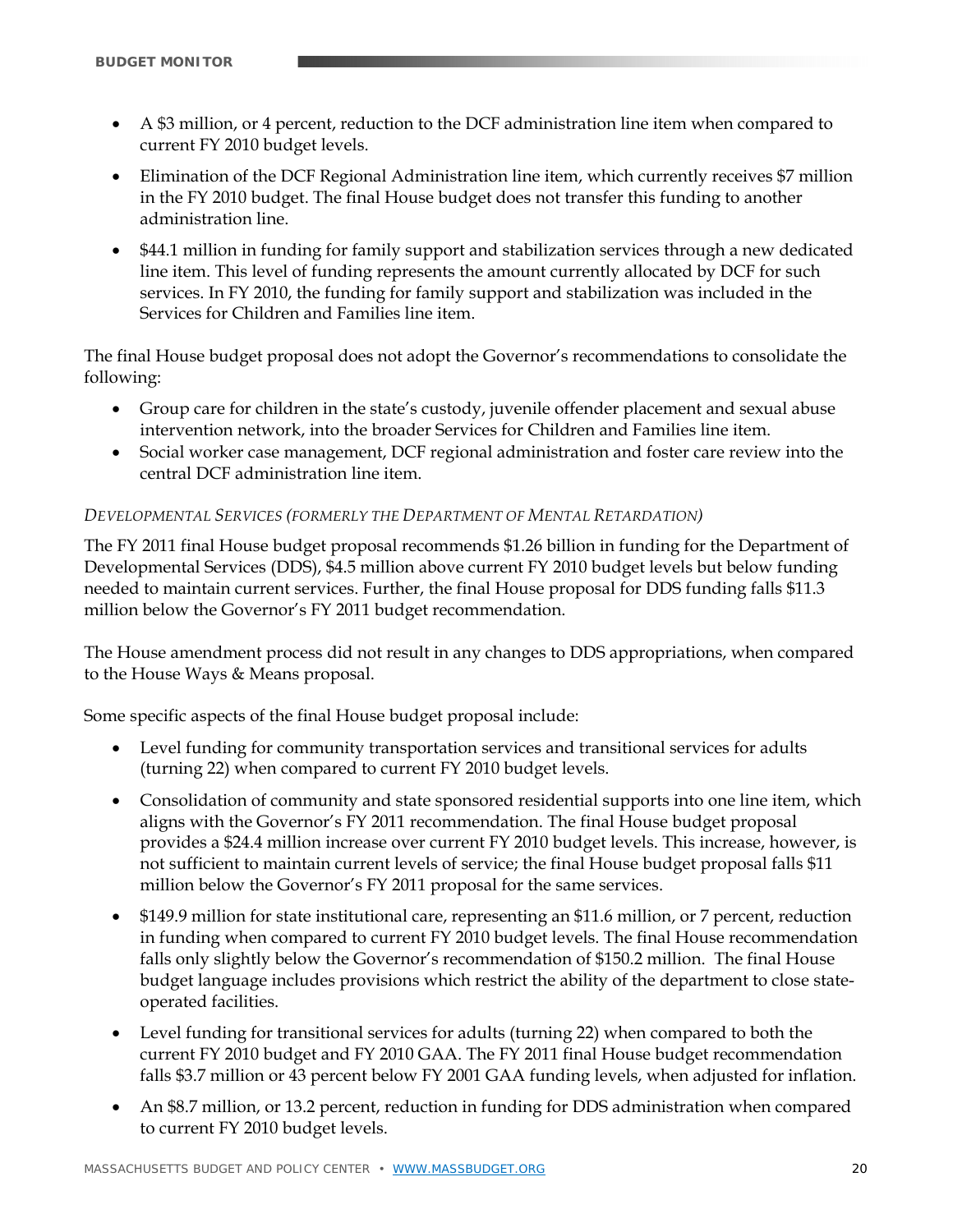The FY 2011 final House budget proposal does not adopt the Governor's recommendation to consolidate line items for community day and work programs for adults, transportation services, and respite and intensive family supports into one "Community Programs for the Intellectually Disabled" line item.

#### *ELDER SERVICES*

The House budget proposal includes \$219.5 million for elder services. This total is \$1.6 million less than in the FY 2010 GAA, and is essentially level-funding compared to FY 2010 current budget totals. (For funding for the Prescription Advantage program, funding for nursing homes, and funding for MassHealth Senior Care, see the "MassHealth (Medicaid) and Health Reform" section of this *Budget Monitor*.) It is important to remember that by level-funding elder services, the House is not restoring funding that had been cut last fall or during FY 2009 by the mid-year 9C reductions. Although during floor debate the House did not add additional funding for elder services, there were certain changes in line item language.

- The elder home care program, which provides community-based long term care services allowing elders to remain in the community and helps keep them from moving into nursing homes, receives a total of \$136.3 million in the House budget. The enhanced home care program for more frail elders receives \$45.8 million. Both of these proposals are level with the Governor's funding recommendations and with the FY 2010 current budget totals. There are currently close to 2,500 elders waiting for home care services, and with these funding levels it is possible that there will be waiting lists for the enhanced home care program in FY 2011 as well.
- The protective services program, which provides services for elders at risk of neglect or abuse, receives \$15.3 million in the House budget. In the FY 2010 GAA, protective services were funded at \$16.3 million, but there were 9C cuts of \$1 million during the fall. Both the Governor's and House FY 2011 budget proposals continue this reduced funding, which will require reductions in service for these vulnerable elders.
- Elder housing programs, including funding for homeless elders, receive \$1.6 million in the House budget proposal. This also is level funding compared to FY 2010 current budget levels.

#### *TRANSITIONAL ASSISTANCE*

The FY 2011 final House budget proposal recommends \$776.7 million in funding for the Department of Transitional Assistance (DTA) and the programs it administers. This proposal represents a \$17.4 million, or 2 percent, increase over current FY 2010 budget levels. The final House proposal is \$3.3 million above the Governor's FY 2011 recommendation.

The House amendment process did not result in any appropriation changes for Transitional Assistance, when compared to the House Ways & Means proposal.

Some specific aspects of the final House budget recommendations include:

- \$319.2 million for Transitional Aid to Families with Dependent Children (TAFDC) grant payments, \$12.2 million, or 4 percent, above current FY 2010 budget levels.
- \$23 million for the Employment Services Program (ESP), \$1.1 million above current FY 2010 budget levels. The final House proposal recommends \$10 million more in funding than the Governor's proposal.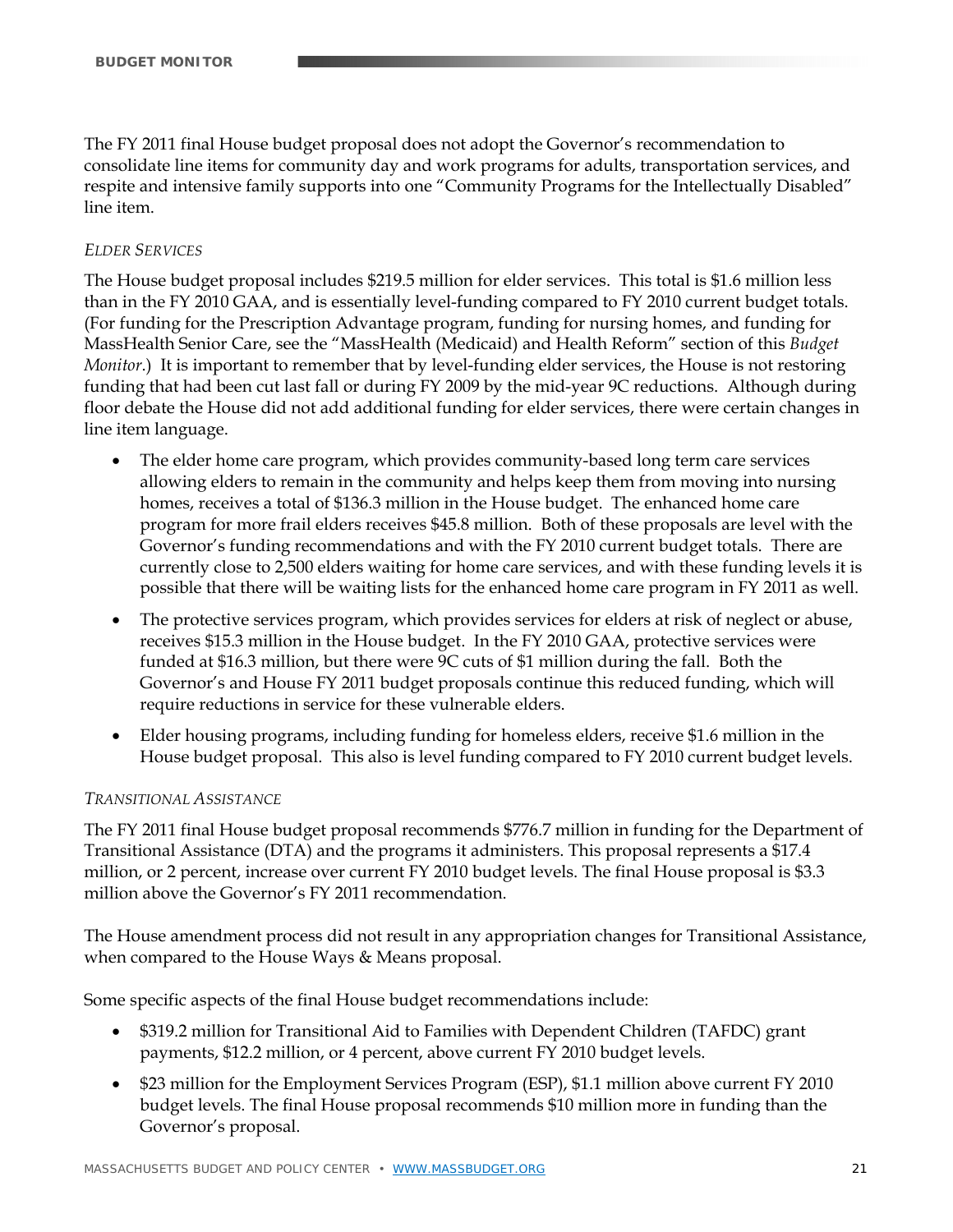- \$84.7 million for Emergency Aid to Elders, the Disabled, and Children (EAEDC), \$1.2 million above current FY 2010 budget levels. The final House recommendation falls \$4.2 million below the Governor's proposal.
- Elimination of the Supplemental Nutritional Program, which currently receives \$800,000 in the FY 2010 budget.

The FY 2011 final House budget proposal did not adopt the Governor's recommendation to consolidate line items for Food Stamp Participation Rates, Domestic Violence Specialists, and Casework Salaries and Benefits into the central DTA administration line item.

#### *OTHER HUMAN SERVICES*

"Other Human Services" includes numerous departments and services, such as the Department of Youth Services, services for Veterans, the Massachusetts Commission for the Blind, the Massachusetts Rehabilitation Commission, and the Massachusetts Commission for the Deaf and Hard of Hearing.

The House amendment process did not result in any appropriation changes for Other Human Services, when compared to the House Ways & Means proposal.

Some notable aspects of the final House budget include:

- \$143.3 million in total funding for the Department of Youth Services and the programs it administers. This is \$8.8 million, or 6 percent, below the FY 2010 GAA. The final House recommendation is only slightly below the Governor's recommendation of \$143.7 million.
- \$18.9 million in funding for the Soldier's Home in Holyoke, \$1 million below current FY 2010 budget levels. The final House recommendation falls approximately \$505,000 below the Governor's proposal.
- \$4.4 million in funding for home care for the multi-disabled, 13.4 percent below current FY 2010 budget levels.

The FY 2011 final House budget proposal does not adopt the Governor's recommendations to consolidate the following:

- Annuities to Qualified Disabled Veterans and Gold Star Parents and Spouses into the Veterans' Benefits line item.
- Line items pertaining to Veterans shelters and Veterans outreach centers into a dedicated line item.
- Community Services for the Blind, transition into adult services, and Vocation Rehabilitation for the Blind into the Massachusetts Commission for the Blind Administration line item.
- Employment assistance for the disabled, independent living for the multi-disabled, transition into adult services, and home care services for the disabled into the Massachusetts Rehabilitation Commission administration line item.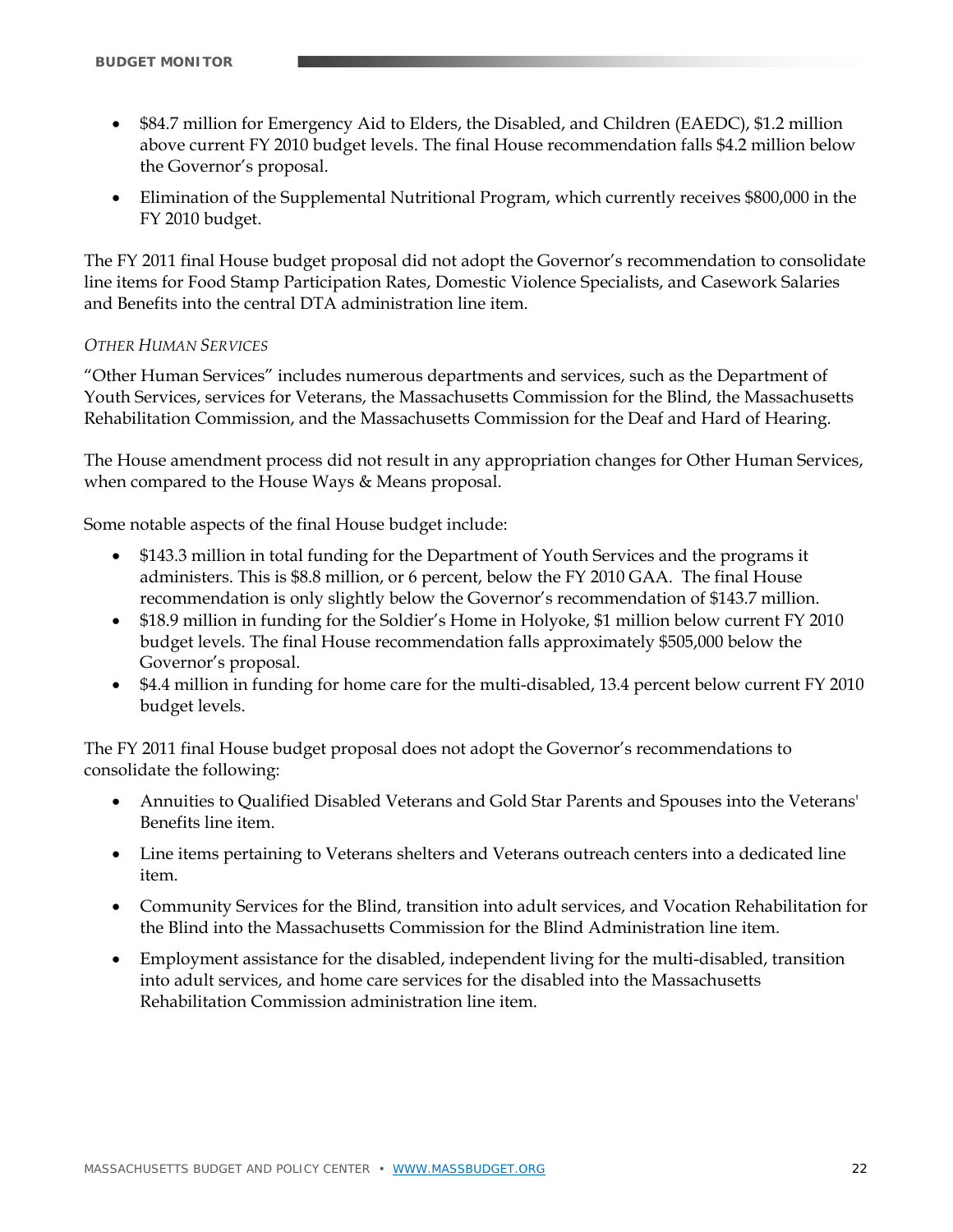# **INFRASTRUCTURE, HOUSING & ECONOMIC DEVELOPMENT**

| <b>FY 2010 GAA</b>                       | \$1,625,366,862 |
|------------------------------------------|-----------------|
| FY2010 Current                           | \$1,676,701,826 |
|                                          |                 |
| FY 2011 House Final                      | \$1,546,303,445 |
|                                          |                 |
| FY 2011 House Final (Adjusted)*          | \$1,644,941,794 |
| Increase (decrease) from FY 2010 GAA     | \$19,574,931    |
| Percent Change from FY 2010 GAA          | 1.2%            |
| Increase (decrease) from FY 2010 Current | \$(31,760,033)  |
| Percent Change from FY 2010 Current      | $-1.9%$         |

*\* In cases where the House has shifted line items between categories, we have made an adjustment to reflect FY 2010 categories in order to provide an apples‐to‐apples comparison*

The House final Fiscal Year 2011 budget proposal provides \$1.64 billion for infrastructure, housing, and economic development programs and services. This is a 1.9 percent decrease from FY 2010 current amounts, but is 1.5 percent, or \$24 million, greater than the Governor's FY 2011 proposal.

During the floor debate, the House added \$3.4 million to certain economic development and workforce & labor programs. These changes, which represent a 0.2 percent increase from the House Ways  $\&$ Means FY 2011 proposal, are detailed below.

#### *ECONOMIC DEVELOPMENT*

The House final FY 2011 budget provides \$24.3 million for economic development programs, a \$14.5 million, or 37 percent, reduction from the FY 2010 current budgeted amounts. During the floor debate, the House increased funding for certain line items, adding \$3.1 million to economic development programs. The Massachusetts Life Sciences Investment Fund, which is funded through budget surpluses, could receive \$10 million in the course of FY 2011; however, because it is not an appropriation and is contingent on surpluses, there is no funding currently allocated for this fund for FY 2011.

The House final budget increases funding for some programs, both in comparison to the FY 2010 current amounts and compared to the House Ways & Means budget proposal:

- \$2 million is designated for the District Local Technical Assistance Fund, which provides grants to regional planning agencies for technical assistance to municipalities in a range of areas relating to land use, planning, and economic development. The House Ways & Means proposal had not designated any money for this fund, however it was funded at \$2 million in FY 2010.
- Funding for Individual Training Grants is increased by \$845,000, as compared to FY 2010 current amounts and GAA. This amounts to a 113 percent increase. The Governor's budget proposal had reduced funding for these grants to \$350,000, or by 53 percent, while the House Ways & Means proposal had only restored funding to FY 2010 current budgeted amounts (\$750,000).

The single largest cut occurs with the Massachusetts Office of Travel and Tourism totaling \$4.2 million, a 69 percent reduction compared to the FY 2010 current amounts. The House final budget proposal also maintains some of the budget cuts made by the Governor through the 9c process. These include: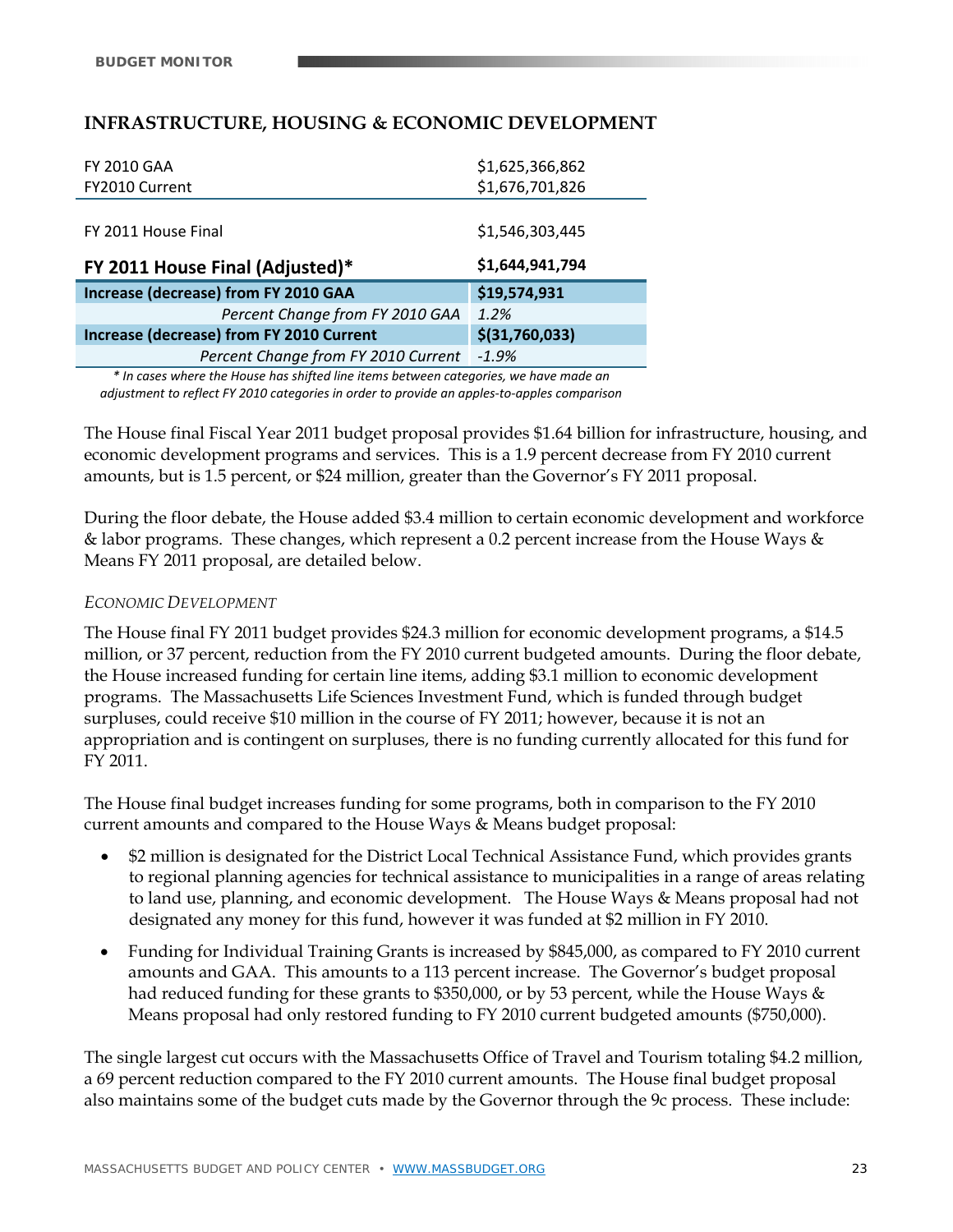- Funding for Local Tourist Councils is reduced by \$2 million, or 44 percent, from the FY 2010 GAA. The House added \$250,000 during the floor debate. This funding had been reduced by \$2.25 million, or 50 percent, through the 9c cuts.
- The Massachusetts Sports and Entertainment Commission is level funded at FY 2010 current budgeted amounts, which maintains the Governor's 9c reduction of \$650,000, or 52 percent, from the FY 2010 GAA.
- The Massachusetts International Trade Council is level funded at FY 2010 current amounts, which maintains the Governor's 9c cut of \$125,000, or 50 percent, from the FY 2010 GAA.
- State subsidies for Regional Economic Development Grants, a competitive grant program that supports the state's eight regional economic development corporations, councils and partnerships are eliminated. The amount appropriated for these grants in the FY 2010 GAA was \$800,000, which had been already reduced to \$0 through the Governor's 9C cuts in October.

Other noteworthy elements of the House final budget for economic development include:

- A 19 percent, or \$40,000, increase in funding for the Biotech Research Institute.
- Restored funding for the Massachusetts Manufacturing Extension Partnership, back to FY 2010 GAA levels (\$450,000). The Governor's budget proposal had maintained the \$125,000 cut to this program.
- Merging the State Office of Minority and Women Business Assistance into a new line item for the Supplier Diversity Office, with funding reduced by almost \$8,000.

#### *HOUSING & COMMUNITY DEVELOPMENT*

The House budget recommends \$276.6 million in funding for housing programs, \$28.2 million, or 11.3 percent, more than the amount appropriated in the FY 2010 GAA and \$38.9 million, or 12.3 percent, less than what the state expects to spend in FY 2010. Earlier this year the Legislature passed a supplemental appropriations bill that provided \$18.2 million in assistance for homeless families (see discussion on Emergency Assistance below). During its debate on the budget, the House did not approve any additional appropriations for housing programs but did include some changes to language in lineitems that fund homelessness assistance programs.

These amendments included requiring:

- The Department of Housing and Community Development (DHCD) assure that any hotels and motels serving homeless families must have cribs for any children under 4 years old;
- That DHCD notify school districts within seven days of if any family served under the Emergency Assistance (EA) Program has moved into that school district.
- Requiring that DHCD give the Legislature 90 days notice of any changes to regulations or eligibility requirements or if the amount appropriated by the Legislature is insufficient to meet the programs needs. The House Ways & Means budget required a 60-day notification.
- Requiring DHCD to join with the agencies that provide services to homeless individuals to develop recommendations on standardizing the rates that shelters charge for assistance.

 (For a full explanation of funding for each of these homelessness assistance programs, please see below.)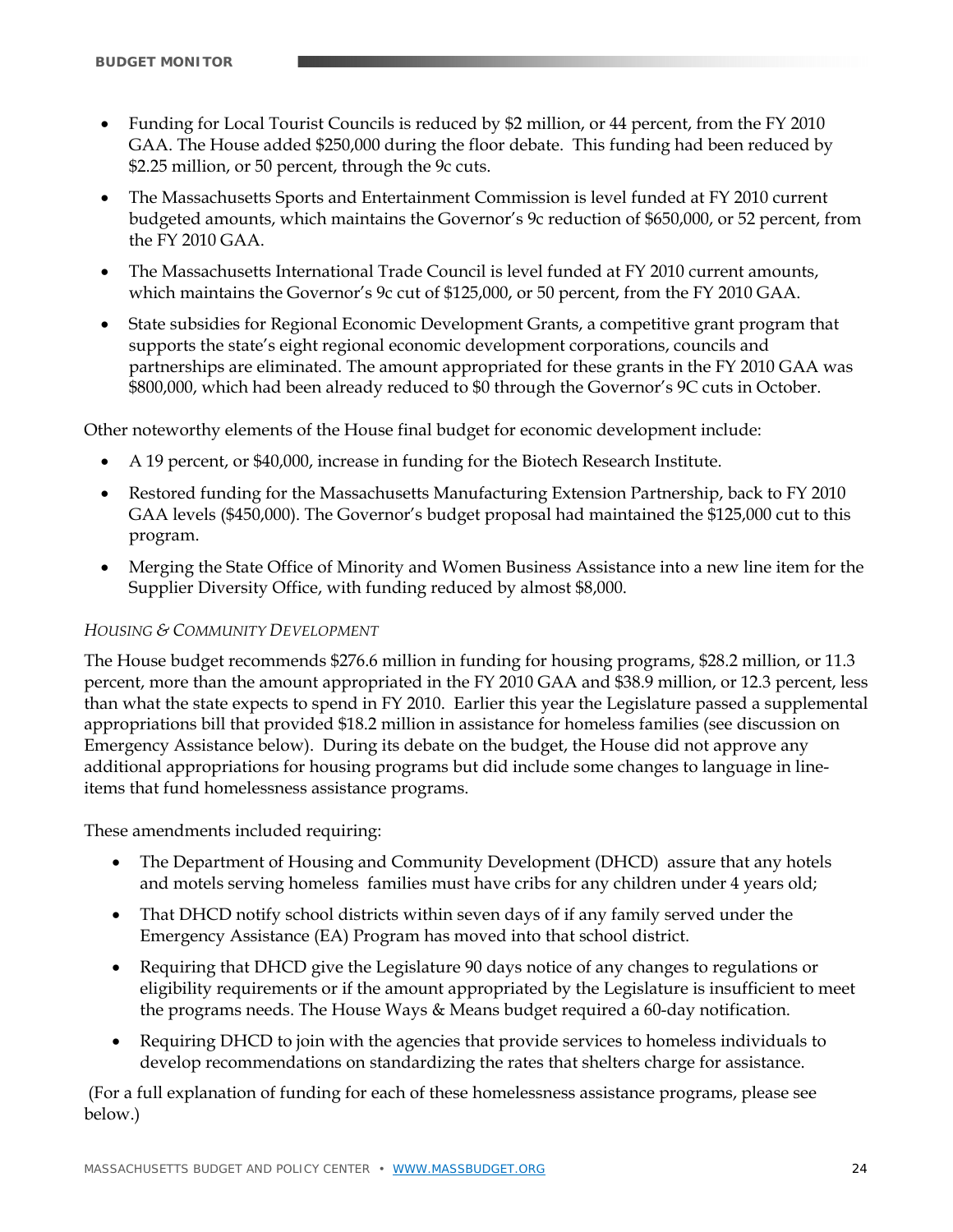The largest change in housing funding is due to the economic crisis and the growing need among lowincome homeless families for shelter and services. 2 The FY 2010 budget moved homelessness assistance programs from the Department of Transitional Assistance (DTA) to the Department of Housing and Community Development (DHCD) to provide homeless families and individuals with better access to affordable housing and to reduce the need for shelters and services. The House budget recommendations for homelessness assistance programs include:

- \$4 million for a new Housing Stabilization Initiative for homeless families. This new program, which provides housing vouchers to help families move out of shelters and hotels/motels into more permanent housing, is expected to reduce reliance on the Emergency Assistance program (see below).
- \$112.9 million for the Emergency Assistance (EA) Program which provides shelter and services to homeless families. This is \$38.8 million below the total amount appropriated in FY 2010. While the FY 2010 GAA appropriated only \$91.6 million for this program, the deterioration of the economy led to increased homelessness and more families needing to access shelters. To pay for the added costs of serving these families, the Legislature appropriated \$60.1 million to meet current costs. In FY 2010, as demand for services to homeless families increased, the state lowered eligibility for EA services from 130 percent of poverty to 115 percent in order to reduce costs. The House budget keeps this lower eligibility requirement. The budget also requires that DHCD continue to keep track of the services it provides to homeless families under the program and to keep track of the effectiveness of those services in helping homeless families move to more permanent housing.
- \$5.2 million for caseworkers who provide assistance to homeless families and individuals. This level is \$457,000 more than the FY 2010 GAA but is \$60,000 less than the Governor's recommendation for FY 2011.
- \$37.6 million for assistance to homeless individuals. This is level funding because the House budget recommends transferring \$1.4 million in health care services provided to the homeless from the public hospitals account to the account for homelessness individuals. The Governor's budget includes the same transfer, but it recommends moving \$1 million.
- \$1.2 million for the Home and Healthy for Good program; this funding is the same level as the FY 2010 GAA.

The House budget recommends level funding most of the state's affordable housing programs including:

- \$62.5 million for subsidies to public housing authorities. This is the same level as the FY 2010 GAA and is also the amount the Governor recommended in his FY 2011 budget.
- \$35.4 million for Massachusetts Rental Voucher Program (MRVP). While this level is \$5.4 million more than the FY 2010 GAA, it is the same amount the state expects to spend in FY 2010. In his mid-year 9C cuts the Governor transferred \$2.9 million from Residential Assistance to Families in Transition program (RAFT) to MRVP (see below for a discussion of RAFT). In addition an outside section of the FY 2010 budget required that MassHousing provide \$2.5 million to support the vouchers.

MASSACHUSETTS BUDGET AND POLICY CENTER • WWW.MASSBUDGET.ORG 25

<u>.</u>

<sup>&</sup>lt;sup>2</sup> DHCD information on homeless individual and homeless family caseloads is available [here.](http://www.mass.gov/Ehed/docs/dhcd/hs/homelessnumberchart.pdf)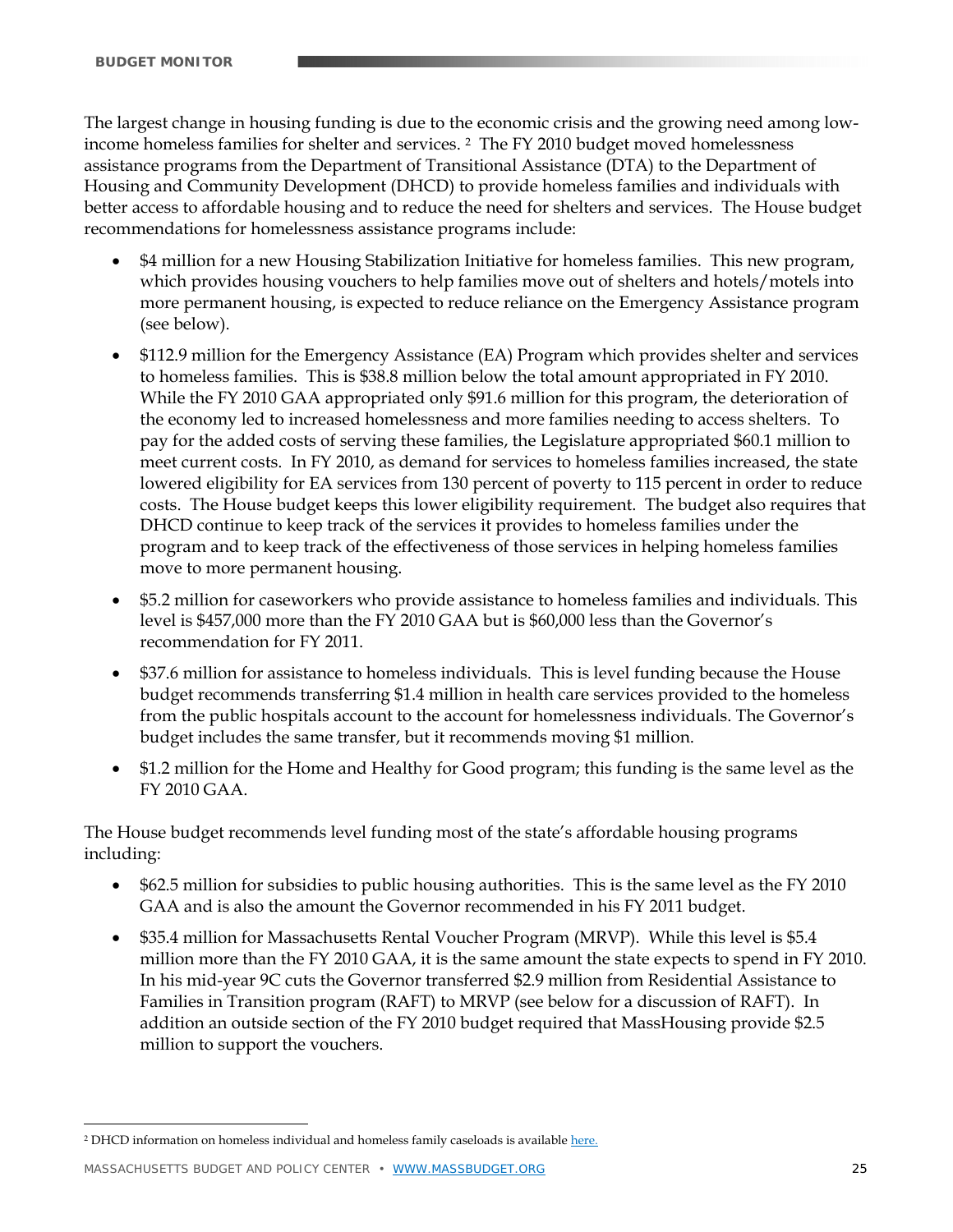- \$3.5 million for the Alternative Rental Voucher program and \$4 million for vouchers provided to clients of the Department of Mental Health. These levels are the same as the FY 2010 GAA and the Governor's FY 2011 budget proposal.
- \$1.5 million for housing counseling, the same level as what the state expects to spend in FY 2010 as well as the Governor's FY 2011 budget proposal. The amount is \$128,000 less than the FY 2010 GAA because of a 9C cut made in October of 2009.

Residential Assistances to Families in Transition (RAFT), which provides one-time vouchers to families who have become homeless or are at risk of becoming homeless was essentially eliminated in FY 2010. The House proposal recommends providing \$260,000 to RAFT which received \$2.8 million in the FY 2010 GAA. When he made his 9C cuts in October 2009, the Governor moved \$2.9 million in funding from RAFT to MRVP (see above) leaving \$160,000 in the RAFT account for FY 2010. The state is using the Homelessness Prevention and Rapid Rehousing funding, included in the federal American Recovery and Reinvestment Act for FY 2010 and a portion of FY 2011, to provide short-term assistance to homeless families and to families at risk of becoming homeless. Once the federal assistance is spent by February 2011, the state will have to reassess funding for RAFT.

#### *TRANSPORTATION*

The House final FY 2011 budget proposes \$1.24 billion for transportation funding, representing a 1.5 percent increase from FY 2010 current amounts. This includes \$200 million for the newly formed Massachusetts Transportation Trust Fund (MTTF), \$160 million for the Massachusetts Bay Transportation Authority (MBTA), \$15 million for Regional Transit Authorities (RTA), and \$767.1 million in tax revenues set aside for the MBTA.

The 1.5 percent increase is due to an increase in funding for transportation programs and services, which were funded by individual line items in FY 2010 but are consolidated under the new Massachusetts Department of Transportation (MassDOT) in FY 2011. In the FY 2010 GAA, state transportation funding consisted of \$275 million from the Commonwealth Transportation Fund, in addition to \$194.7 million in individual line items for various transportation agencies and programs. These line items were cut by \$13.6 million, or 6 percent, through the Governor's 9C reductions. The current funding amount for these line item appropriations is now at \$182 million. In the House proposal for FY 2011, funding for these transportation line items in increased to \$200 million (the amount allocated for the MTTF). The MTTF funds would be administered through MassDOT, which would then distribute funding to the various programs and agencies. It is important to note, however, that \$17.2 million of this increase will be for fringe and other indirect costs that the transportation department had previously not been responsible for, but will be assessed on MassDOT. Thus, the remaining amount for former transportation line items (\$182 million) is level with FY 2010 current amounts and would essentially maintain the Governor's 9C reductions.

As previously mentioned, the Commonwealth Transportation Fund totaled \$275 million in FY 2010. In the FY 2011 House proposal, \$160 million and \$15 million of this amount would be allocated to the MBTA and RTAs respectively. The remaining \$100 million of the Commonwealth Transportation Fund was contract assistance payments to the Massachusetts Turnpike Authority in FY 2010. The House proposal shifts this \$100 million to a different line item administered by the Department of Administration and Finance. However, this *Budget Monitor* counts the \$100 million for the Turnpike Authority within the overall funding for transportation. This is reflected as an adjustment to the MTTF and is incorporated in the House Final Budget Adjusted number for this section.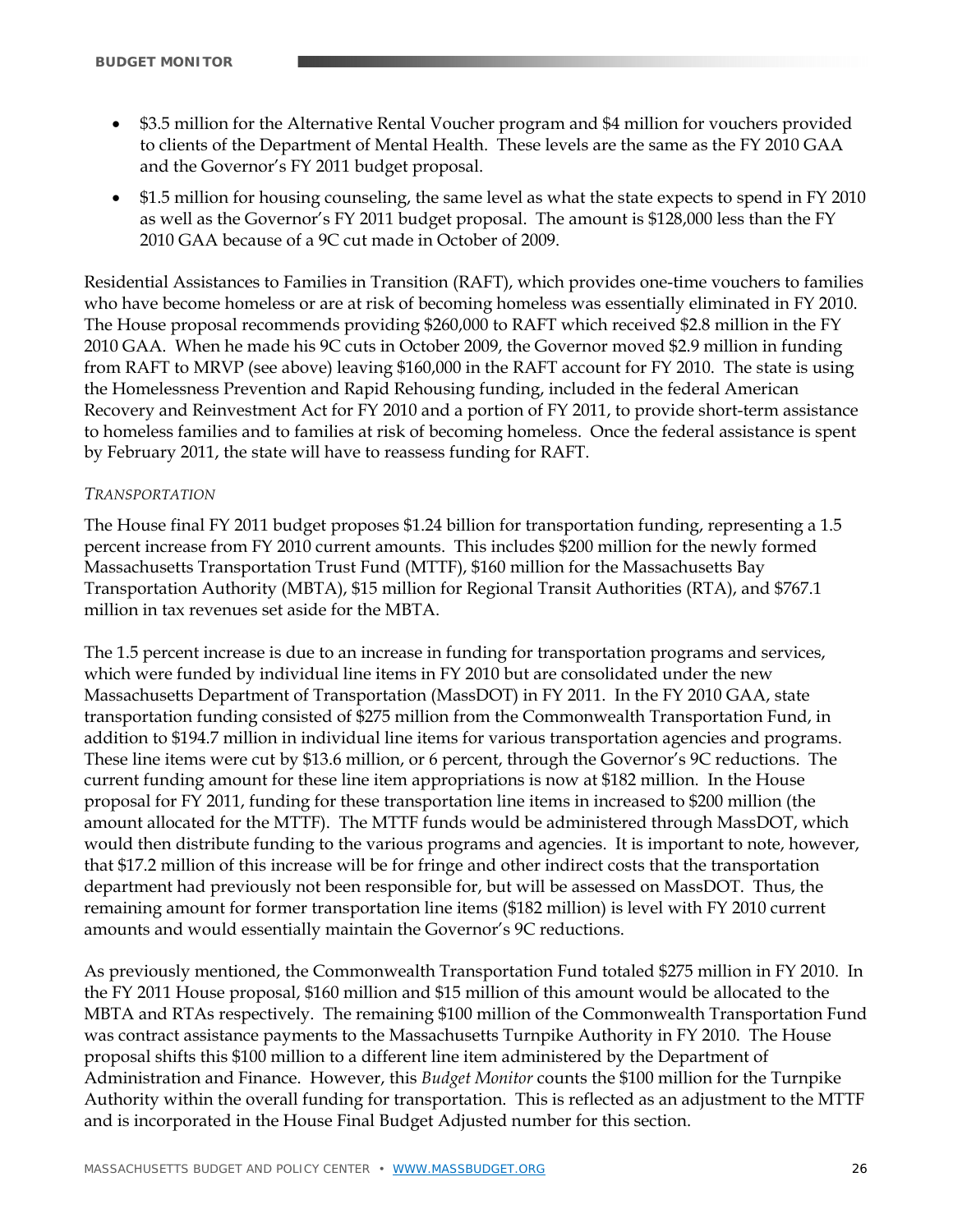#### *WORKFORCE & LABOR*

The House final FY 2011 budget proposal provides \$50.6 million for workforce and labor programs, a 5 percent increase from FY 2010 current amounts and almost 27 percent increase from FY 2010 GAA. It is also almost 30 percent, or \$11.6 million, greater than the Governor's proposal. It is also a slight increase (less than 1 percent) from the House Ways & Means proposal due to increases in funding for Asbestos Abatement and Deleading Services (\$200,000) and for the Division of Occupational Safety (\$122,000).

The most significant changes occur with the Workforce Training Fund and the One-Stop Career Centers. The Workforce Training Program is level funded compared to the FY 2010 current amount, at \$21 million. This fund had been allocated \$10 million through the FY 2010 GAA, but had also received supplemental funds in the middle of the year that increased the funding level to \$21 million. This supplemental increase has occurred every year and has been used to fund ongoing obligations, such as multi-year contracts that are approved in one year but are paid out over two or three years. This fund is also set to expire at the end of calendar year 2010.

One-Stop Career Centers had been funded at nearly \$5 million in the FY 2010 GAA but had been reduced to \$3 million after the Governor's 9C cuts. The Governor's FY 2011 budget proposal had maintained these cuts. The House final proposal restores funding back to the FY 2010 GAA amount, at \$5 million, which is a 67 percent increase over current budgeted amounts.

Funding reductions for the Apprentice Training Program through the 9C cuts are maintained in the House final FY 2011 budget. This program is provided \$291,000, which is a decrease of 23 percent from the FY 2010 GAA but level with FY 2010 current budgeted amounts.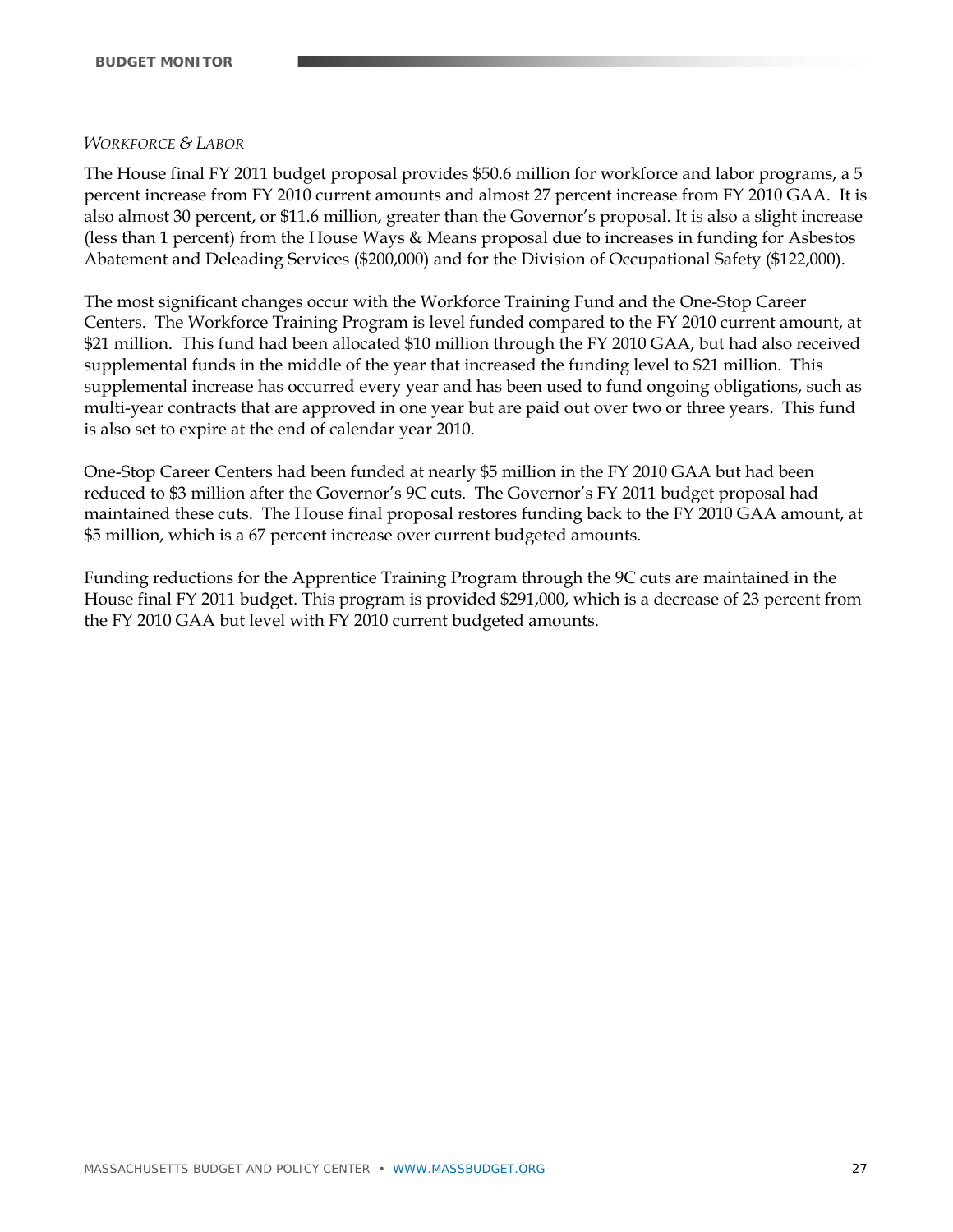# **LAW & PUBLIC SAFETY**

| <b>FY 2010 GAA</b>                       | \$2,141,956,951  |
|------------------------------------------|------------------|
| <b>FY2010 Current</b>                    | \$2,373,515,080  |
|                                          |                  |
| FY 2011 House Final                      | \$2,258,677,687  |
|                                          | \$2,295,301,573  |
| FY 2011 House Final (Adjusted)*          |                  |
| Increase (decrease) from FY 2010 GAA     | \$153,344,623    |
| Percent Change from FY 2010 GAA          | 7.2%             |
| Increase (decrease) from FY 2010 Current | \$(78, 213, 506) |
| Percent Change from FY 2010 Current      | $-3.3%$          |

*\* In cases where the House has shifted line items between categories, we have made an adjustment to reflect FY 2010 categories in order to provide an apples‐to‐apples comparison*

The Fiscal Year 2011 final House budget proposal provides \$2.3 billion in funding for Law and Public Safety. This total is \$78.2 million (or 3.3 percent) less than the current FY 2010 budget levels for Law and Public Safety programs.

During floor debate, the House introduced several amendments to the House Ways & Means budget in regard to Law and Public Safety, most notably:

- Establishment of a special commission to investigate issues related to the adoption of capital punishment in the Commonwealth.
- \$1.3 million in additional funding for Prisons, Probation and Parole.
- Introduction of language allowing inmates in the custody of the county sheriffs to be charged fees for various services, once the sheriffs document the feasibility of implementing these fees.
- \$3.6 million in addition funding for the Department of Fire Services administration.
- Approximately \$56,000 in additional funding for the Radiological Emergency Response Program.

Some other notable elements of FY 2011final House budget include:

- Continued changes (from those begun in FY 2010) related to reorganizing state funding for seven of the Commonwealth's 14 county sheriff's departments.
- A \$7.8 million, or 3.3 percent, reduction in funding for the Department of State Police Operations compared to FY 2010 current amounts.
- Level funding of gang violence prevention grants, known as Shannon Grants, compared to the FY 2010 GAA.

The *MassBudget* category of "Law and Public Safety" includes funding for an array of departments and programs, including courts, legal assistance for indigent persons, district attorneys, the Attorney General, public defenders, the Department of Public Safety, law enforcement, prisons, probation, parole and the state's military division.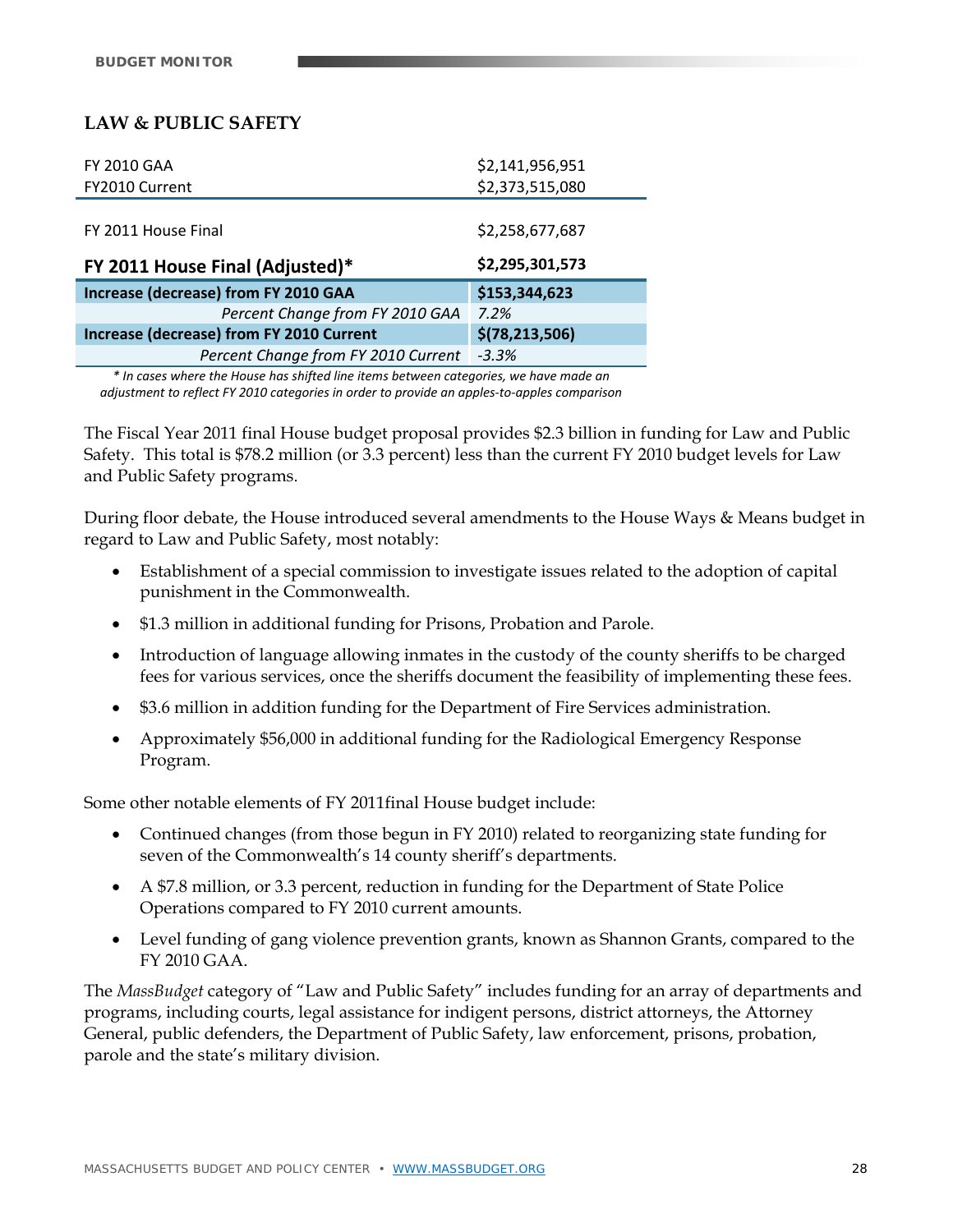#### *COURTS & LEGAL ASSISTANCE*

In total, the FY 2011 final House budget proposal recommends \$608.6 million in funding for Courts and Legal Assistance, representing a reduction of \$1.8 million, or 0.3 percent, from current FY 2010 budget levels (\$610.4 million). The Governor has recommended a total of \$600 million for Courts and Legal Assistance programs.

Unlike the Governor's FY 2011 budget - which proposes consolidating the trial courts' funding into a single line item - the House budget retains the current FY 2010 structure, funding each trial court independently. The House budget also eliminates authorization for the trial courts to retain \$53 million in revenues from the fees they collect. In FY 2010, the chief justice for administration and management was given discretion to expend these revenues directly for operations throughout the trial court system. The House proposal eliminates this discretionary ability, instead directly appropriating \$39.1 million in additional funding to specific trial court line items in FY 2011.

#### *LAW ENFORCEMENT*

The FY 2011 final House budget proposal provides \$324.5 million for law enforcement programs, which is \$1.04 million, or 0.3 percent, less than current FY 2010 amounts. The final House figure falls \$11.8 million below the amount proposed by the Governor.

Some specific aspects of the final House budget recommendations relating to law enforcement include:

- A \$7.8 million, or 3.3 percent, reduction in funding for the Department of State Police Operations relative to current FY 2010 appropriations. The Governor's FY 2011 budget recommended level funding for this account.
- \$5 million in funding for the Quinn Bill, which provides reimbursements to officers for attending college courses. The final House budget, like the Governor's budget, recommends a \$5 million reduction from the current FY 2010 appropriation of \$10 million.
- \$6.5 million in funding for gang violence prevention grants (also known Shannon Grants), \$2 million more than current FY 2010 budget levels, but the same amount as was provided in the FY 2010 GAA.

#### *PRISONS, PROBATION & PAROLE*

The House appropriates a total of \$1.19 billion for these line items after adding \$1.3 million in amendments. Relative to current FY 2010 budgeted amounts (\$1.24 billion), the final House budget is a reduction of \$53.4 million, or 4.3 percent. Some portion of the \$53.4 million reduction for this category, however, does not represent a real decrease in funding for these programs. Instead, funding for employee pensions and debt service for the county sheriffs' departments – which in past years was provided directly by those departments - now will be paid for by the state retirement fund and state debt service accounts (see discussion, below). Therefore, while the precise amount is uncertain at this time, approximately \$45 million of this \$53.4 million "decrease" does not in fact represent a true decrease in funding on Prisons, Probations and Parole. Working with the \$45 million estimate, the effective decrease in House FY 2011 funding relative to current FY 2010 appropriations would be closer to \$8.4 million, or 1 percent.

During its floor debate, the House added about \$1.3 million in additional funding for Prisons, Probation and Parole compared with the budget proposed by the House Ways and Means budget. This \$1.3 million in additional funding raised the amount that certain sheriffs' departments (Berkshire,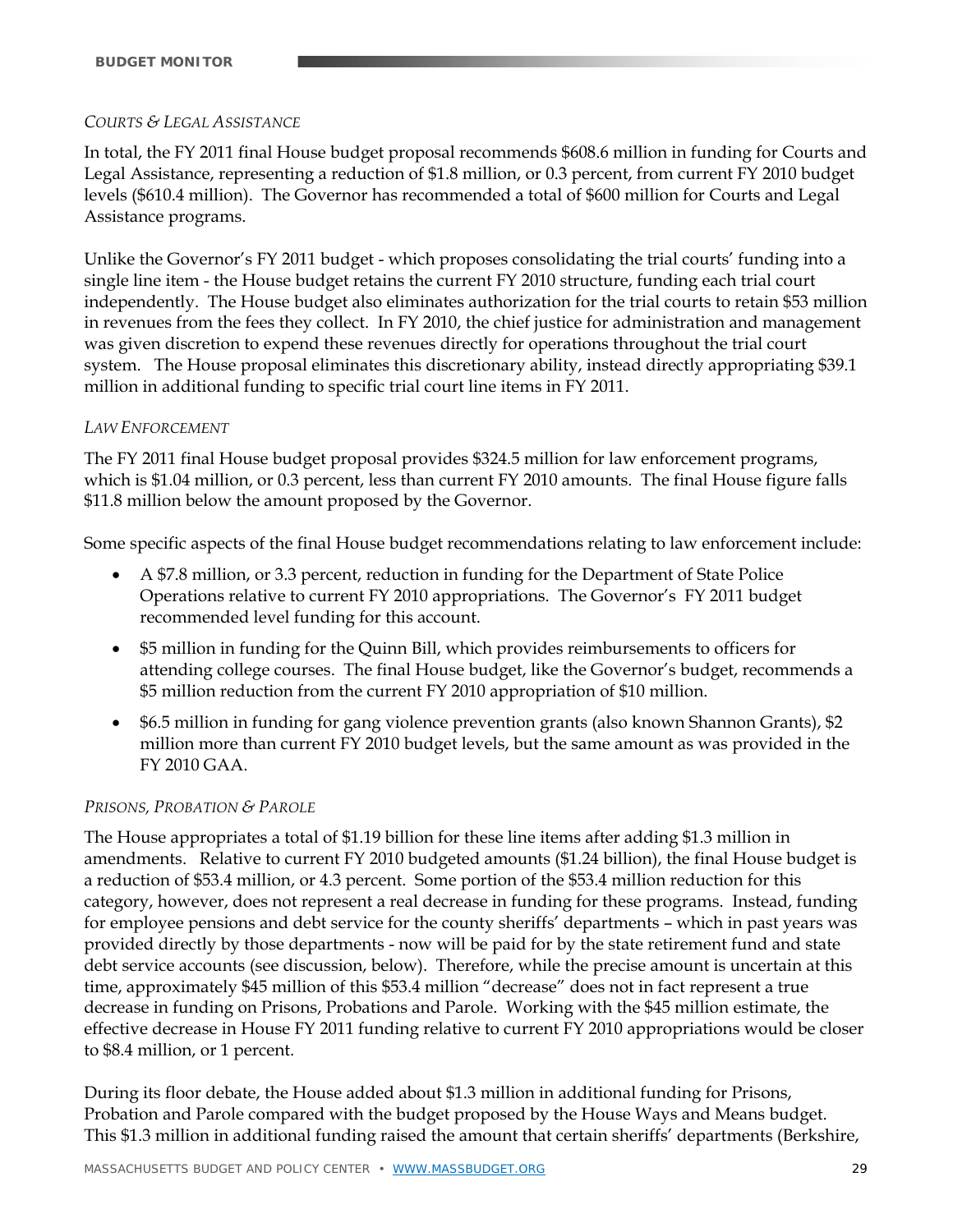Hampden and Hampshire) could keep from revenues that they raise. The final House budget proposal also added language allowing inmates in the custody of the county sheriffs to be charged fees for various services, once the sheriffs document the feasibility of implementing these fees.

Other notable elements of the House budget pertain to ongoing changes in the funding structure for county sheriff's departments. As with the Governor's FY 2011 budget recommendations, the House budget continues the FY 2010 budget change of funding all 14 county sheriff departments through "onbudget" appropriations. In years prior to FY 2010, seven of these sheriff's departments (for the counties of Barnstable, Bristol, Dukes, Nantucket, Norfolk, Plymouth and Suffolk) had been funded by the state through off-budget allocations that made their funding less transparent and accountable. Halfway through FY 2010, funding for these seven previously "off-budget" sheriff's departments was moved on-budget.

Some of the particulars of the FY 2011 budget proposal include:

- Providing \$182.3 million (not including retained revenue accounts) in combined funding to the seven sheriffs' offices (for the counties of Barnstable, Bristol, Dukes, Nantucket, Norfolk, Plymouth and Suffolk).
- Eliminating a Shattuck Hospital line item that provides health services to inmates held by four sheriffs' departments (Barnstable, Norfolk, Plymouth and Suffolk) and distributing those \$2 million directly into those sheriffs' departments' accounts. (These distributions are included in the \$182.3 million total for the sheriffs mentioned above.).
- Transferring health, retirement and debt service costs from the county sheriffs' departments to the state. For FY 2011, this transfer includes \$36.6 million to the Group Insurance Commission (GIC) to cover employee benefit costs (both the Governor and the House budget proposals estimated those costs to be \$27 million. The final cost, however, once all of the employees enrolled in their health plans, amounted to \$36.6 million,); about \$40 million to the state retirement fund; and about \$5 million in debt service payments. (Note: At present, the pension and debt service transfers are only rough estimates, and hence *MassBudge*t adjusts only for the GIC transfer, including this expenditure in the County Correctional Programs line item. Making this adjustment allows for a more meaningful comparison of FY 2011 appropriations with those of prior years.)

State funding for the other seven Massachusetts county sheriff's departments has been on-budget for many years. Under both the House proposal and the Governor's recommendations, in FY 2011 these sheriff's departments also will see an across the board cut of 2 percent relative to current FY 2010 appropriations.

In addition to the above changes, the House redistributes to the 14 county sheriff's departments funding for county jails that previously was appropriated through the separate County Correctional Program account. Funding for county jails now will occur as part of the single, direct appropriation provided to each of the individual sheriff's departments.

Finally, the House budget appropriates \$9.4 million less for the Department of Corrections Facility Operations than the \$514.6 million provided in current FY 2010 appropriations (a 1.8 percent decrease). The House budget proposes \$7.7 million less than the Governor's recommendation. An unspecified amount of this \$9.4 million reduction, however, is simply being shifted from the Department of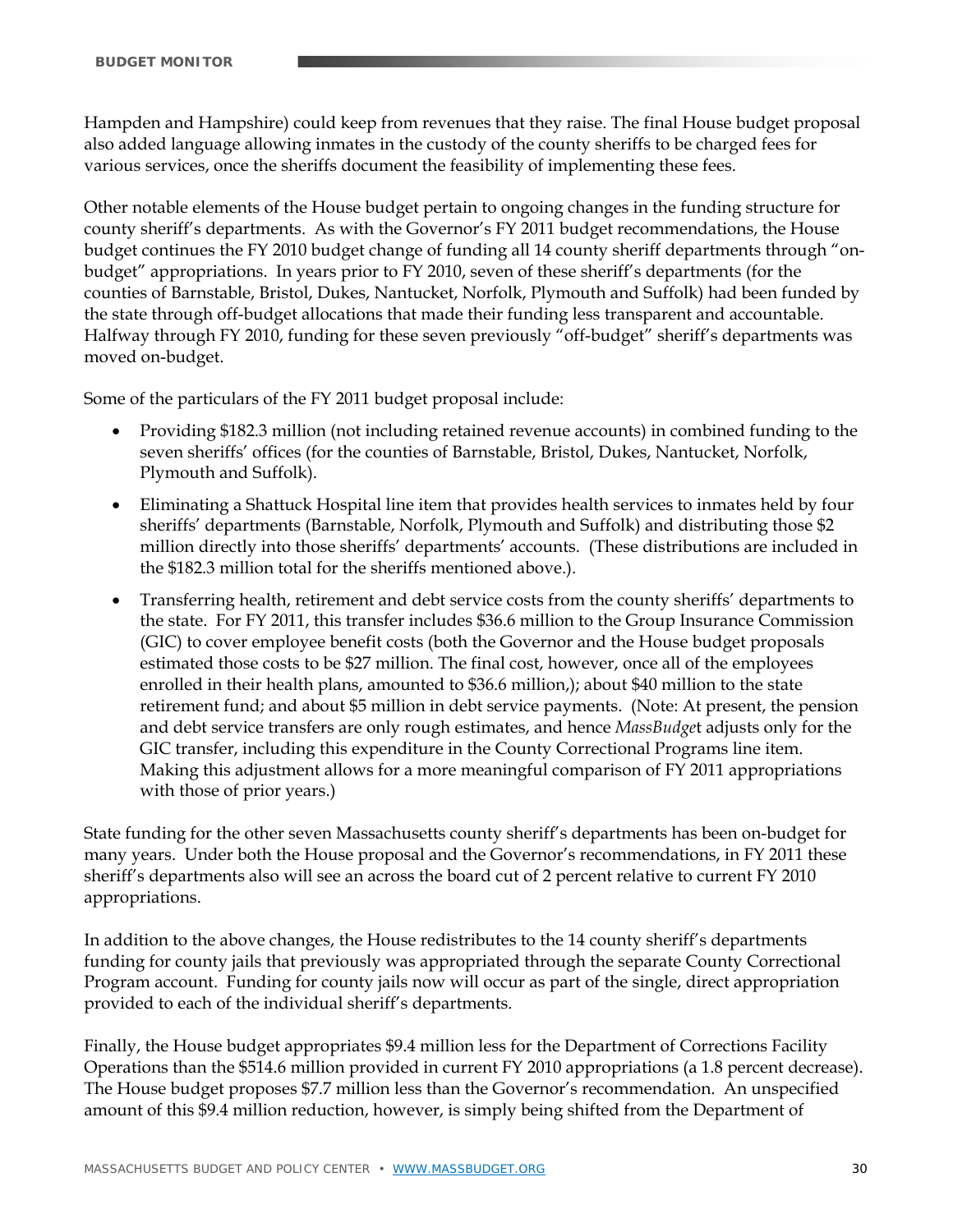Corrections Facility Operations line item to another account, where it will continue to fund IT services at the Department of Corrections.

#### *PROSECUTORS*

The FY 2011 final House budget proposes overall spending for prosecutors of \$131.5 million, a reduction of \$1.1 million or 0.8 percent relative to current FY 2010 budget levels. The Governor has recommended essentially level funding for prosecutors in FY 2011.

The overwhelming majority of the House reduction occurs due to a 3.1 percent (approximately \$731,000) reduction in funding for the Office of the Attorney General, and a 12.1 percent (approximately \$402,000) reduction for the Wage Enforcement Program.

#### *OTHER LAW & PUBLIC SAFETY*

The final House budget provides \$44.9 million for other Law & Public Safety programs, a reduction of \$700,000, or 1.5 percent, from the FY 2010 GAA. Not included in this comparison is the one-time FY 2010 infusion of \$21 million to the Executive Office of Public Safety and Security through the federal American Recovery and Reinvestment Act. This money will not be available again in FY 2011.

During floor debate, House amendments introduced the following changes to the House Ways & Means proposal:

- An additional \$3.6 million funding for the Department of Fire Services administration. The final House budget provides \$16.7 million in funding for the administration of the Department of Fire Services. The House amendment also includes language which restores earmarks for various fire safety and hazardous materials response programs included in the FY 2009 and FY 2010 GAA. The final House budget recommendation for the Department of Fire Services Administration is \$2.3 million above current FY 2010 budget levels.
- Approximately \$56,000 in additional funding for the Radiological Emergency Response Program, a 19 percent increase over current FY 2010 budget levels.

Other notable aspects of the final House budget include:

- Consolidation of the Division of Inspectors into the Department of Public Safety.
- The Governor's proposal also recommended this consolidation. Both the Governor and House budgets reduce the combined funding for these line items by \$1.4 million, or 22 percent, relative to current FY 2010 appropriations.
- A reduction of 7 percent, or approximately \$580,000, in funding for the Military Division.
- A reduction of 16.3 percent, or approximately \$236,000, in funding for the Massachusetts Emergency Management Agency.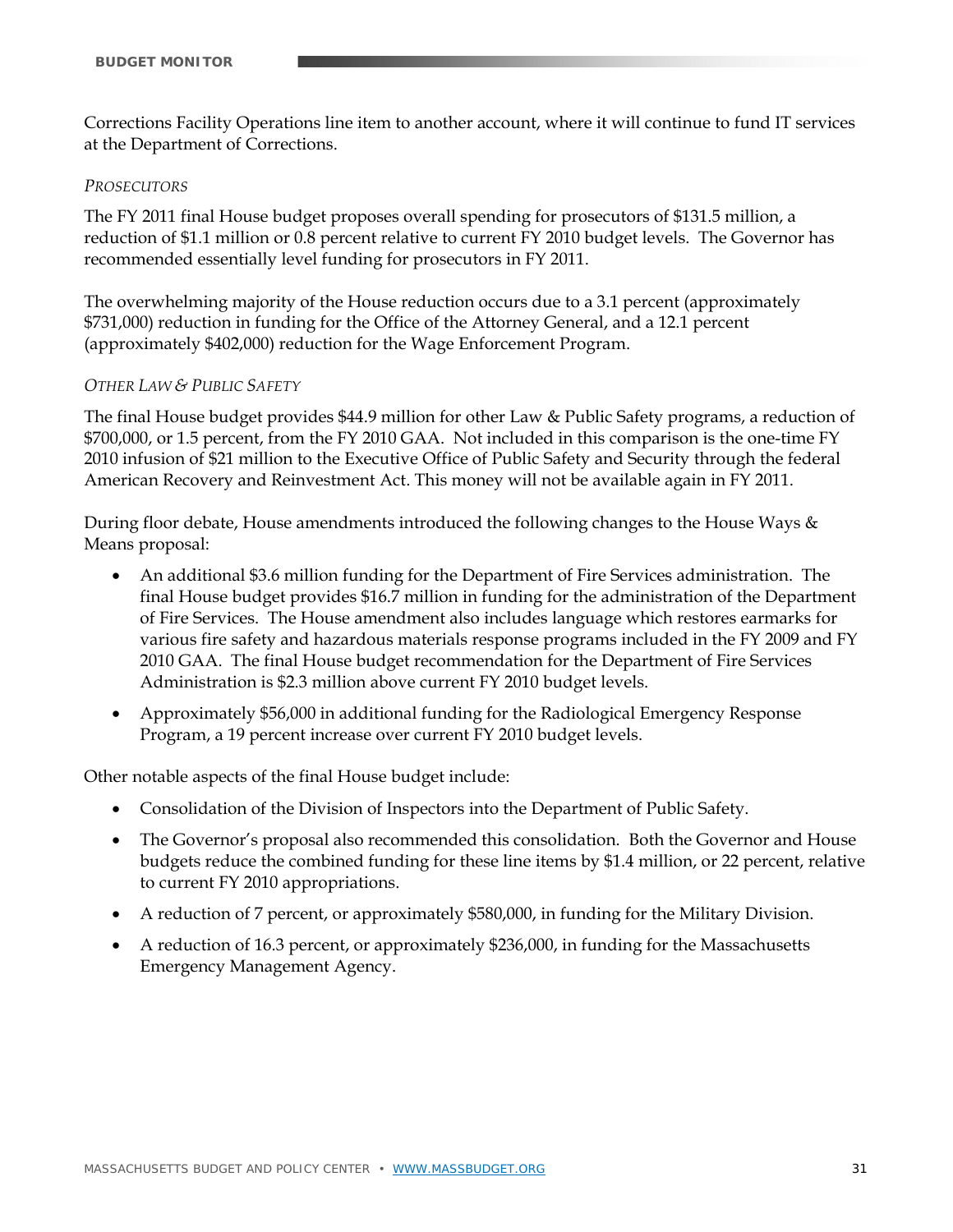# **LOCAL AID**

| <b>FY 2010 GAA</b>                              | \$964,825,140    |
|-------------------------------------------------|------------------|
| FY2010 Current                                  | \$964,886,803    |
|                                                 |                  |
| FY 2011 House Final                             | \$927,401,295    |
| FY 2011 House Final (Adjusted)*                 | \$927,401,295    |
|                                                 |                  |
| Increase (decrease) from FY 2010 GAA            | \$(37, 423, 845) |
| Percent Change from FY 2010 GAA                 | $-3.9%$          |
| <b>Increase (decrease) from FY 2010 Current</b> | \$(37, 485, 508) |
| Percent Change from FY 2010 Current             | $-3.9%$          |

*\* In cases where the House has shifted line items between categories, we have made an adjustment to reflect FY 2010 categories in order to provide an apples‐to‐apples comparison*

The House final FY 2011 budget provides \$927.4 million in local aid to cities and towns, a reduction of \$37.4 million, or 4 percent. This category includes the unrestricted aid provided to cities and towns to fund their municipal budgets, not including Chapter 70 and other local education aid. The primary cut occurs through a 4 percent, or \$37 million, cut in the unrestricted aid to municipalities, which totals \$899 million in the House final proposal. Since FY 2001, total funding for local aid has decreased significantly by 42 percent, or \$679 million (after adjusting for inflation).

In FY 2010, the two major categories of Local Aid, lottery aid (the revenue generated by the state lottery that is distributed to cities and towns) and additional assistance, were combined into a new category called Unrestricted Government Aid. This consolidation continues for FY 2011 in both the Governor's and House budget proposals.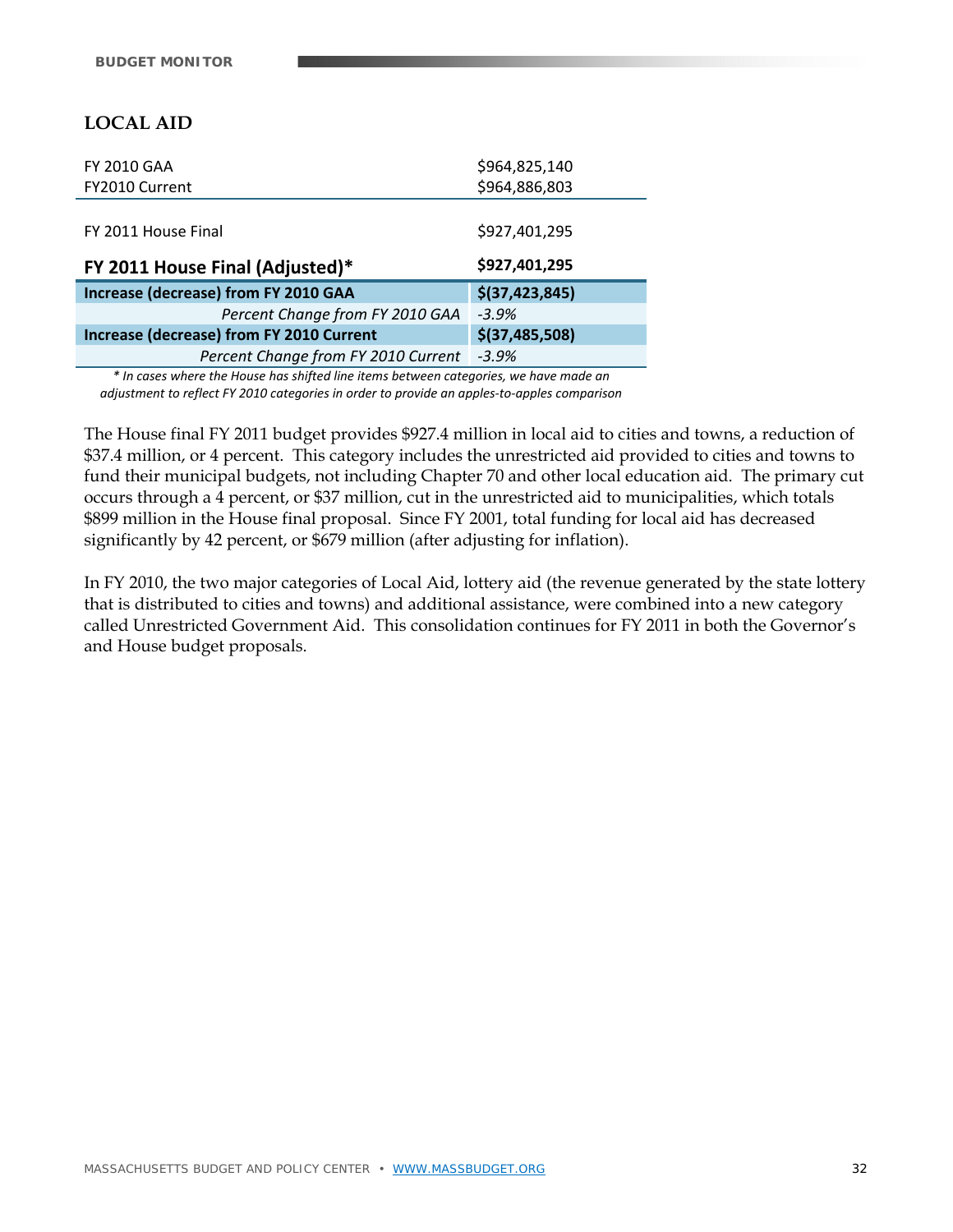# **OTHER**

| <b>FY 2010 GAA</b>                              | \$4,029,673,779  |
|-------------------------------------------------|------------------|
| FY2010 Current                                  | \$3,981,781,712  |
|                                                 |                  |
| FY 2011 House Final                             | \$4,057,053,225  |
| FY 2011 House Final (Adjusted)*                 | \$3,957,053,225  |
|                                                 |                  |
| Increase (decrease) from FY 2010 GAA            | \$(72,620,554)   |
| Percent Change from FY 2010 GAA                 | $-1.8%$          |
| <b>Increase (decrease) from FY 2010 Current</b> | \$(24, 728, 487) |
| Percent Change from FY 2010 Current             | $-0.6%$          |

*\* In cases where the House has shifted line items between categories, we have made an adjustment to reflect FY 2010 categories in order to provide an apples‐to‐apples comparison*

The House final FY 2011 budget provides \$4 billion for various other programs and services funded through the state. This amount reflects a \$24.7 million, or 0.6 percent, decrease from FY 2010 current budgeted amounts. This category includes Constitutional Offices, Debt Service, Libraries, and Pensions, as well as executive, legislative, and other administrative line items.

#### *DEBT SERVICE*

The House final FY 2011 budget follows the proposal laid out in the Governor's FY 2011 budget recommendations. The House includes \$1.96 billion in debt service appropriations, a 5.3 percent reduction from the FY 2010 current debt service amount. However, the difference will actually be lower because the estimated spending for FY 2010 is approximately \$11 million less than what is currently indicated in the budget.

Due to a one-time spike in some debt service accounts in FY 2011, it is estimated that debt service for those accounts that are not contract assistance obligations would increase from \$1.96 billion (the FY 2010 current cost) to \$2.16 billion in FY 2011, an increase of \$200 million. To make up this difference, the House and the Governor propose to refinance \$200 million of the debt service for these accounts in order to level debt service costs. The House and the Governor also propose refinancing of an additional \$100 million, which would generate current year savings by lowering the debt service for these accounts down to \$1.86 billion.

In sum, the proposed debt service would be \$299.4 million less than the projected cost of debt service for FY 2011. The refinancing strategy would reduce debt service for these accounts by \$97.8 million, or 5 percent, compared to current budgeted amounts, and lead to an overall reduction of debt service (for all accounts) by 4.8 percent. The repayment costs, however, would be shifted to future years.

#### *PENSIONS*

The House FY 2011 budget appropriates \$1.442 billion to the Pension Reserves Investment Trust Fund. This is the same amount as the Governor has recommended and \$65.2 million (or 4.7 percent) more than the current FY 2010 appropriation. This annual appropriation is in accordance with the 1988 state law that requires the Commonwealth to set aside money in the present in order to fund the future pension costs of current public employees.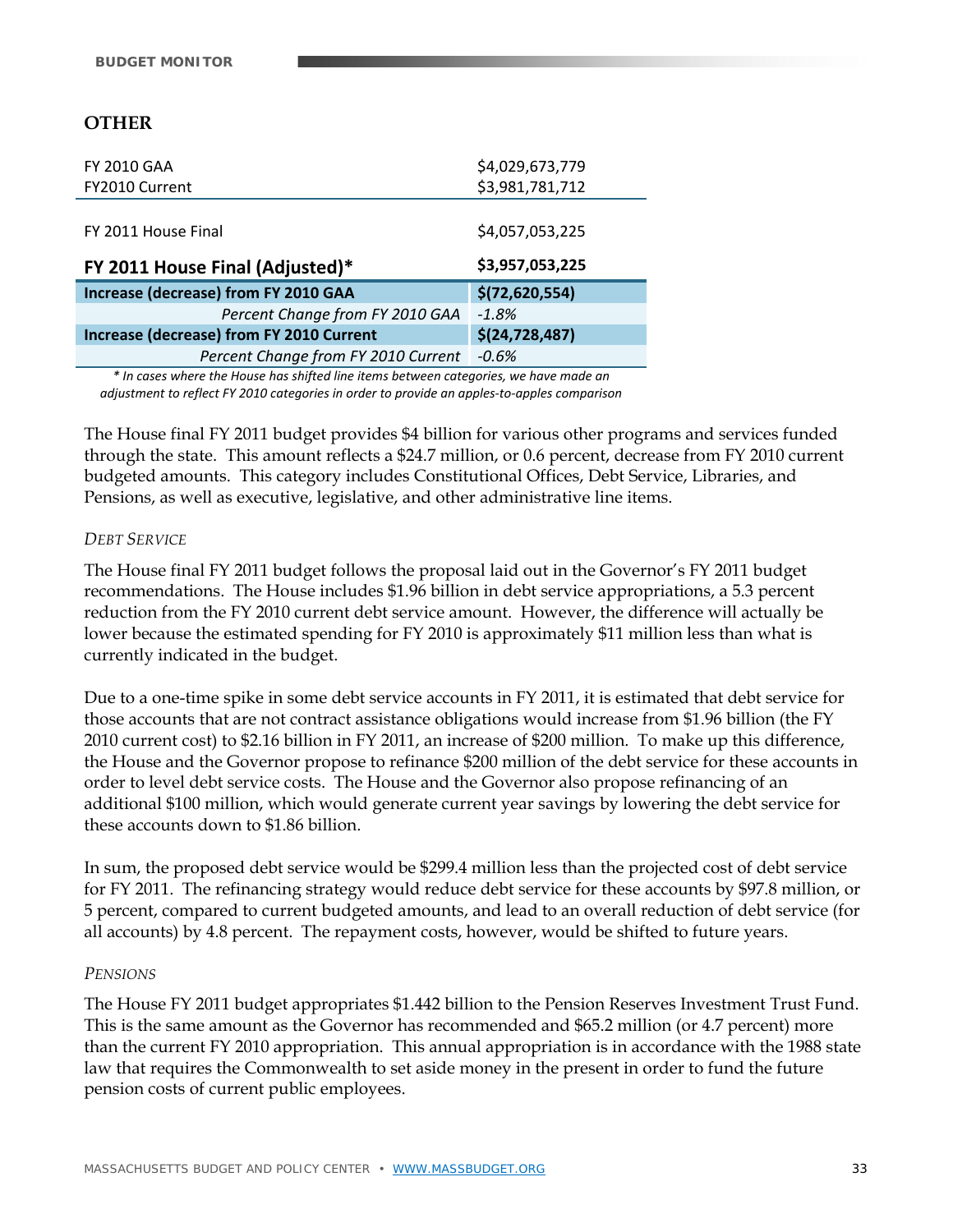For many years prior to 1988, the Commonwealth failed to fund adequately future public employee pension costs, ultimately accruing a significant unfunded liability estimated by the Public Employee Retirement Administration Commission at \$22.1 billion as of January 2009 (the most recent valuation). The 1988 law requires the Commonwealth to reduce this liability to zero by June 30, 2025. In order to achieve this goal, every three years the Secretary of Administration and Finance produces a schedule of contributions the state will need to make annually in order to fund these future liabilities. The figure of \$1.442 billion is the amount stipulated for FY 2011 under the most recent set of estimates (March 2009) produced by the Secretary of Administration and Finance.

#### *LIBRARIES*

 $\overline{a}$ 

The House recommends providing \$21.1 million to libraries in the state, which is \$3.6 million, or 14.5 percent, below FY 2010 current amounts, and \$3.9 million or 15.5 percent below the FY 2010 GAA. Since FY 2001 funding for libraries has fallen by \$22.4 million in inflation-adjusted dollars, or 51.5 percent.

The House recommends:

- \$8.8 million for aid to regional libraries, which is a \$3.6 million reduction from FY 2010 current budgeted amounts. In its budget, the House Ways & Means Committee acknowledged that cuts will require the "consolidation of six regional library systems into one centralized system."3 During its floor debate the House passed an amendment that required that the funds in this account be used to fund no fewer than two regional library systems one of which would serve the eastern region and the other serve the western part of Massachusetts.
- \$6.8 million for aid to public libraries. This is the same FY 2010 current amounts but is \$284,000 less than the FY 2010 GAA.

<sup>3</sup> An executive summary of the House Ways & Means budget is availabl[e here.](http://www.mass.gov/legis/11budget/house/html/wm_executivesummary.htm)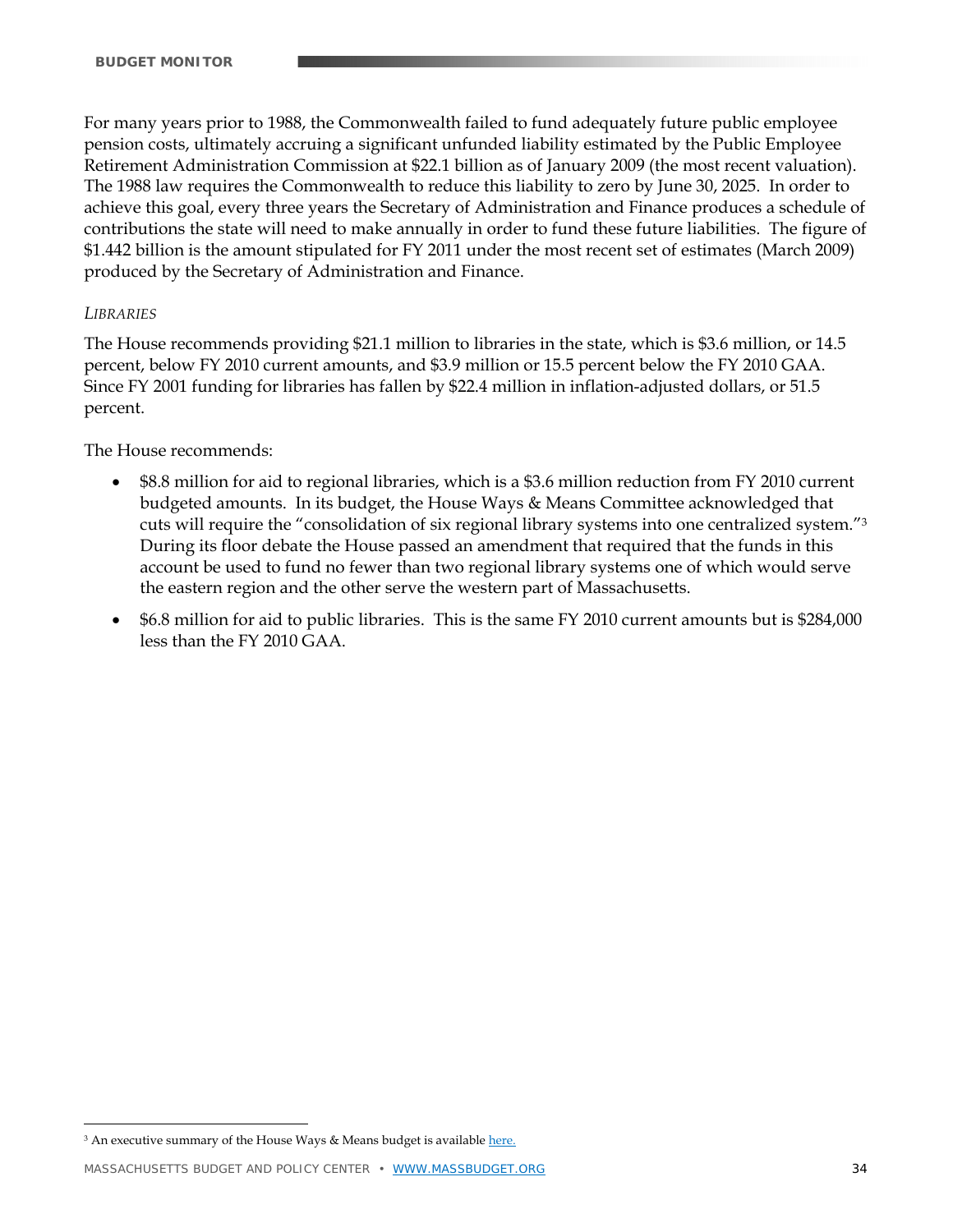# **REVENUE**

#### *TAX REVENUES*

The House budget rejects the Governor's proposals to change tax laws in order to generate additional revenues. While the recommendations made by the Governor included some \$230 million in new tax revenues to be raised through measures such as capping the Film Tax Credit at \$50 million a year and extending the sales tax to soda and candy, the House budget relies on a far more modest \$55 million in new tax revenues. The House generates these revenues not through changes to tax law, but by adopting several of the Governor's proposals to enhance tax enforcement and administration, and by funding additional auditors. These proposals include the following:

- Providing just under \$1 million of additional funding to the Department of Revenue to hire more auditors, a move that is expected to net an added \$20 million in FY 2011 revenues.
- Drawing on the \$5 million made available as a result of the Administration's decision to cap the FY 2011 Life Sciences Credit awards.
- Making administrative improvements to tax collection and child support collection at the Department of Revenue, changes that are expected to raise an added \$30.5 million (also recommended in the Governor's budget).

#### *NON-TAX REVENUE*

 $\overline{a}$ 

The House budget counts on \$2.64 billion<sup>4</sup> in departmental revenues (fees, assessments, etc.) and \$8.89 billion in federal revenue. The House budget also counts on \$1.86 billion in transfers from other funds, such as funding from the state lottery and from payments to states from a settlement with tobacco companies

In departmental revenues, like the Governor's budget, the House budget counts on \$15 million from expanded efforts to recover funds from fraud and abuse efforts, and increases an assessment on managed care organizations (\$18.3 million). The House budget does not expand the bottle bill, or count on expanded sales or use of state property. The final House budget proposal adds language allowing for charging fees to inmates in the custody of the county sheriffs, once the sheriffs document the feasibility of implementing these fees.

For federal revenues, the House budget – like the Governor's budget – counts on more than \$1.6 billion in anticipated increased federal revenue. The bulk of this anticipated increased federal revenue is from the American Recovery and Reinvestment Act (ARRA) and from pending federal legislation that could extend Recovery Act funding. The anticipated increased federal revenue includes:

- \$690.1 million in enhanced federal reimbursement for the Medicaid program during the first half of the fiscal year. In general, the federal government reimburses Massachusetts for 50 percent of Medicaid spending. The Recovery Act increased that reimbursement rate to approximately 62 percent through December 2010.
- \$607.4 million in enhanced federal reimbursement for the Medicaid program for the period January 2011 through June 2011. The Recovery Act's enhanced Medicaid reimbursement rate

<sup>4</sup> This total excludes \$253.7 million in departmental revenues that are assessments paid by municipalities to cover the costs of their employees' health care costs within the state's Group Insurance Commission. This *Budget Monitor* does not include the municipal health insurance costs in the totals for the Group Insurance Commission within the state employee health insurance sub-category, so the revenues associated with those costs are not included in the departmental revenue totals either.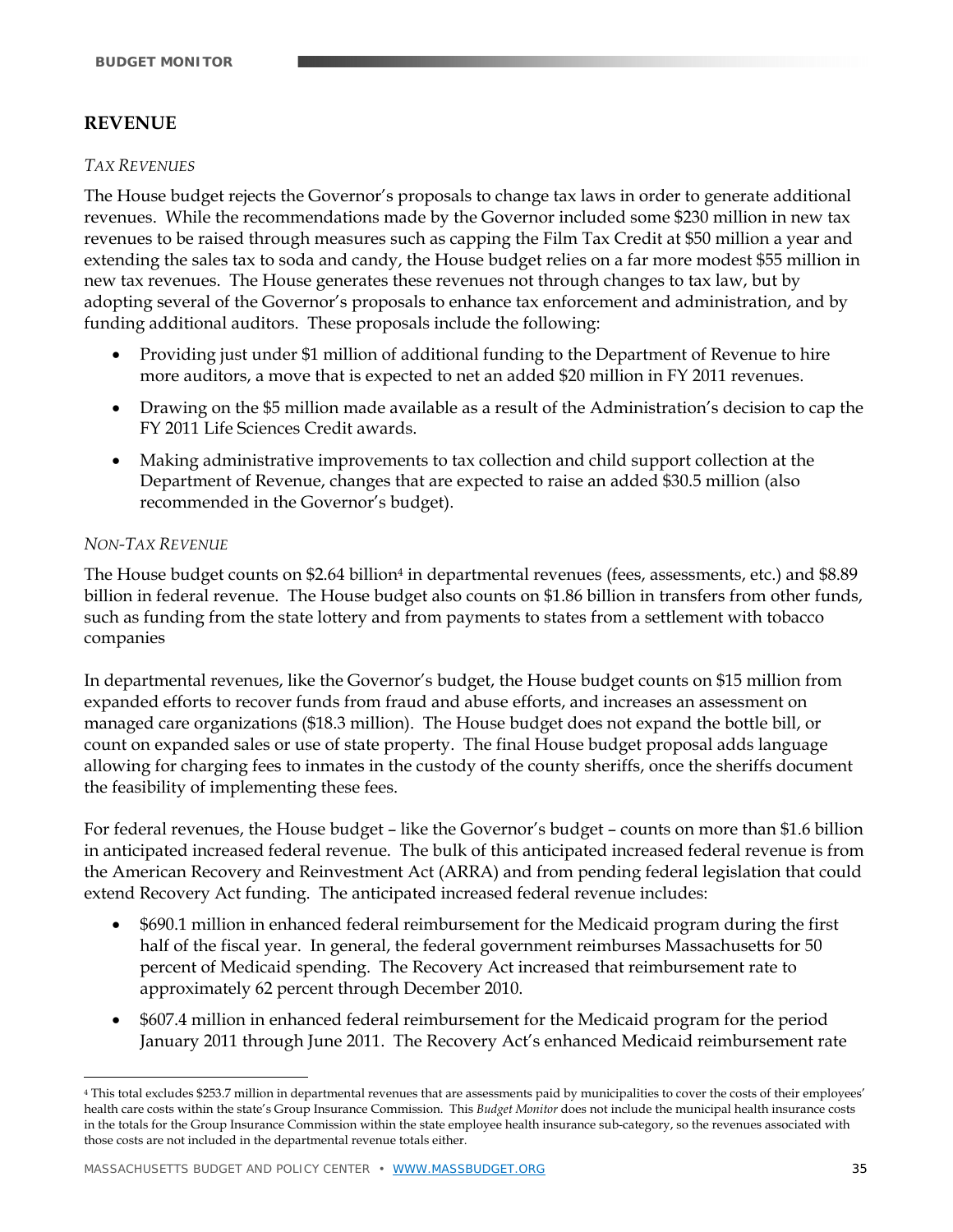expires December 2010, but there is pending federal legislation that could extend this reimbursement enhancement through the end of the state fiscal year. The House currently estimates that this extension could generate \$607.4 million in additional federal revenue for Massachusetts, although the total could be as much as \$80 million more than that.

- \$96.1 million in Recovery Act education funds. In addition to enhanced Medicaid reimbursement, the Recovery Act provided billions of dollars to states for "state fiscal stabilization," largely to target education spending. The House budget counts on the remainder of these funds, \$96.1 million. Massachusetts has already spent \$892.2 million of these funds.
- \$25.5 million in Recovery Act funds for transitional assistance for needy families (TANF) and adoption and foster care assistance.
- \$160 million in additional federal funds, assuming that the federal government will reimburse the state for health care costs for certain recipients of Social Security Disability Insurance (SSDI), who had been paid for by the Massachusetts Medicaid program over the years, rather than the federal Medicare program. The Governor's budget also included this estimate, but it is not certain that this reimbursement will be forthcoming.

One of the significant differences between the House budget proposal and the Governor's budget proposal is that the House does not withdrawn money from the Commonwealth Stabilization Fund (the "Rainy Day Fund"). The Governor had proposed at first a \$175 million withdrawal, which he then reduced to \$146 million. The House budget also counts on approximately \$52.8 million in funds "swept" from unused trust funds. The Governor's budget proposal captured \$35 million from unused trusts.

The House Ways & Means budget included language requiring the state to set up a website which allows the public to search for information on state spending, with data on contracts and grants awarded by the state. The House budget keeps this requirement. It also requires the state to publish a report describing, for certain refundable tax credits that aim to "stimulate economic development and other policy goals," what firms are receiving the tax credits, the amounts received, and the date the tax credits are awarded.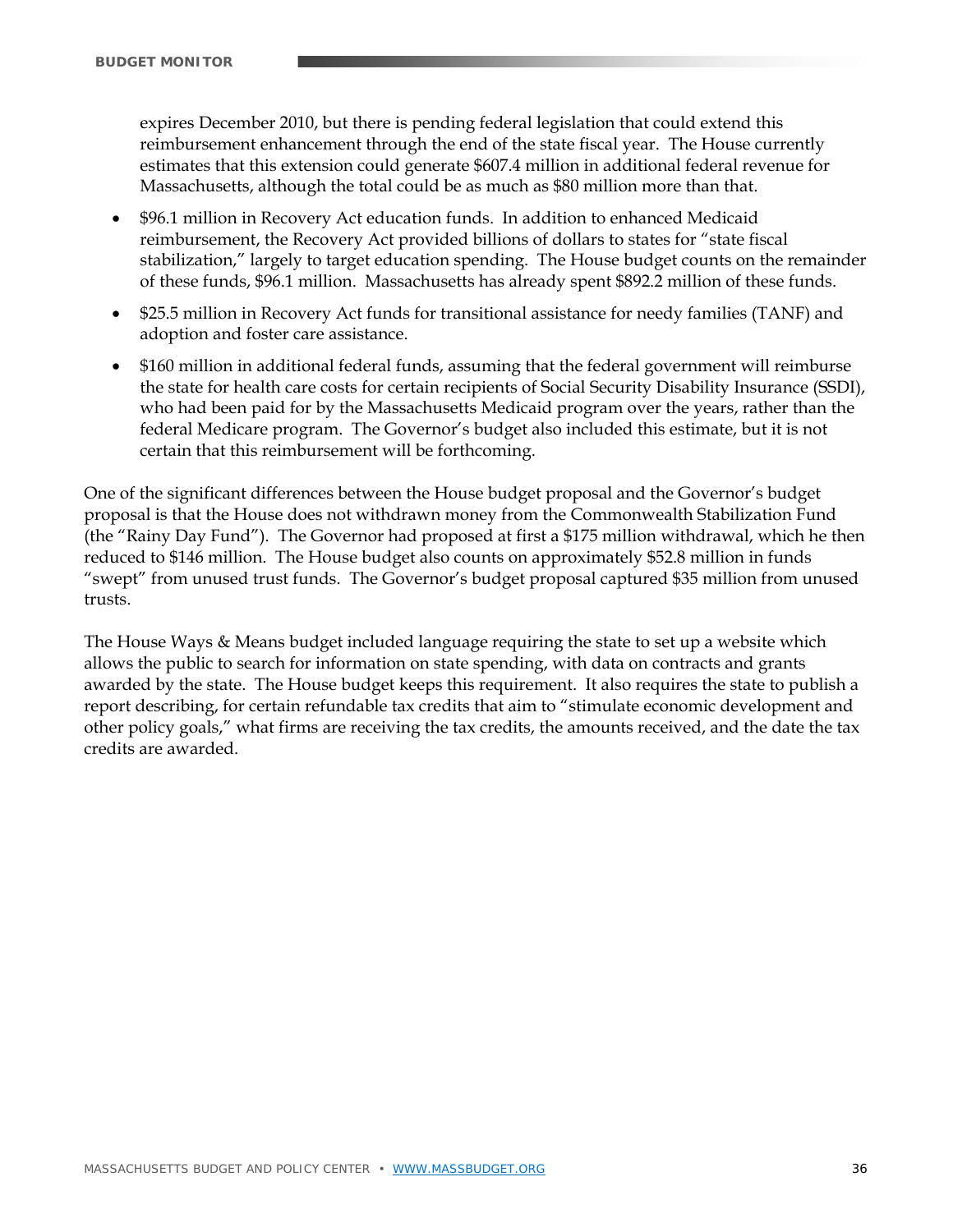# **APPENDIX A: What are the "adjustments" made to House Ways & Means budget proposals?**

In order to allow for accurate comparisons of FY 2011 budget proposals to FY 2010 budget totals, *MassBudget* "adjusts" budget totals when the FY 2011 proposal recommends departmental reorganizations. These adjustments allow the user to differentiate between changes in funding due to proposed cuts or expansions in funding, rather than due to organizational shifts.

Specifically, in this *Budget Monitor*, the FY 2011 totals reflect the following adjustments:

#### **Higher Education**

**7100-0200: University of Massachusetts.** The FY 2011 House budget funds the Toxics Use Reduction Institute in an account at the Department of Environmental Protection (2210-0105). In FY 2010, the Toxics Use Reduction Institute had been funded within the University of Massachusetts (7100-0200). In order to allow for accurate year-to-year comparisons, the FY 2011 adjusted total adds \$1.7 million in funding for the institute back into the University of Massachusetts, and removes it from the environmental protection account.

#### **Environmental Protection**

**2210-0105: Toxics Use Retained Revenue.** The FY 2011 House budget funds the Toxics Use Reduction Institute in an account at the Department of Environmental Protection (2210-0105). In FY 2010, the Toxics Use Reduction Institute had been funded within the University of Massachusetts (7100-0200). In order to allow for accurate year-to-year comparisons, the FY 2011 adjusted total adds \$1.7 million in funding for the institute back into the University of Massachusetts, and removes it from the environmental protection account.

#### **Public Health**

**4590-0915: Public Health Hospitals.** The FY 2011 House budget funds a program for homeless individuals at the Lemuel Shattuck Hospital in the Homeless Individuals Assistance account (7004- 0102) within the Department of Housing and Community Development. In FY 2010, this program had been funded with the Public Health Hospitals account (4590-0915) within the Department of Public Health. In order to allow for accurate year-to-year comparisons, the FY 2011 adjusted total adds \$1.4 million in funding for this program back into the public health hospital account, and removes it from the homeless individuals assistance account.

#### **State Employee Health Benefits**

**1108-5200: Group Insurance Premiums and Plan Costs.** The FY 2011 House budget includes funding in the Group Insurance Premiums account for county sheriff, MBTA and Mass. Turnpike Authority employees. In FY 2010 budget, these health insurance costs were included elsewhere in the budget or were paid for by authorities that are off-budget. In order to allow for accurate year-to-year comparisons, the FY 2011 adjusted total subtracts from the Group Insurance total \$36.6 million for the costs of the county sheriff employees, and adds this amount to County Correctional Programs (8900- 0000). The FY 2011 adjusted totals also subtracts \$31.7 million for the costs of health insurance for MBTA and Turnpike Authority employees from the Group Insurance total. (This \$31.7 million is not added back elsewhere into the budget, since in FY 2010, these costs were carried "off-budget" by the authorities. This particular adjustment reduces the appropriations total in the House budget proposal by \$31.7 million.)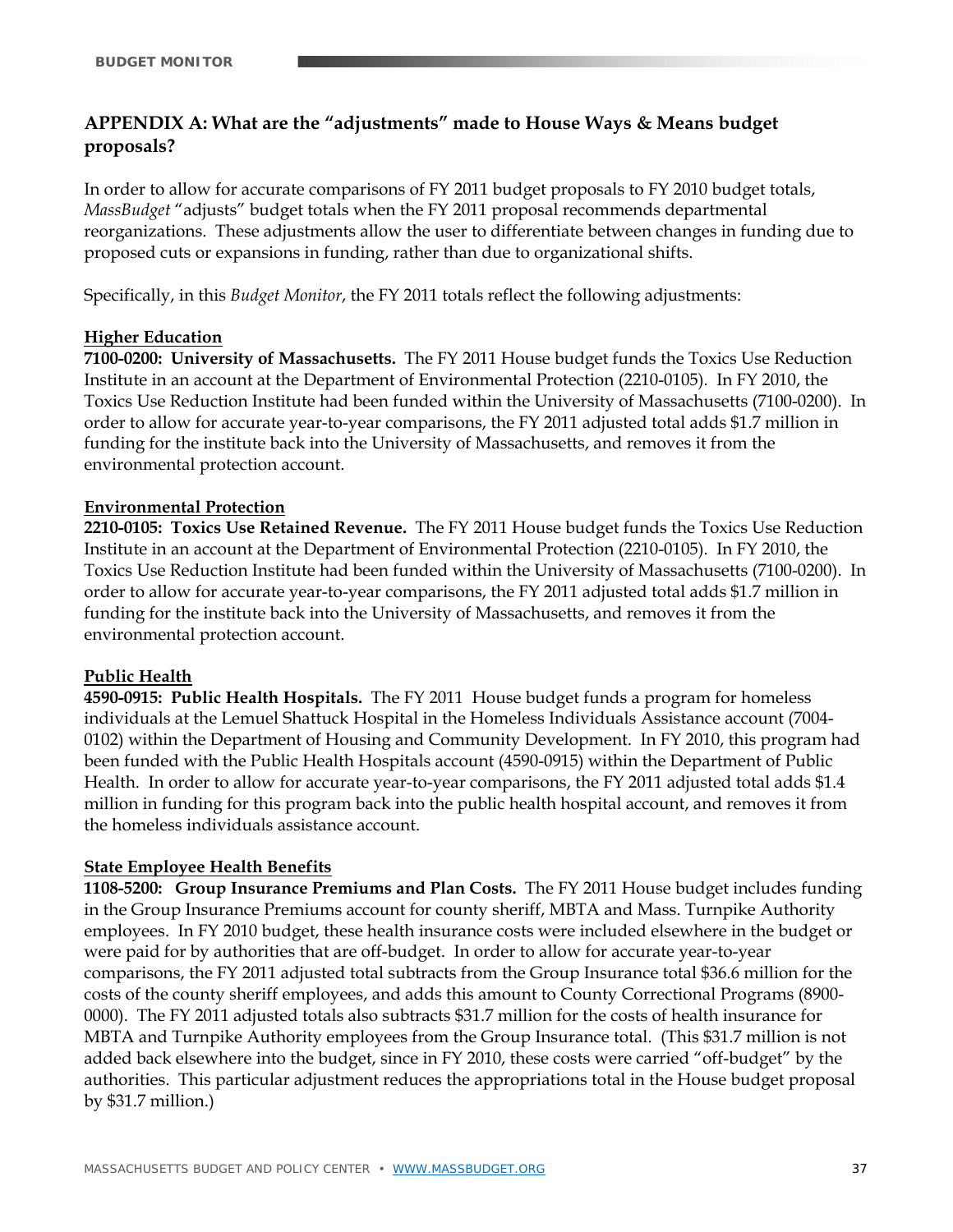#### **Housing and Community Development**

**7004-0102: Homeless Individuals Assistance.** The FY 2011 House budget funds a program for homeless individuals at the Lemuel Shattuck Hospital in the Homeless Individuals Assistance account (7004-0102) within the Department of Housing and Community Development. In FY 2010, this program had been funded with the Public Health Hospitals account (4590-0915) within the Department of Public Health. In order to allow for accurate year-to-year comparisons, the FY 2011 adjusted total adds \$1.4 million in funding for this program back into the public health hospital account, and removes it from the homeless individuals assistance account.

#### **Transportation**

**1595-6368: Massachusetts Transportation Trust.** The FY 2011 House budget funds a portion of the costs of Massachusetts Turnpike Authority debt in the Massachusetts Turnpike Authority Contract Assistance debt service account (1599-1970). In FY 2010, these costs had been funded within the Commonwealth Transportation Trust. In order to allow for accurate year-to-year comparisons, the FY 2011 adjusted total adds \$100 million back into the Transportation Trust, and removes it from the debt service account.

#### **Prisons, Probation and Parole**

**8910-0000: County Correctional Programs.** The FY 2011 House budget includes funding in the Group Insurance Premiums account (1108-5200) for county sheriff employees. In the FY 2010 budget, these health insurance costs were included in the County Correctional Programs account (8910-0000). In order to allow for accurate year-to-year comparisons, the FY 2011 House adjusted total adds \$36.6 million back into the County Correctional Programs, and removes it from the Group Insurance account.

#### **Debt Service**

**1599-1970: Massachusetts Turnpike Authority Contract Assistance.** The FY 2011 House budget funds a portion of the costs of Massachusetts Turnpike Authority debt in the Massachusetts Turnpike Authority Contract Assistance debt service account (1599-1970). In FY 2010, these costs had been funded within the Commonwealth Transportation Trust. In order to allow for accurate year-to-year comparisons, the FY 2011 adjusted total adds \$100 million back into the Transportation Trust, and removes it from the debt service account.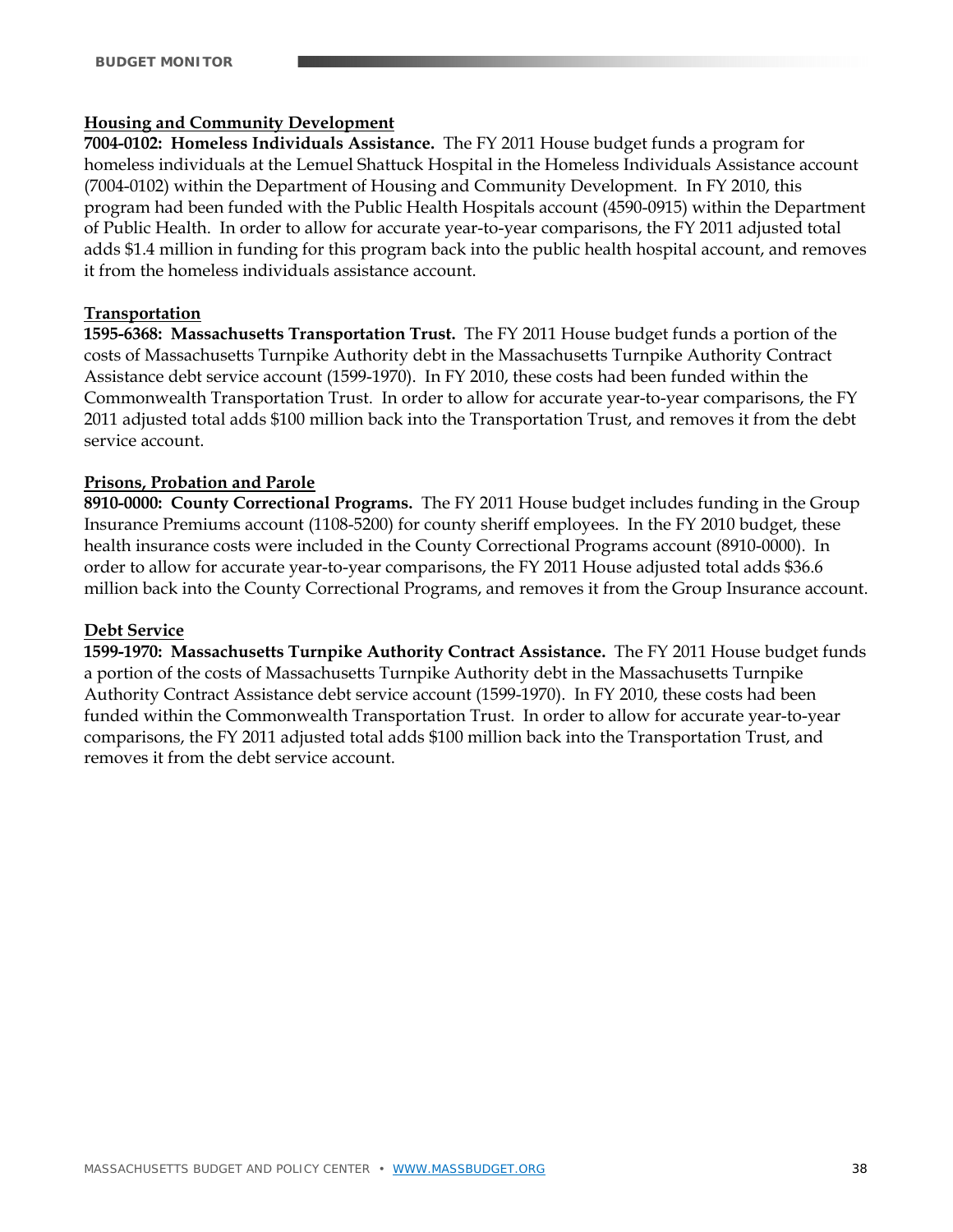# APPENDIX B: BUDGET BY CATEGORY AND SUBCATEGORY

| <b>BUDGET BY CATEGORY</b><br><b>SUMMARY</b>          |                      | <b>FY 2010</b>       | FY 2011 <sup>2</sup> |                      |                  | FY 2011 House (Adjusted)<br><b>Compared to</b> |                          |                |
|------------------------------------------------------|----------------------|----------------------|----------------------|----------------------|------------------|------------------------------------------------|--------------------------|----------------|
|                                                      |                      |                      | <b>Governor</b>      | <b>HWM</b>           | <b>House</b>     | <b>FY 2010</b>                                 | FY 2010 FY 2011          |                |
| (Numbers in Millions)                                | <b>GAA</b>           | Current <sup>1</sup> | (Adjusted)           | (Adjusted)           | (Adjusted)       | <b>GAA</b>                                     | <b>Current</b>           | Gov.           |
| <b>Budgeted Appropriations</b>                       | 28,820.1             | 29,326.3             | 29,914.1             | 29,515.1             | 29,601.2         | 781.1                                          | 274.9                    | (313.0)        |
| Line-Item Appropriations                             | 27,386.2             | 27,810.3             | 28,086.4             | 27,705.1             | 27,789.1         | 402.9                                          | (21.2)                   | (297.3)        |
| Transfers and Adjustments*                           | 1,433.9              | 1,515.9              | 1,827.8              | 1,810.1              | 1,812.1          | 378.1                                          | 296.1                    | (15.7)         |
| <b>Pre-Budget Transfers</b>                          | 2,873.1              | 2,828.8              | 2,983.9              | 2,958.2              | 2,958.2          | 85.1                                           | 129.4                    | (25.7)         |
| <b>Total Appropriations and Transfers</b>            | 31,693.2             | 32,155.1             | 32,898.0             | 32,473.3             | 32,559.4         | 866.2                                          | 404.3                    | (338.7)        |
|                                                      |                      |                      |                      |                      |                  |                                                |                          |                |
| <b>BUDGET BY CATEGORY</b>                            |                      | <b>FY 2010</b>       |                      | FY 2011 <sup>2</sup> |                  |                                                | FY 2011 House (Adjusted) |                |
| <b>DETAIL</b>                                        |                      |                      |                      |                      |                  |                                                | <b>Compared to</b>       |                |
|                                                      |                      |                      |                      |                      |                  |                                                |                          |                |
| (Numbers in Millions)                                |                      |                      | <b>Governor</b>      | <b>HWM</b>           | <b>House</b>     | <b>FY 2010</b>                                 | FY 2010 FY 2011          |                |
|                                                      | <b>GAA</b>           | Current <sup>1</sup> | (Adjusted)           | (Adjusted)           | (Adjusted)       | <b>GAA</b>                                     | <b>Current</b>           | Gov.           |
| <b>Education</b>                                     | 6,711.4              | 6,650.2              | 6,732.8              | 6,469.2              | 6,467.5          | (243.9)                                        | (182.7)                  | (265.3)        |
| Chapter 70<br>Early Education and Care               | 4,042.0<br>537.3     | 4,042.0<br>520.8     | 4,048.3<br>520.8     | 3,926.5              | 3,926.5<br>517.6 | (115.6)                                        | (115.6)                  | (121.9)        |
| Elementary and Secondary Education                   | 447.8                | 431.6                | 436.9                | 517.6<br>436.2       | 434.0            | (19.7)<br>(13.8)                               | (3.3)<br>2.4             | (3.3)<br>(2.9) |
| Higher Education                                     | 1.077.2              | 1,075.6              | 1,071.8              | 944.6                | 945.2            | (132.0)                                        | (130.5)                  | (126.7)        |
| School Building                                      | 607.1                | 580.1                | 655.0                | 644.3                | 644.3            | 37.2                                           | 64.2                     | (10.7)         |
| <b>Environment and Recreation</b>                    | 199.7                | 202.5                | 185.7                | 178.7                | 186.0            | (13.7)                                         | (16.5)                   | 0.3            |
| Agriculture                                          | 16.0                 | 16.1                 | 16.1                 | 16.1                 | 16.1             | 0.1                                            | (0.0)                    | (0.0)          |
| Environmental Administration                         | 17.5                 | 16.5                 | 20.6                 | 15.2                 | 15.2             | (2.3)                                          | (1.3)                    | (5.4)          |
| Environmental Protection                             | 65.8                 | 62.7                 | 59.4                 | 58.5                 | 58.5             | (7.3)                                          | (4.2)                    | (0.9)          |
| Fish and Game                                        | 17.8                 | 17.4                 | 17.5                 | 16.7                 | 17.7             | (0.1)                                          | 0.3                      | 0.2            |
| Parks and Recreation<br><b>Health Care*</b>          | 82.7                 | 89.8<br>12,978.4     | 72.2                 | 72.2                 | 78.5<br>13,759.5 | (4.2)                                          | (11.3)<br>781.0          | 6.4<br>(16.1)  |
| MassHealth (Medicaid) and Health Reform <sup>3</sup> | 12,658.7<br>10,262.7 | 10,587.7             | 13,775.5<br>11,330.9 | 13,698.5<br>11,277.4 | 11,284.6         | 1,100.7<br>1,022.0                             | 696.9                    | (46.2)         |
| Mental Health                                        | 644.1                | 634.0                | 621.7                | 621.6                | 621.6            | (22.5)                                         | (12.5)                   | (0.2)          |
| Public Health                                        | 506.1                | 506.6                | 492.3                | 492.8                | 494.7            | (11.4)                                         | (13.7)                   | 2.4            |
| State Employee Health Insurance*                     | 1,245.9              | 1,250.2              | 1,330.6              | 1,306.7              | 1,358.6          | 112.7                                          | 56.5                     | 28.0           |
| <b>Human Services</b>                                | 3,361.5              | 3,327.1              | 3,347.1              | 3,320.2              | 3,321.7          | (39.8)                                         | (5.4)                    | (25.4)         |
| Children and Families                                | 783.8                | 772.7                | 760.0                | 743.2                | 744.7            | (39.1)                                         | (28.0)                   | (15.3)         |
| Developmental Services                               | 1,260.4              | 1,252.6              | 1,268.4              | 1,257.1              | 1,257.1          | (3.2)                                          | 4.5                      | (11.3)         |
| Elder Services<br>Transitional Assistance            | 221.1<br>767.1       | 219.6<br>759.4       | 219.5<br>773.4       | 219.5<br>776.7       | 219.5<br>776.7   | (1.6)<br>9.7                                   | (0.1)<br>17.4            | (0.0)<br>3.3   |
| Other Human Services <sup>4</sup>                    | 329.2                | 322.9                | 325.8                | 323.6                | 323.6            | (5.6)                                          | 0.8                      | (2.1)          |
| Infrastructure, Housing & Economic Development       | 1,625.4              | 1,676.7              | 1,620.5              | 1,641.5              | 1,644.9          | 19.6                                           | (31.8)                   | 24.5           |
| Economic Development                                 | 32.3                 | 38.7                 | 20.4                 | 21.2                 | 24.3             | (8.1)                                          | (14.5)                   | 3.9            |
| Housing and Community Development                    | 248.4                | 315.5                | 270.4                | 276.6                | 276.6            | 28.2                                           | (38.9)                   | 6.2            |
| <b>Regulatory Entities</b>                           | 50.6                 | 50.2                 | 48.5                 | 51.3                 | 51.3             | 0.7                                            | 1.1                      | 2.8            |
| Transportation                                       | 1,254.0              | 1,224.1              | 1,242.2              | 1,242.2              | 1,242.2          | (11.8)                                         | 18.1                     | (0.0)          |
| Workforce and Labor                                  | 40.0                 | 48.2                 | 39.0                 | 50.3                 | 50.6             | 10.6                                           | 2.4                      | 11.6           |
| Law and Public Safety<br>Courts and Legal Assistance | 2,142.0<br>607.0     | 2,373.5<br>610.4     | 2,299.1<br>600.1     | 2,280.8<br>608.6     | 2,295.3<br>608.6 | 153.3<br>1.6                                   | (78.2)                   | (3.8)<br>8.5   |
| Law Enforcement                                      | 330.1                | 325.6                | 336.3                | 324.5                | 324.5            | (5.5)                                          | (1.8)<br>(1.0)           | (11.8)         |
| Prisons, Probation and Parole                        | 1,026.8              | 1,239.2              | 1,185.5              | 1,174.9              | 1,185.8          | 159.0                                          | (53.4)                   | 0.4            |
| Prosecutors                                          | 132.5                | 132.6                | 132.2                | 131.5                | 131.5            | (1.0)                                          | (1.1)                    | (0.7)          |
| Other Law and Public Safety                          | 45.6                 | 65.8                 | 45.0                 | 41.3                 | 44.9             | (0.7)                                          | (20.9)                   | (0.1)          |
| Local Aid                                            | 964.8                | 964.9                | 964.7                | 927.4                | 927.4            | (37.4)                                         | (37.5)                   | (37.3)         |
| General Local Aid                                    | 936.4                | 936.4                | 936.4                | 899.0                | 899.0            | (37.4)                                         | (37.5)                   | (37.5)         |
| Other Local Aid                                      | 28.4                 | 28.4                 | 28.2                 | 28.4                 | 28.4             | (0.0)                                          | (0.0)                    | 0.2            |
| Other                                                | 4,029.7              | 3,981.8              | 3,972.6              | 3,957.1              | 3,957.1          | (72.6)                                         | (24.7)                   | (15.5)         |
| Constitutional Officers<br>Debt Service              | 71.4<br>2,088.4      | 83.4<br>2,040.6      | 75.4<br>1,956.0      | 75.3<br>1,955.4      | 75.3<br>1,955.4  | 3.9<br>(133.0)                                 | (8.1)<br>(85.1)          | (0.2)<br>(0.6) |
| Executive and Legislative                            | 58.9                 | 58.5                 | 58.5                 | 59.1                 | 59.1             | 0.2                                            | 0.6                      | 0.6            |
| Libraries                                            | 25.0                 | 24.7                 | 21.1                 | 21.1                 | 21.1             | (3.9)                                          | (3.6)                    | (0.0)          |
| Pensions                                             | 1,376.6              | 1,376.6              | 1,441.8              | 1,441.8              | 1,441.8          | 65.2                                           | 65.2                     | 0.0            |
| Other Administrative                                 | 409.4                | 398.0                | 419.7                | 404.3                | 404.3            | (5.1)                                          | 6.3                      | (15.4)         |
| Total Appropriations and Transfers*                  |                      | 31,693.2 32,155.1    | 32,898.0             | 32,473.3             | 32,559.4         | 866.2                                          | 404.3                    | (338.7)        |

 *\* please see notes on following page*